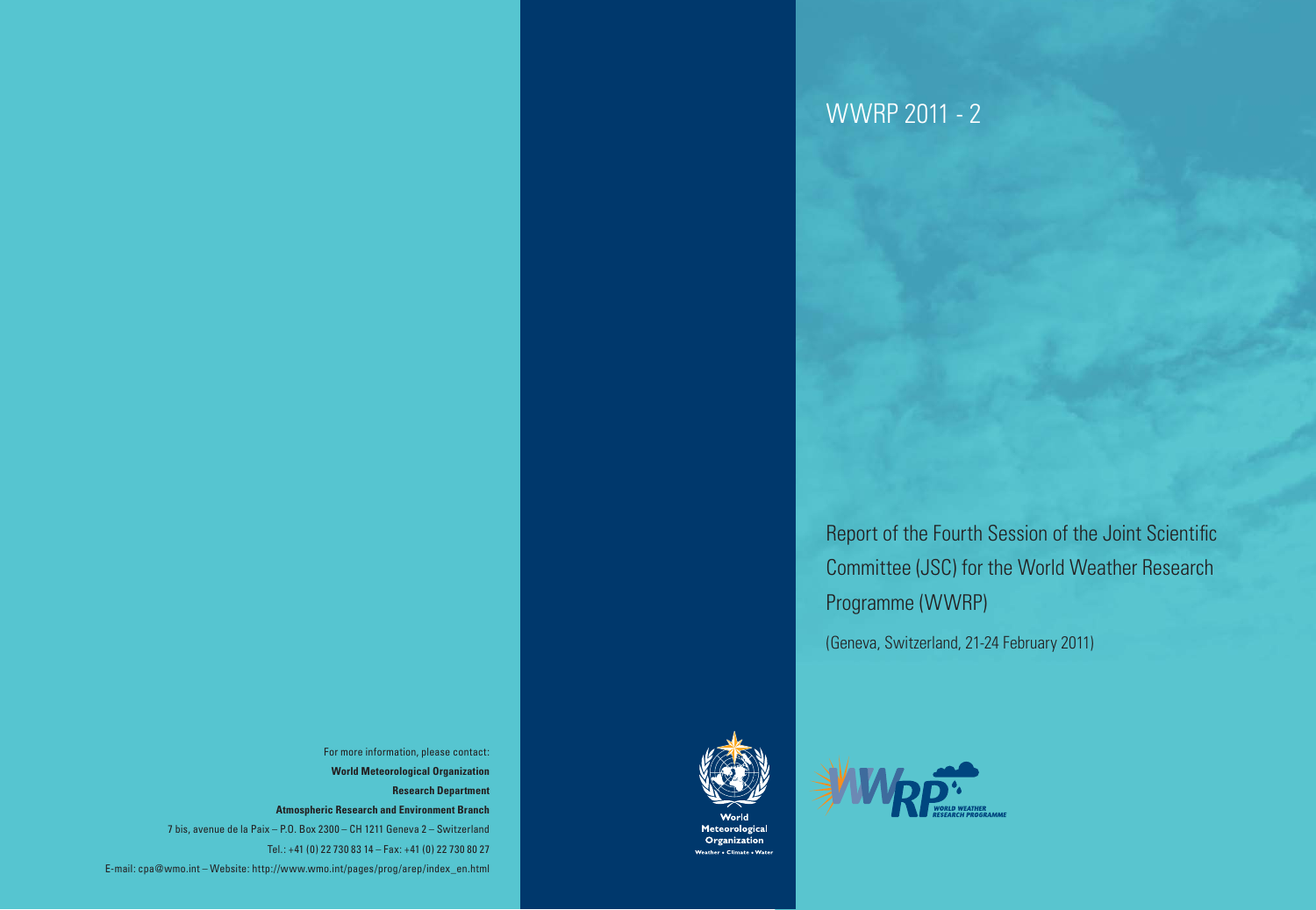#### **© World Meteorological Organization, 2011**

Chairperson, Publications Board World Meteorological Organization (WMO)<br>7 bis, avenue de la Paix 7 bis, avenue de la Paix Tel.: +41 (0) 22 730 84 03 CH-1211 Geneva 2, Switzerland

 $\frac{Pax: +41 (0) 22 730 80 40}{P-mail: Publications@wmol.}$ 

The right of publication in print, electronic and any other form and in any language is reserved by WMO. Short extracts from WMO publications may be reproduced without authorization, provided that the complete source is clearly indicated. Editorial correspondence and requests to publish, reproduce or translate these publication in part or in whole should be addressed to:

#### NOTE

The designations employed in WMO publications and the presentation of material in this publication do not imply the expression of any opinion whatsoever on the part of the Secretariat of WMO concerning the legal status of any country, territory, city or area, or of its authorities, or concerning the delimitation of its frontiers or boundaries.

Opinions expressed in WMO publications are those of the authors and do not necessarily reflect those of WMO. The mention of specific companies or products does not imply that they are endorsed or recommended by WMO in preference to others of a similar nature which are not mentioned or advertised.

This document (or report) is not an official publication of WMO and has not been subjected to its standard editorial procedures. The views expressed herein do not necessarily have the endorsement of the Organization.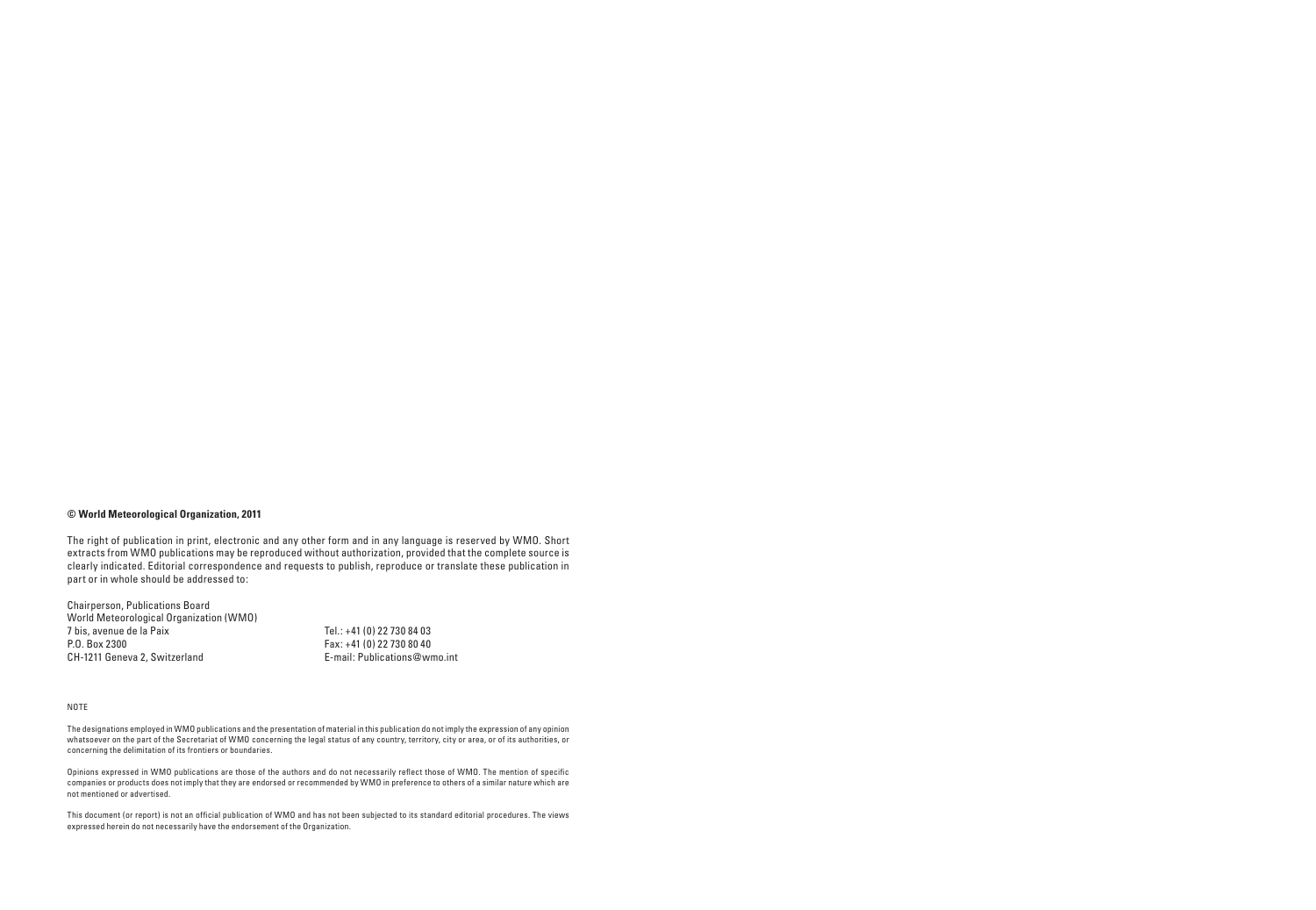# **WORLD METEOROLOGICAL ORGANIZATION**

# **WORLD WEATHER RESEARCH PROGRAMME**

**WWRP 2011 - 2**

**Report of the 4th Session of the Joint Scientific Committee (JSC)** 

**for the World Weather Research Programme (WWRP)**

**(Geneva, Switzerland, 21-24 February 2011)**



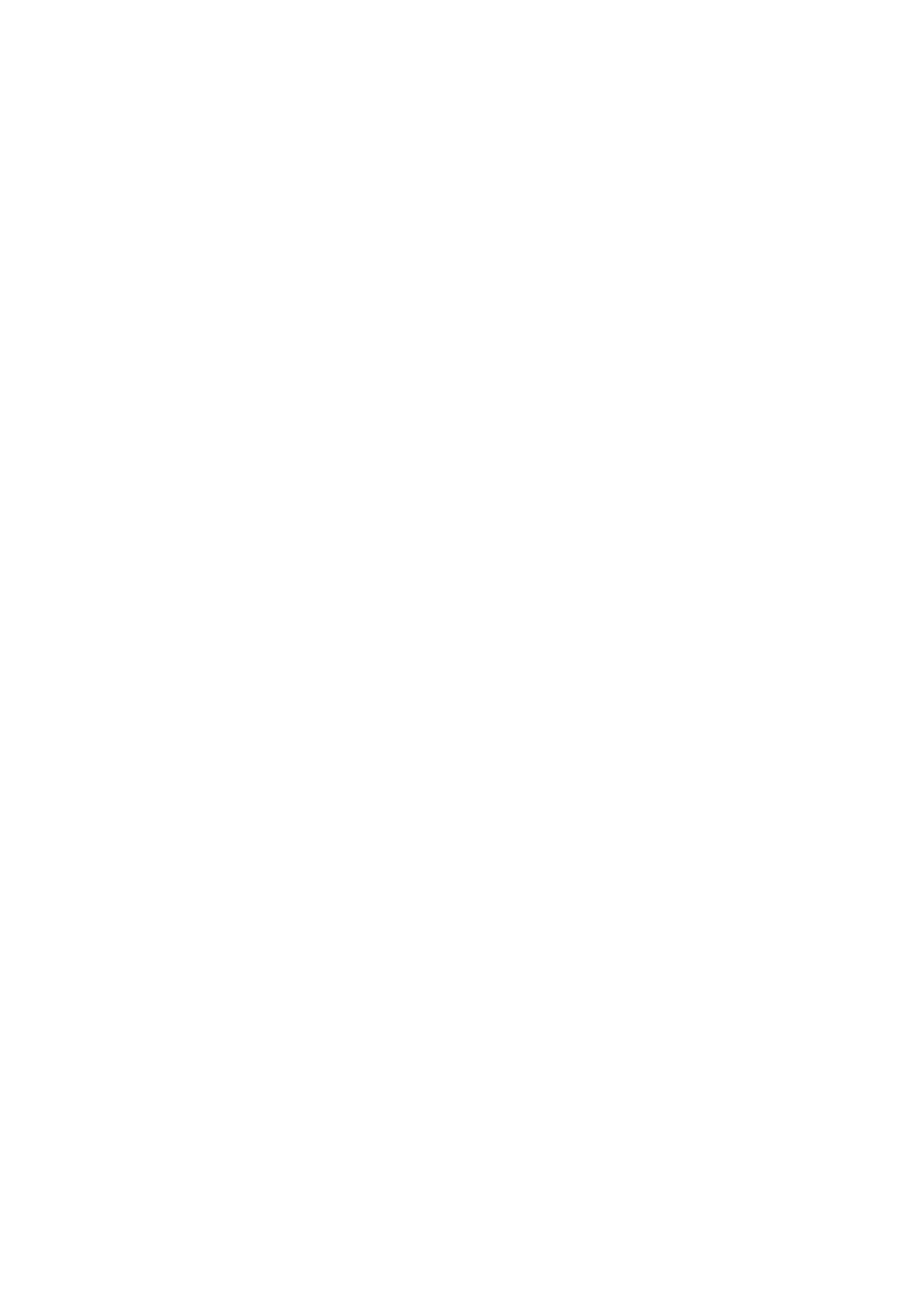## TABLE OF CONTENTS

| 1.               | 1.1 |                                                                                                              |  |  |  |  |
|------------------|-----|--------------------------------------------------------------------------------------------------------------|--|--|--|--|
|                  | 1.2 |                                                                                                              |  |  |  |  |
|                  |     |                                                                                                              |  |  |  |  |
|                  | 1.3 |                                                                                                              |  |  |  |  |
| 2.               |     |                                                                                                              |  |  |  |  |
|                  | 2.1 | Report of Fifteenth Meeting of the Commission of Atmospheric Sciences CASXV (18 - 25 November 2009) 1        |  |  |  |  |
|                  | 2.2 |                                                                                                              |  |  |  |  |
| 3.               |     |                                                                                                              |  |  |  |  |
|                  | 3.1 |                                                                                                              |  |  |  |  |
|                  | 3.2 |                                                                                                              |  |  |  |  |
|                  |     | 3.2.1                                                                                                        |  |  |  |  |
|                  |     | 3.2.2                                                                                                        |  |  |  |  |
|                  |     | 3.2.3                                                                                                        |  |  |  |  |
|                  |     | 3.2.4                                                                                                        |  |  |  |  |
|                  |     | 3.2.5                                                                                                        |  |  |  |  |
|                  |     | 3.2.6                                                                                                        |  |  |  |  |
|                  |     | 3.2.7                                                                                                        |  |  |  |  |
|                  | 3.3 |                                                                                                              |  |  |  |  |
|                  | 3.4 |                                                                                                              |  |  |  |  |
|                  |     | 3.4.1                                                                                                        |  |  |  |  |
|                  |     | 3.4.2                                                                                                        |  |  |  |  |
|                  |     |                                                                                                              |  |  |  |  |
|                  | 3.5 |                                                                                                              |  |  |  |  |
|                  |     | 3.5A                                                                                                         |  |  |  |  |
|                  |     | 3.5B                                                                                                         |  |  |  |  |
|                  | 3.6 |                                                                                                              |  |  |  |  |
|                  | 3.7 | Presentation of and Decision on the Endorsement of the Proposed SOCHI 2014 Winter Olympics FDP and/or RDP 22 |  |  |  |  |
|                  | 3.8 |                                                                                                              |  |  |  |  |
|                  | 3.9 |                                                                                                              |  |  |  |  |
|                  |     |                                                                                                              |  |  |  |  |
| 4.               |     |                                                                                                              |  |  |  |  |
|                  | 4.1 |                                                                                                              |  |  |  |  |
|                  | 4.2 |                                                                                                              |  |  |  |  |
|                  |     |                                                                                                              |  |  |  |  |
| 5.               |     |                                                                                                              |  |  |  |  |
| 6.               |     |                                                                                                              |  |  |  |  |
| 7.               |     |                                                                                                              |  |  |  |  |
| 8.               |     |                                                                                                              |  |  |  |  |
|                  |     |                                                                                                              |  |  |  |  |
| ANNEX I-         |     |                                                                                                              |  |  |  |  |
| ANNEX II -       |     |                                                                                                              |  |  |  |  |
| <b>ANNEX III</b> |     |                                                                                                              |  |  |  |  |
| <b>ANNEX IV</b>  |     |                                                                                                              |  |  |  |  |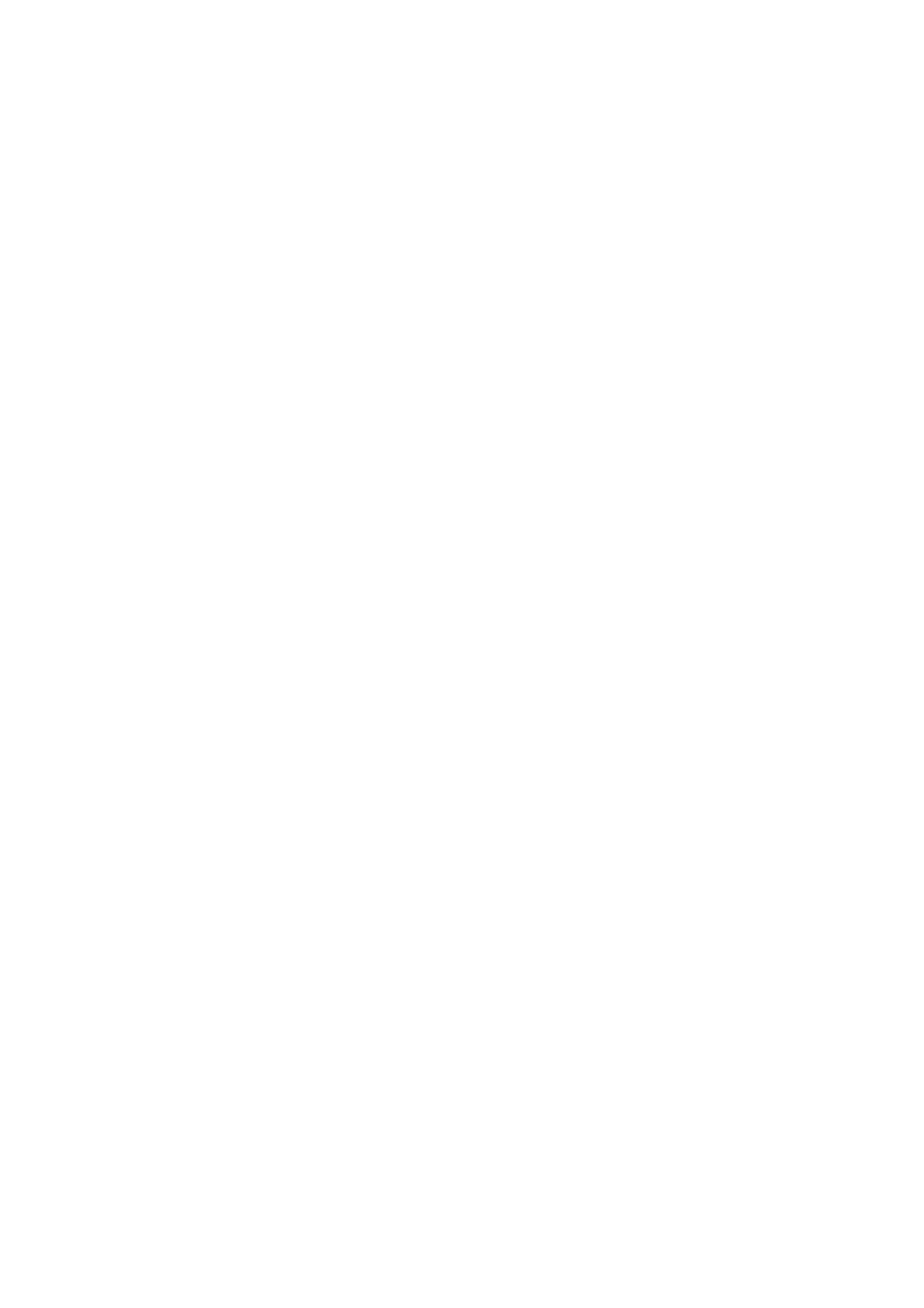## **GENERAL SUMMARY OF THE WORK OF THE MEETING**

## **1. ORGANIZATION OF THE SESSION**

## **1.1 Opening of the session**

1.1.1 A welcoming letter from Michel Jarraud, Secretary General of the World Meteorological Organization (WMO) was read to the participants at the opening of the meeting. It noted that this was the first session of the JSC under the new arrangement with 10 new independent committee members (7 of whom were able to be present). Their participation was much appreciated. The breadth of the programme was recognized covering a wide range of temporal and spatial scale sand ranging from nowcasting through mesoscale forecasting to THORPEX and weather modification assessment. The whole programme provided many essential international mechanisms for collaboration on scientific research on timescales up to seasonal.

## **1.2 Adoption of the agenda**

The agenda was adopted with a few scheduling changes to facilitate the business and availability of participants.

## **1.3 Working arrangements for the session**

The working arrangements of the session were agreed.

## **2. MANAGEMENT REPORTS**

## **2.1 Report of Fifteenth Meeting of the Commission of Atmospheric Sciences CASXV (18 - 25 November 2009)**

The full report from the CASXV meeting can be found at: ftp://ftp.wmo.int/Documents/PublicWeb/mainweb/meetings/cbodies/governance/tc\_reports/ english/pdf/1050\_en.pdf

2.1.1 CAS XV was impressed by the breadth of the WWRP and the many useful links that have been established to other programmes and organizations. It was particularly pleased to see the development of a Strategic Plan and an agreed flexible approach and direction for this OPAG.

2.1.2 The importance of the FDPs and the RDPs within the WWRP was recognized. Progress had been made in many areas. Important field experiments had been carried out by THORPEX including the A-TreC, E-TReC and T-PARC. The THORPEX IPY cluster had been very successful; the TIGGE database was now recognized as an important element for enabling and promoting research on ensemble prediction. The important and promising YOTC work had also been initiated.

2.1.3 New initiatives were suggested by CAS XV in the areas of polar prediction and subseasonal to seasonal prediction. These would be reported on later in the agenda of this meeting.

2.1.4 Finally, CAS established the new structure of the WWRP/JSC comprising 10 independent scientists and including Chairs of the Working Groups of WWRP and THORPEX as ex-officio members.

## **2.2 Report of the Chair of the WWRP/JSC**

2.2.1 The long-term objectives of the WWRP were briefly outlined. These included improving public safety and economic productivity, demonstrating improvements in weather forecasting (especially of high impact weather), improving understanding of atmospheric processes,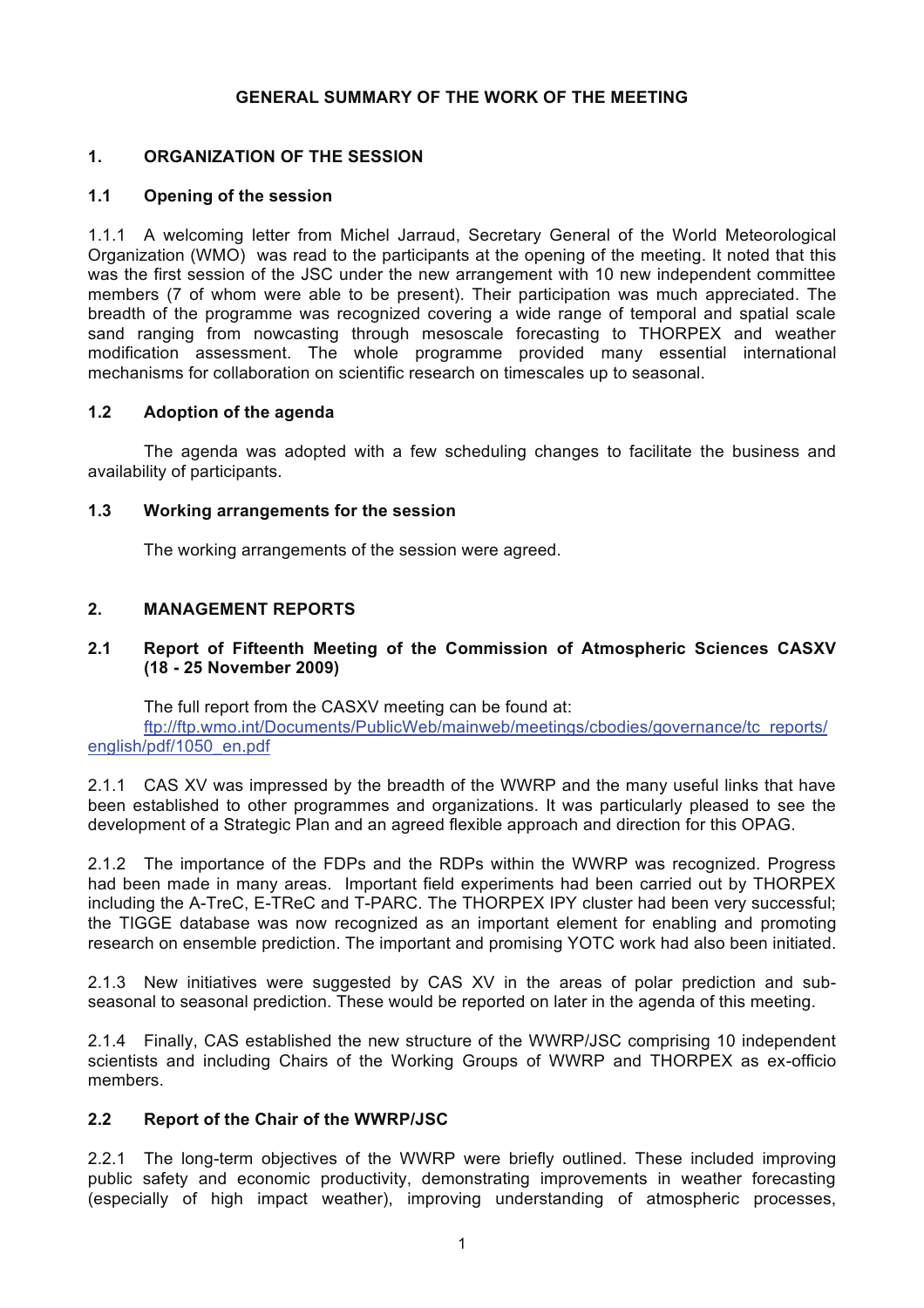encouraging utilization of research results and developing training programmes. The current structure to achieve these objectives was outlined and the important links to major partners e.g. WGNE emphasized.

2.2.2 Recent highlights from the programme were then noted. These included TIGGE, the Beijing Olympics FDP, field campaigns such as T-PARC, the initiation of YOTC, the SDS Warning and Advisory service, MAP D-Phase, European COPS and Integrated Mesoscale Research Environments (IMREs), participation in the EC Research Task Team, promoting weather modification, etc.

2.2.3 Of particular note was the publication of the WWRP Strategic Plan 2009-13 which was comprehensive and covered cross-cutting activities and this plan would guide the overall evolution of the WWRP over the next few years.

2.2.4 In discussions the rationale for the new JSC was queried. In response it was recognized that the desire was to achieve a better review of the programme from independent scientists and also to elevate the standing of the WWRP/JSC.

## **3. ACCOMPLISHMENTS, STATUS AND FUTURE RESEARCH ACTIVITIES**

## **3.1 Report of the WCRP CAS Working Group on Numerical Experimentation (WGNE)**

3.1.1 The main role of WGNE is to foster development of models on all timescales. It also provides advice and mechanisms for close international collaboration as well as conducting experiments. Workshops and publications are also key elements of the work of the group. Strong links are maintained with YOTC, the THORPEX Predictability and Dynamical Processes Working Group (PDP WG), Data Assimilation and Observing Strategies Working Group (DAOS WG), GEWEX, SPARC etc. Close liaison is also maintained with the operational centres and periodic progress reviews are produced.

3.1.2 The JSC concurred with the statement made in the WGNE report to the JSC that "strongly cautions against setting up new global atmospheric model development efforts, which artificially have a sole climate or weather focus". The JSC urged WGNE and the WWRP to be proactive in their attempts to share this point of view with the appropriate communities.

3.1.3 The WGNE report detailed progress in activities where the WWRP is a partner such as YOTC, JWGFVR, and potential projects dealing with the non-hydrostatic Grey Zone, subseasonal to seasonal prediction and polar prediction. The JSC welcomes such joint efforts, especially given the shared WCRP and CAS parentage. The JSC further noted that the WGNE report included a brief mention of a number of other research topics that would allow WGNE to become involved in supporting the WWRP agenda, including i) model performance over the polar regions in conjunction with CONCORDIASI; ii) tropical convection (e.g. MJO, monsoons, cyclones); iii) TIGGE; iv) land-surface data assimilation; v) representation of stable boundary layers in polar regions. The JSC urged WGNE to actively work with the WWRP WG Chairs and the JSC Chair to explore mechanisms for collaboration in these areas and to report their findings at the next JSC.

3.1.4 There are currently many areas of interest including Transpose AMIP, surface fluxes (the SURFA project), the "Grey Zone" project, cloudy radiances, high resolution AMIP and verification (for NWP, climate prediction (metrics) etc.).

3.1.5 Transpose AMIP involved testing climate models in NWP mode out to 5 days ahead. Diagnostic studies are proposed across a wide range of issues.

3.1.6 The SURFA project is focussed on ocean surface fluxes.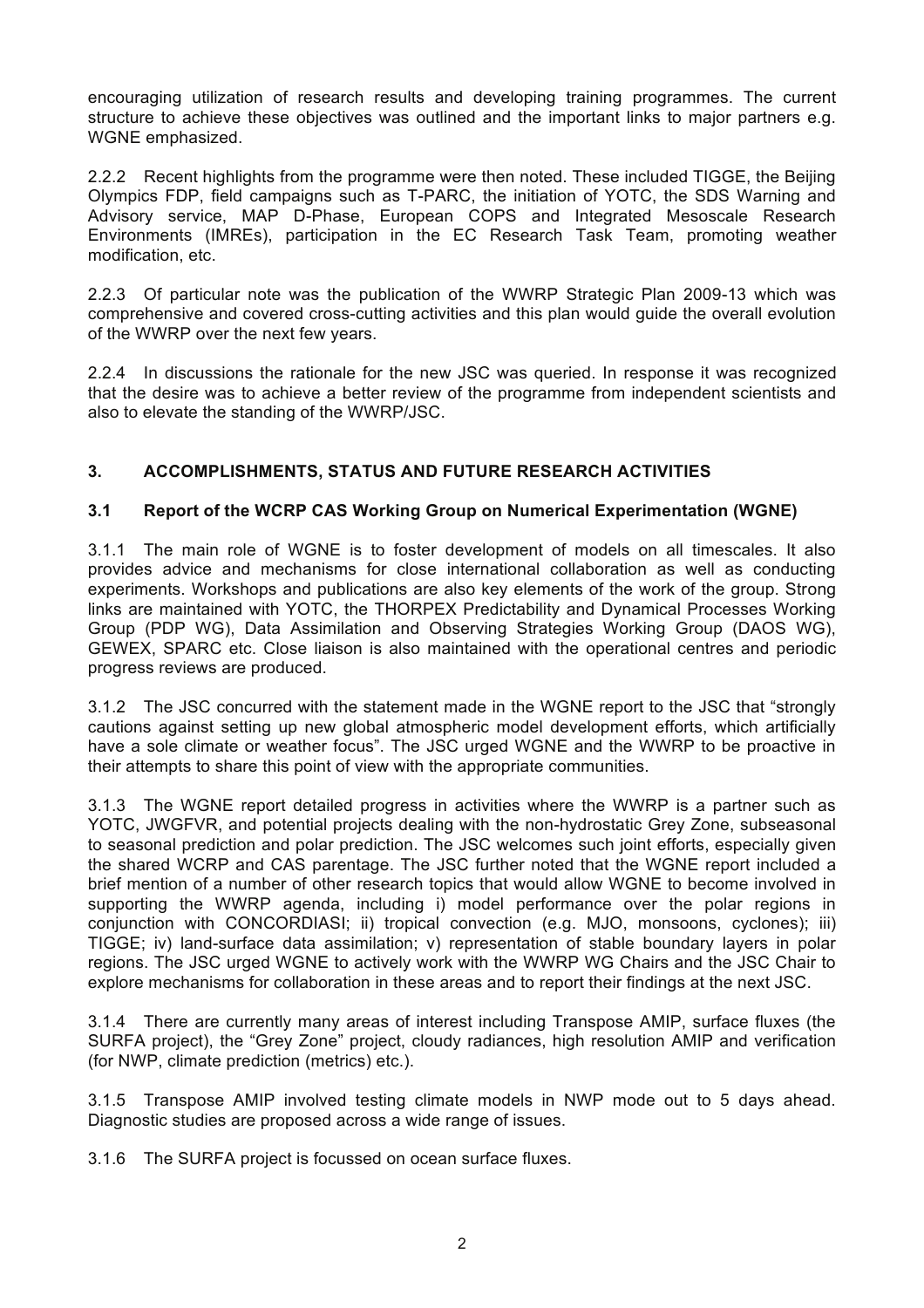3.1.7 Cloudy radiances work is focused on improving assimilation systems through better cloud detection algorithms; use of IASI data was expected to help.

3.1.8 The "Grey Zone" project is aimed at the requirements for, and performance of, parameterisation schemes in models that employ horizontal grid-spacings in the range 1 to 10km. The approach is to start with a "cold outbreak" study, since this was of general relevance to prediction on all timescales, then to extend the approach to tropical phenomena and to appropriate YOTC studies.

3.1.9 Workshops included the recent WGNE/PDP meeting in Zurich on forecast errors, the annual WGNE meeting with the WGCM. Planned meetings include, the joint WGNE/PDP meeting on stochastic processes (June 2011), Oceans in NWP (2012) and Aerosol and Air Chemistry (2013). It was also planned to continue the series of workshops devoted to systematic errors.

3.1.10 During discussions, the JSC:

- $\triangleright$  Confirmed the importance of a seamless approach to atmospheric model development across both weather and climate timescales.
- $\triangleright$  Welcomed the close links that have been established between WGNE and the DAOS group, and commended the suggestion by the WGNE to look at land surface data assimilation in the context of collaboration with GLASS.
- ! Also welcomed the close links with SPARC and WGSIP in stratospheric processes and their treatment in NWP models.
- $\triangleright$  Noted that cold-air outbreaks, the subject of the first planned "Grey Zone" study, were not identified as a priority weather event in the WWRP Strategic Plan but endorsed the idea of cold air outbreaks being selected as the first case given their ubiquitous nature, how much the simulations appear to be strongly dependent on model resolution, and the potential for such events to develop into high impact weather.
- $\triangleright$  Also noted the potential benefits of involving the ensemble community in the Grey Zone Project and recommended linkages be explored with the appropriate THORPEX Working Groups.
- $\triangleright$  Stressed the importance of the SURFA project this was the only group supporting surface fluxes and was very important to NWP at all scales, particularly coupled ocean/atmosphere models.

**Decision/Action WWRP/JSC4 (1):** Requested that the WGNE seek the involvement of the various ocean wave groups in activities involving oceans in NWP.

**Decision/Action WWRP/JSC4 (2):** Requested that the WGNE seek the involvement of the ensemble prediction community in the "Grey Zone" work.

**Decision/Action WWRP/JSC4 (3):** Requested that the WGNE and the Mesoscale Working Group provide a joint report on the status the "Grey Zone" project to the next meeting of the WWRP/JSC.

## **3.2 THORPEX Programme**

## *3.2.1 THE DAOS Working Group*

3.2.1.1 An overview of observational matters was provided. The global AMDAR programmes continued to expand and were providing increasing amounts of water vapour data. The Chinese FY-3A microwave sounder was now considered suitable for assimilation. Increasing amounts of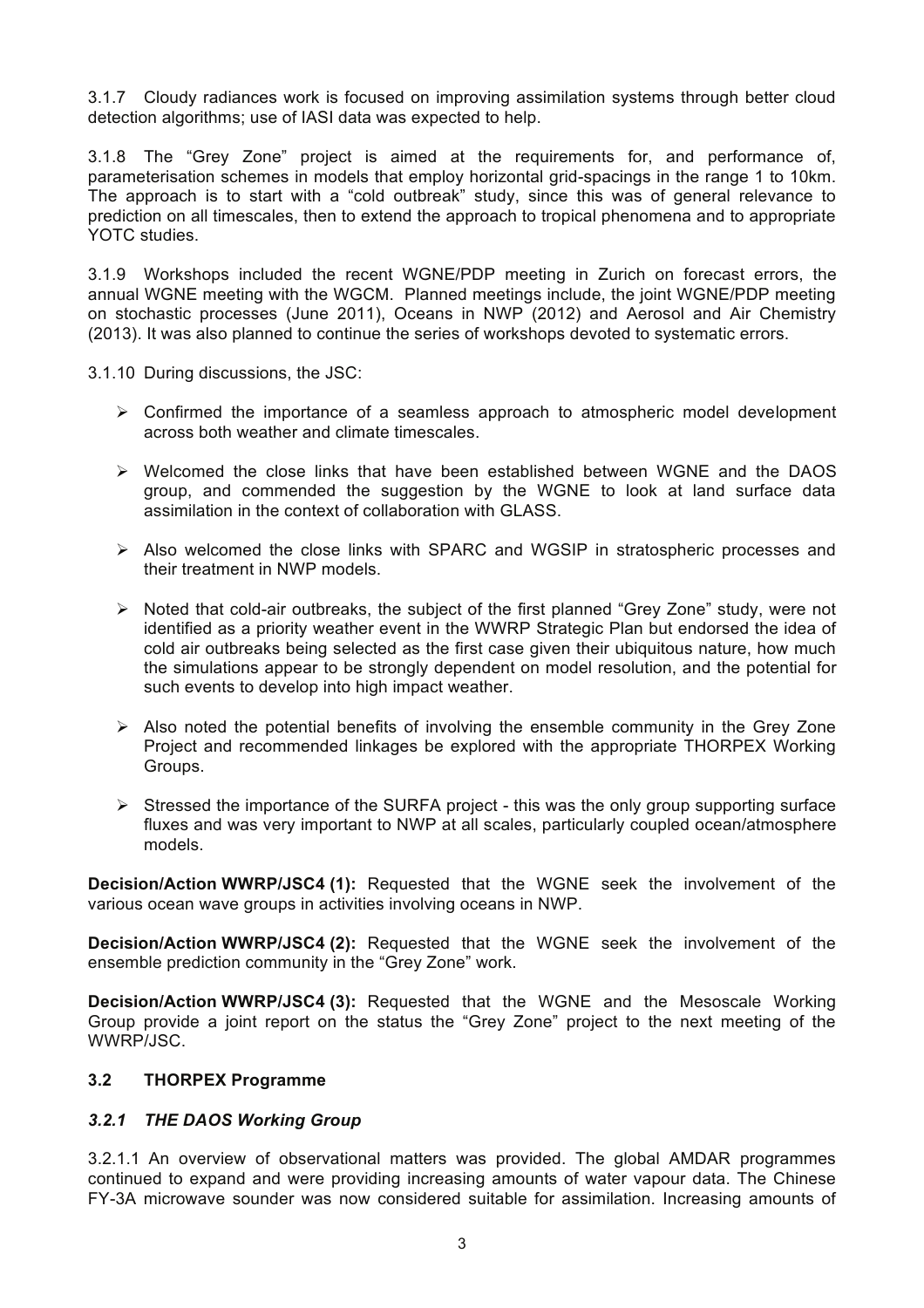IASI data were being utilized in cloudy regions. The continuity of scatterometer data is still an issue but use of an Indian Scatterometer is being pursued by EUMETSAT to improve the coverage. There was also the possibility of a Canadian polar mission to put a pair of satellites in a Molniya orbit providing effectively "geostationary" coverage of the North Pole. Raman lidars had been shown to provide good profiles of water vapour at very high spatial and temporal resolutions, but there remained a considerable challenge to get such instruments into operational use. An important need that was being addressed within the WMO was a common radar data exchange format.

3.2.1.2 In the data assimilation area, the Working Group had considered higher resolution data assimilation issues and reduced satellite observation thinning, the need for better background error co-variances, the observability of structure functions, the move to hybrid 4D-VAR and trials of EnKF systems.

3.2.1.3 Results from some recent field experiments were outlined. The CONCORDIASI driftsonde programme had been very successful - there was now an impressive data set for future analysis. It was noted that the higher resolution data from the dropsondes would be available with a delay of one year (after quality control). In AMMA some impact studies using microwave channels have been successful in reducing biases in humidity data. HyMeX was investigating various potential observational platforms including pressurized balloons.

3.2.1.4 Another major activity of the Working Group had been looking at the value of observations in NWP. Results from a number of centres showed the very high value of AMSU-A data and radiosondes. The UK Met Office results were now available and supported the results from the other centres. Results from Winter T-PARC showed that some Russian radiosonde sites were particularly important for North American regions forecasts as were dropsondes and AMDAR data.

3.2.1.5 It was recognized that additional observations from AMDAR would be very beneficial over the North Pacific, North Atlantic and the Southern hemisphere generally.

3.2.1.6 The Working Group was conducting a comprehensive review of the impact of targeted data in NWP. It had concluded that the identification of sensitive areas where targeting might be useful was not a first order problem. The results from many experiments were being considered and it was clear that to some extent the impacts were model and assimilation system dependent. In the extra-tropics the impacts, although generally small, were positive and there are still some issues related to verification metrics. For tropical cyclones the impacts were more strongly positive and significant benefits could be demonstrated. It was noted that, in general, the impact of targeted observations was short lived.

3.2.1.7 Some recommendations that were likely to emerge from this review included the need to optimise existing observational resources, account for data assimilation in developing observational strategies and to continue to carry out further evaluations of impact studies. A comprehensive review paper would be available in the near future and a shorter version will be published in the BAMS.

3.2.1.8 During discussions the JSC:

- $\triangleright$  Acknowledged the valuable work carried out by the DAOS Working Group in its comprehensive study of the impact of targeted observations. Given the importance of these results to the early formulation of THORPEX, the JSC supports the publication of these results in the referred literature and, if necessary, in a more detailed WMO report.
- $\triangleright$  Recommended that the DAOS Working Group establishes good links with the Mesoscale and Nowcasting Working Groups and improves its connections with groups involved in land-surface data assimilation.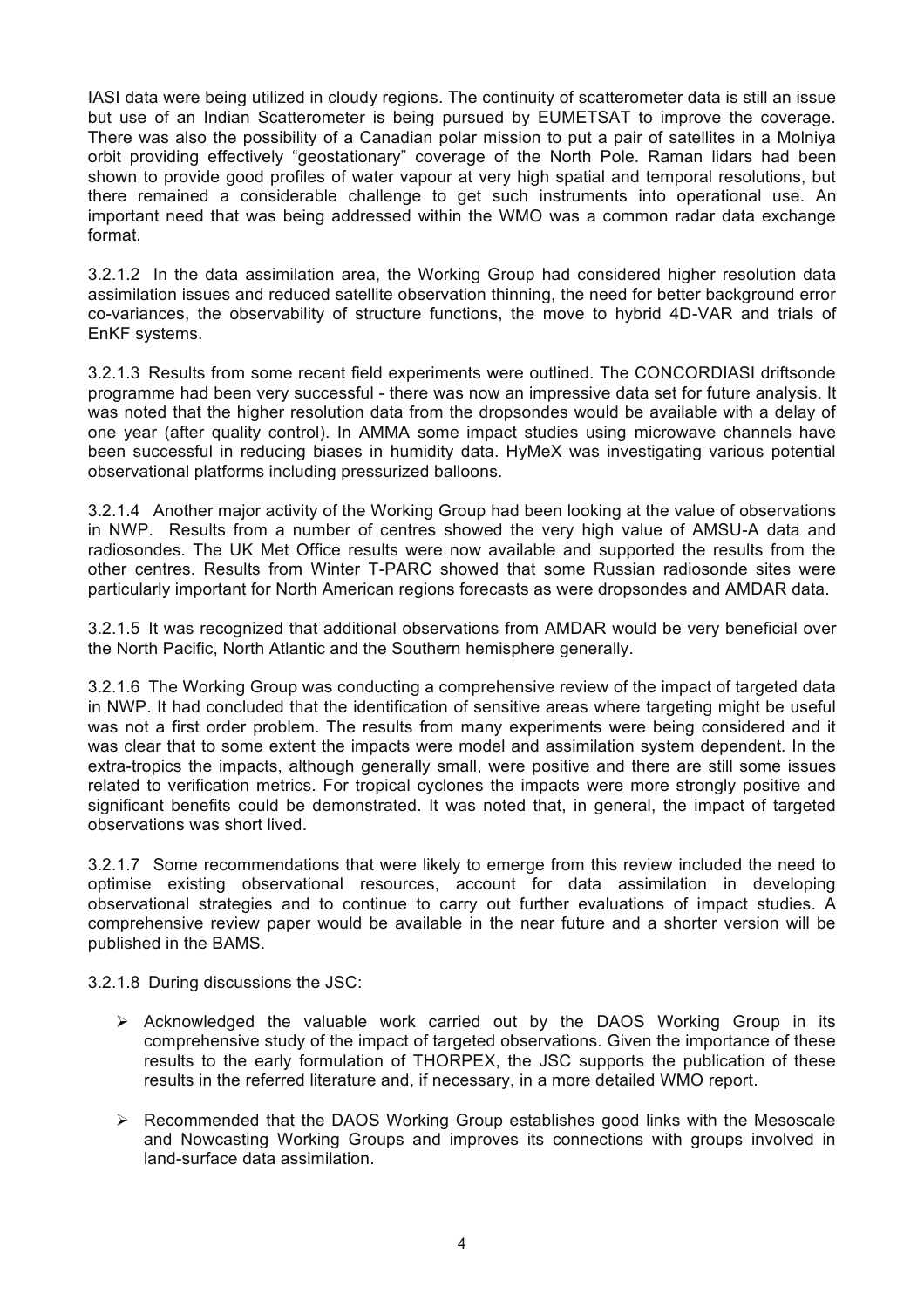- $\triangleright$  Recommended that the DAOS Working Group maintain active links with the Nowcasting and Mesoscale Research Working Groups on cross-cutting issues such as radar data assimilation, which is an issue in both regional and global modelling.
- $\triangleright$  Recommended strong links be developed with groups involved in land surface assimilation.
- $\triangleright$  Welcomed the efforts to develop common formats, which includes quality information, for the exchange of radar data and noted that this action benefits mesoscale data assimilation.

**Decision/Action WWRP/JSC4 (4):** Requested the Chair of the Nowcasting Research Working Group in collaboration with the Co-Chairs of the DAOS Working Group to keep the JSC informed on the development of common formats for the exchange of radar data.

## *3.2.2 The PDP Working Group*

3.2.2.1 The five-year goals of the PDP group were outlined. These included the preparation and analysis of field campaigns, supporting PDP research and linking to WGNE concerning model uncertainties. PDP Workshops and the Banff Summer School (July 2011) were then summarised.

3.2.2.2 Recent activities included work on T-PARC. Very large data sets were now available for 4 typhoons including for typhoon Sinlaku which was especially comprehensive and included documentation of the entire Extra Tropical (ET) process and life cycle of the storm. The ET of typhoon Jangmi has shown that the outflow of the typhoon led to a rapid intensification of the midlatitude jet. In the extra-tropics there were examples of Rossby wave trains leading to high impact weather.

3.2.2.3 Some examples of PV profiles in extratropical storms were then presented. The PV amplitude was much higher for storms deeper than 960hPa indicating that diabatic processes were very important. The models currently do not handle the Atlantic warm conveyor belt very well and examples were shown of how this resulted in serious downstream errors. The recent T-NAWDEX pilot project was outlined and estimates of the contribution from boundary layer heating, cloud microphysics on the PV field were obtained.

3.2.2.4 The DIAMET (Diabatic influences on mesoscale structures in extra-tropical storms) project was then outlined. This has 3 major work packages:

- $\triangleright$  WPA includes the field campaign looking at mesoscale structures in 2011/2012 using Doppler radar and employing PV diagnostic techniques.
- $\triangleright$  WPB considering parameterization of key processes especially convection.
- $\triangleright$  WPC predictability and data assimilation for high resolution models.

3.2.2.5 PANDOWAE has been running successfully since 2008 and was expected to continue for another 3 years. The area of interest includes Rossby waves, diabatic processes and ensembles. Significant use is being made of the YOTC, TIGGE and other data sets and strong links to HyMEX have been established.

3.2.2.5 The overall outlook for the group was bright with major new data sets becoming available such as T-PARC, YOTC, TIGGE, Transpose AMIP etc. New field experiments were being planned such as DIAMET, HyMeX, DYNAMO and T-NAWDEX which should all facilitate basic PDP studies.

3.2.2.6 During discussions:

 $\triangleright$  It was confirmed that some physical (diabatic) processes were being calculated along (the Lagrangian) trajectories.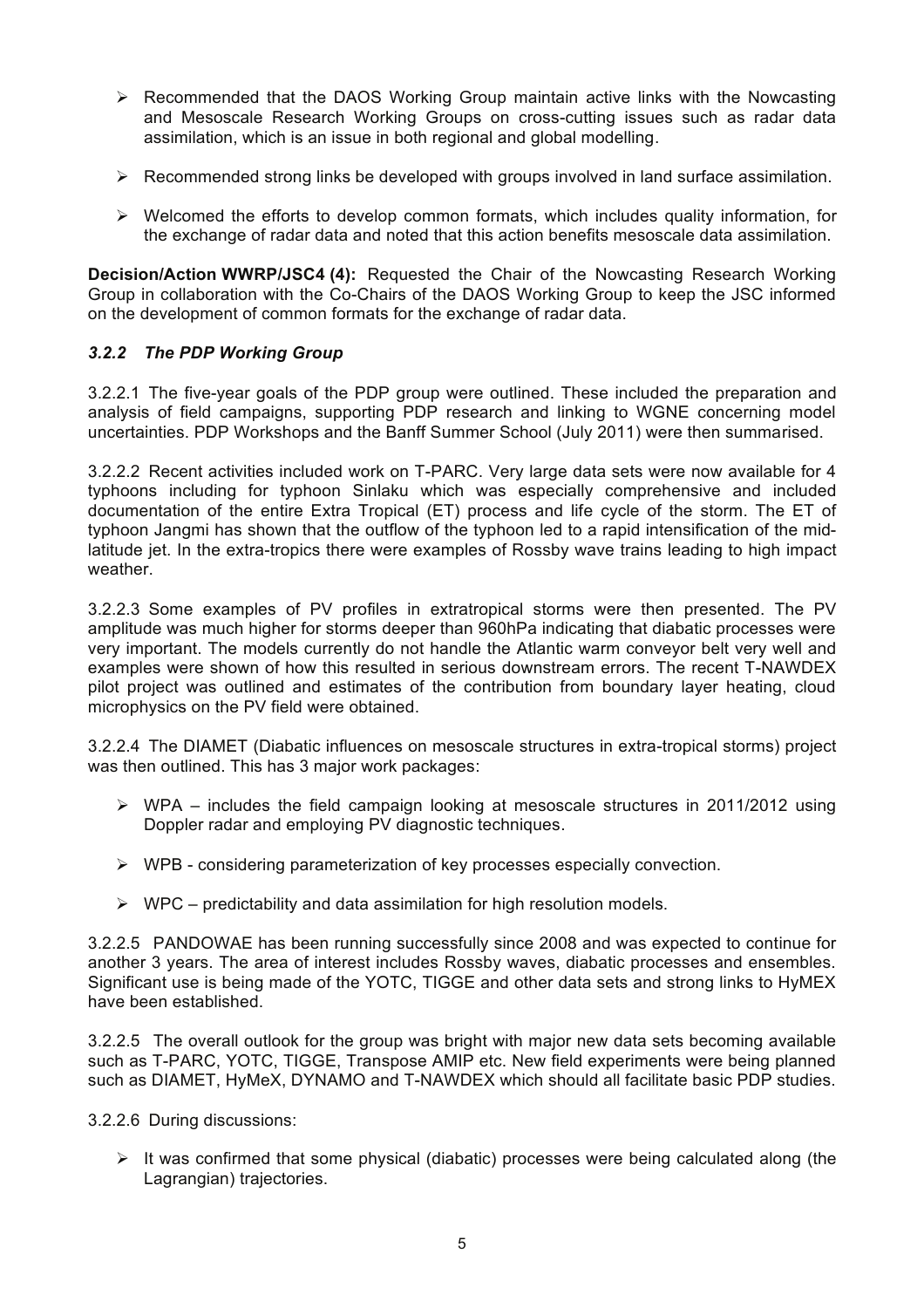- $\triangleright$  The JSC stated that the PDP group was tackling some of the main mission objectives of THORPEX and was a key to the long-term success of THORPEX and that there is a real need to continue to identify the important areas were progress is likely to be made in order to push predictive skill forward. Boundary layer moisture and cold air outbreaks have been identified as important areas on which to focus in the future, but achieving continuous progress remains a difficult challenge which needs the support of the whole THORPEX programme and resources.
- $\triangleright$  Was pleased with the success of PANDOWAE and the planning for DIAMET and T-NAWDEX. The JSC notes that these successes in Europe in PDP research should serve as a model for getting similar basic predictability and dynamical process activities organized and funded in other geographic regions.
- $\triangleright$  It was noted that understanding errors remains a major topic. The YOTC data sets could be very helpful for understanding the errors in tropical regions especially because of the availability of physical process tendencies and the JSC encouraged intensive use of the YOTC datasets.

## *3.2.3 GIFS-TIGGE Working Group*

3.2.3.1 TIGGE was a major THORPEX activity and appeared in the GEO context as Task WE-06- 03. Ten major global data providers were sending ensemble data to three archive centres. This data was made available to the research community with a 48 hour delay. Over 1000 researchers have registered to use the TIGGE data sets at NCAR and there are now about 60 very active users downloading data each month at the ECMWF and NCAR. Significant efforts had been made to publicize the TIGGE archives. A major BAMS article had been written. A new TIGGE leaflet was being widely distributed. An article had been drafted for GEO that was widely distributed at the GEO ministerial Plenary held in Beijing during November 2010. An article on tropical cyclones had been published in the WMO Bulletin and the TIGGE website had been expanded and further developed.

3.2.3.2 Now that the databases had been established and populated the main focus was now on research. There were three main interests. These were the calibration of ensemble prediction systems, the combination of multi-model ensembles and Research and Development concerning the construction of probabilistic forecast products. It was also noted that TIGGE data was being used in research projects concerning dynamical processes and that some 43 papers related to TIGGE had appeared in the literature.

3.2.3.3 Some examples of TIGGE results were then outlined. It was shown that combining the 4 best models exceeded ECMWF skill for 850hPa and surface air temperatures. This was possibly due to the ensemble benefiting from differing aspects of the model physics.

3.2.3.4 Other areas being considered were multi-model forecasts of precipitation, cyclone tracks (although it was difficult to track weak cyclones), blocking and MJO skill.

3.2.3.5 As part of the development of GIFS through the SWFDPs, TC tracks were being exchanged in CXML format and the forecast data displayed on the Japanese MRI website including strike probability etc. Further GIFS products would be developed in due course (e.g. heavy precipitation) and tested and evaluated through appropriate SWFDPs.

3.2.3.6 During discussions the JSC:

 $\triangleright$  Queried the future of TIGGE archiving since the databases are expanding rapidly; however, it was expected that archiving would continue for the time being in the absence of pressure from the archive centres to reduce data volumes.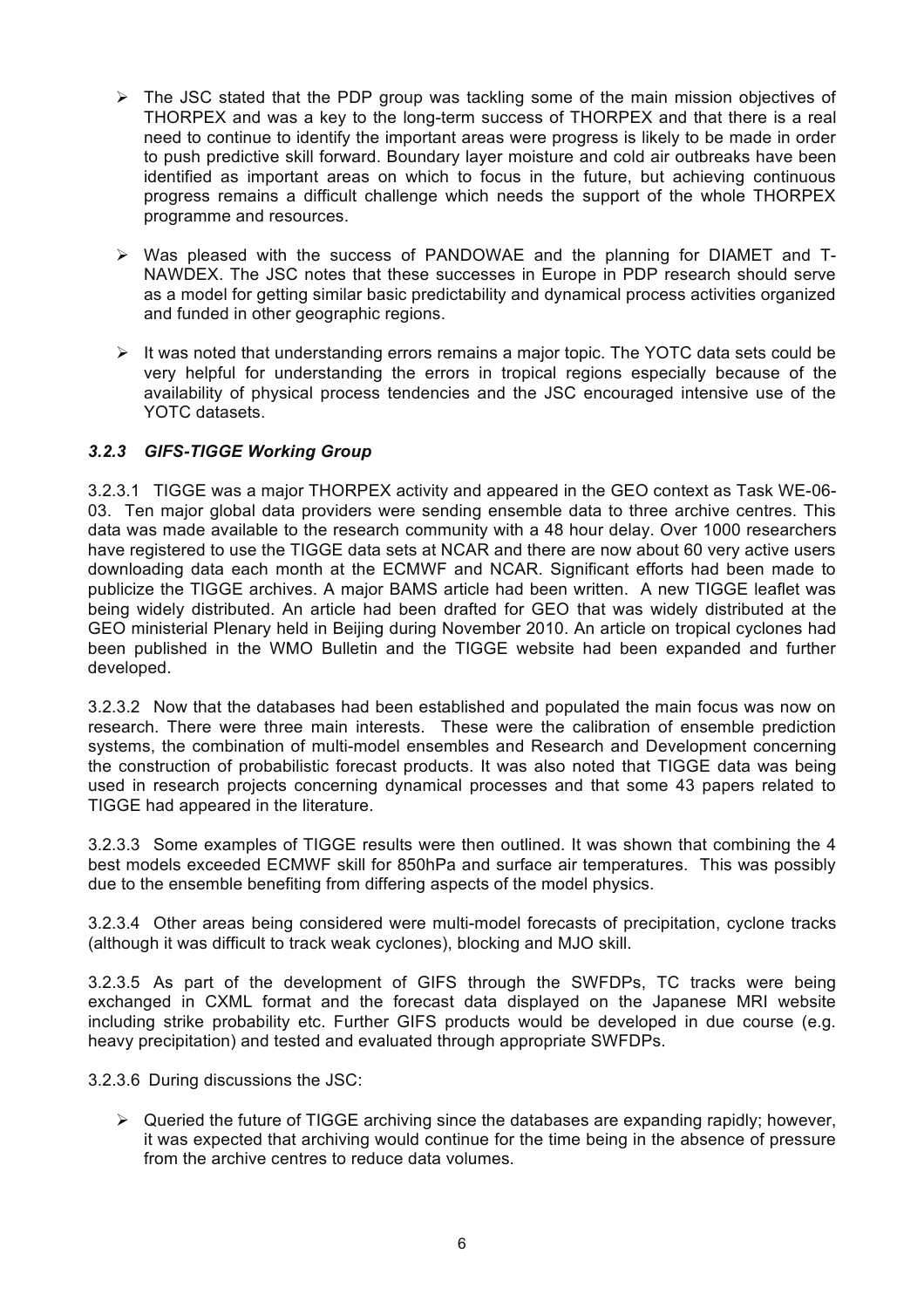- $\triangleright$  Progress in establishing really effective links with the SWFDPs was also queried but this was said to proceeding steadily if somewhat slowly - the importance of this aspect was emphasized and the JSC asked that the Working Group specifically report on the status of our collaborations with the SWFDP at the next JSC.
- $\triangleright$  It was also noted that advances and activities were mainly in the Northern Hemisphere but this was felt due to a lack of relevant resources in the Southern Hemisphere. The suggestion was made later in the meeting that the design of the THORPEX regional committees might not be optimal for activities in some regions of the Southern Hemisphere. For example, many of the nations in South America have developed strong links with nations in Central and North America so that a Regional Committee for the Americas may be more appropriate. The JSC suggests that such a regional organizational issue be discussed at the next THORPEX ICSC.
- $\triangleright$  Noted the changed emphasis of the work for Global Interactive Forecast Systems (GIFS), away from seeking to establish GIFS Demonstration Projects, towards research on probabilistic prediction of high impact weather and their evaluation in conjunction with the SWFDP regional projects and other RDPs and FDPs.
- $\triangleright$  Noted the success of the TIGGE archive as shown by the large and growing number of active users and publications of research based on TIGGE data. The knowledge about the use being made of the data is supported by the monitoring of archive usage by the TIGGE data centres and the tracking of "TIGGE" publications on the GIFS-TIGGE web site, and thanks the Working Group for undertaking these tasks. The JSC urges that continual stressing of this success story and that programme managers in the nations funding TIGGE be made aware of this success story.
- $\triangleright$  Suggested that at an appropriate time, the Working Group should consider a review article in the referred literature that summarizes the key findings of TIGGE research.

## *3.2.4 Status of the Year of Tropical Convection*

3.2.4.1 YOTC is focused on the fundamental problems of understanding mechanisms for and effects of organized tropical convection, which are vital to improving weather and climate predictions. YOTC is now established with a small project office at NCAR. The project is being well publicized with more than 100 presentations in the recent past. NASA HQ was supporting the satellite element through Giovanni system and important analysis and visualization tools were now available.

3.2.4.2 Research spans weather and climate on timescales from diurnal out to seasonal. Close links have been maintained with other activities such as the GEWEX (GPCI). YOTC also provides a strong linkage between WWRP and WCRP, with YOTC highlighted in a series of papers provided for the WCC-3 and in forthcoming publications in BAMS. An important legacy of YOTC will be data sets collected from May 2008 to April 2010, which include high resolution analyses and forecasts and satellite data available through NASA Giovanni. These datasets will provide a foundation for improving understanding of processes and their representation in weather and climate models, including CMIP-5 model evaluations. A YOTC Science Symposium is planned for Beijing in May 2011. This meeting will involve oral presentations, poster sessions and open discussions led by moderators. A Report will be written including recommendations for future work. Links to AMY will be explored in the workshop following the Symposium.

3.2.4.3 The JSC recommended that YOTC:

 $\triangleright$  Continue and expand a process to monitor users of the databases and track publications in order to assess YOTC's scientific impacts.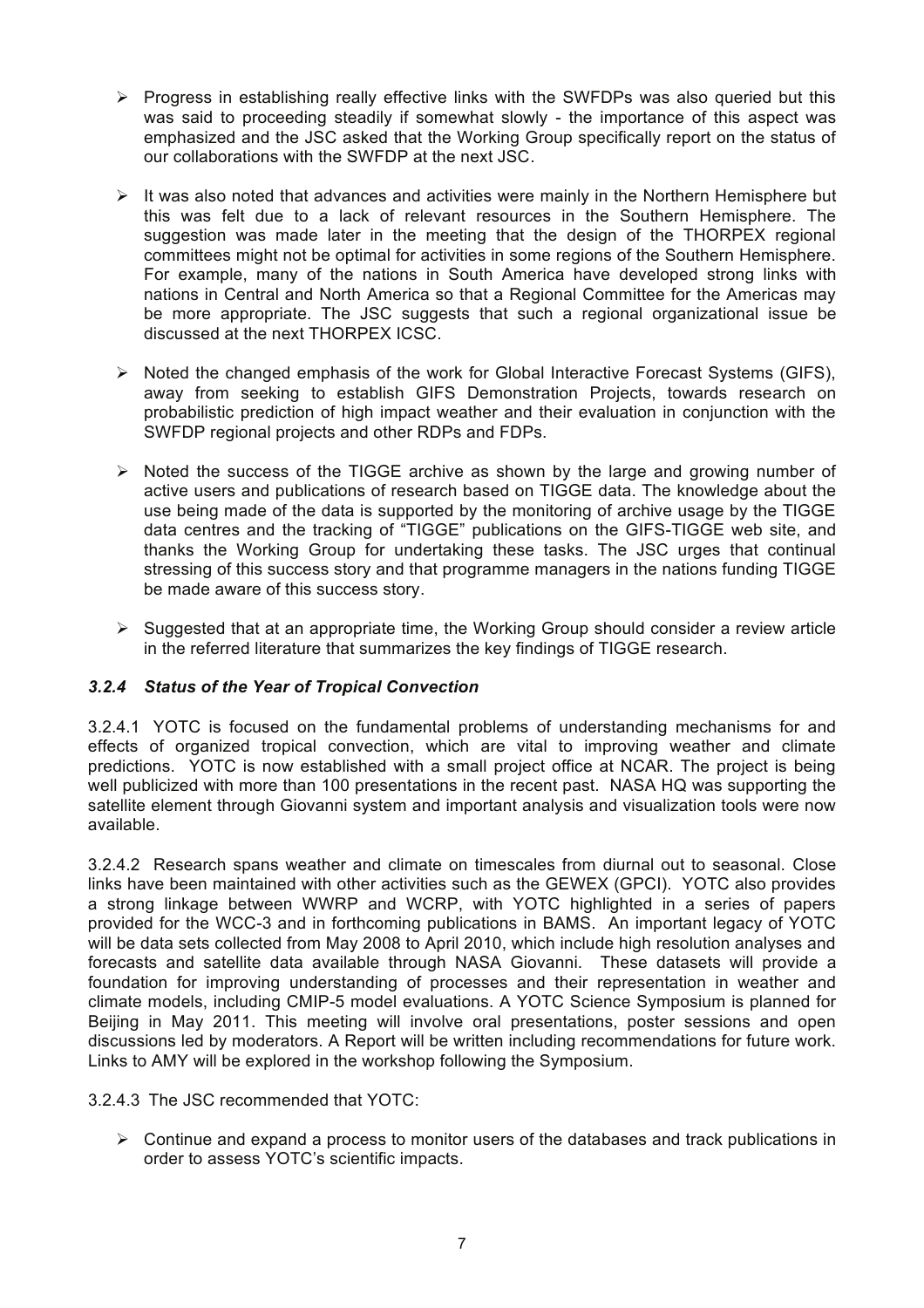- $\triangleright$  Strengthen connections with TIGGE, although the initial perturbations for most of ensembles available in the TIGGE base are not tuned for the tropics the assessment of the skill of the TIGGE ensembles will be useful for identifying model deficiencies and priorities for future improvements.
- $\triangleright$  Strengthen connections with the UK Cascade project to support studies of convection at higher horizontal resolution and comparisons with satellite data.
- $\triangleright$  Strengthen links to research groups working on understanding the two-way interactions between the tropics and extra-tropics - these interactions are vital for improving predictive skill across a broad range of time scales and such interactions often lead to high impact phenomena around the world.
- ! Strengthen the connections between DYNAMO and YOTC and explore whether a collaborative relationship between DYNAMO and THORPEX is possible due to the overlap of research interests. DYNAMO is a major upcoming field experiment on MJO initiation focused on the Indian Ocean that will begin in October 2011; many DYNAMO data will be put on the GTS.

**Decision/Action WWRP/JSC4 (5):** Requested the Co-Chairs of YOTC to report by 1 September on the outcome of the YOTC Science Symposium that will take place in Beijing in May 2011.

3.2.4.4 Finally, the JSC expressed its appreciation for the extensive efforts that have been put in organizing and leading YOTC to significant new advances in the understanding and predictions of organized tropical convection.

## *3.2.5 Status of HYMEX*

3.2.5.1 An outline of the proposals was given. The basic objective was better understanding of the water cycle and high impact weather events in the Mediterranean basin. Of special interest was extreme precipitation and flooding. A HyMeX Implementation Plan had been prepared and included Special, Enhanced and Long observational phases. There is also a modelling strategy which includes improving parameterization for high-resolution NWP systems, (microphysical processes, cloud parameterization, precipitation, air-sea flux interactions etc. Ocean/atmosphere coupled models will be developed. It is intended to maintain close links with TIGGE LAM and convection permitting EPSs will be developed. Another important area is hydrological forecasting. Proposed mesoscale data assimilation activities were noted including assimilation of satellite radiances, radar data, new observational types etc.

**Decision/Action WWRP/JSC4 (6):** The JSC requested that Veronique Ducrocq should impress on the HyMeX data owners the need to adopt a flexible approach to the release of HyMeX data for WWRP and THORPEX related research and report back to the WWRP/JSC.

**Decision/Action WWRP/JSC4 (7):** Noting the importance of the socioeconomic aspects of HyMeX to the goals of WWRP and to the inhabitants of both the developing and developed nations of the region, the JSC requested HyMeX to consider whether these activities should be expanded including exploring links to the WMO flash flooding prediction programme and SERA through building on the foundation of efforts within HyMeX by the Universities of Barcelona and Grenoble.

**Decision/Action WWRP/JSC4 (8):** The JSC requested that Veronique Ducrocq in collaboration with the Co-Chairs of the PDP Working Group to make efforts to ensure the links to T-NAWDEX community and the DIAMET community are maintained – noting that it was particularly important that parallel activities in late summer 2012 should be coordinated where possible.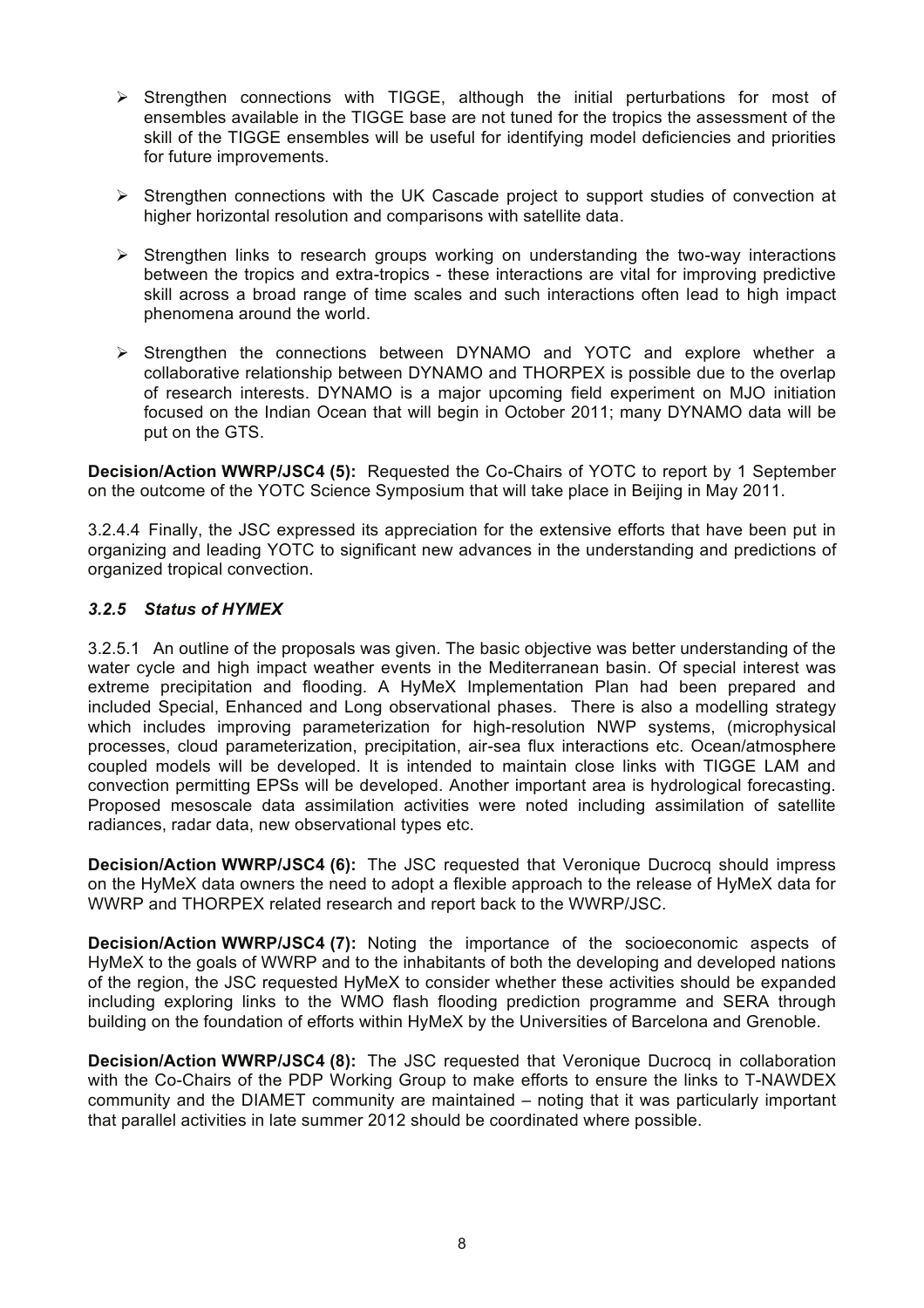## *3.2.6 Status of the Polar Prediction Research Project*

3.2.6.1 CAS XV had recommended that consideration be given to the establishment of a THORPEX Polar Prediction Research Project. As a first step, a joint WWRP-THORPEX / WCRP Workshop was hosted in Oslo in Oct 2010.

3.2.6.2 The main recommendations from the workshop can be found at: http://www.wmo.int/pages/prog/arep/wwrp/new/thorpex\_new.html

3.2.6.3 The overall result from the workshop was the proposal for the development of an IPY Legacy Project. This should be based on a few internationally coordinated NWP projects. It might have a construction similar to the YOTC project. Hence, a Steering Group should be established and a Project Office set up.

3.2.6.4 During discussions it was noted that:

- $\triangleright$  The first aim of the project is to improve forecasts in polar regions and advance understanding of the connection between the polar regions and the mid-latitudes. This should be better highlighted.
- $\triangleright$  Several aspects will be considered in the future phases of the project such as effects of sea ice changes, AO, upper atmosphere and interaction between the MJO and the AO. Regarding the stable boundary layer aspects.

**Decision/Action WWRP/JSC4 (9):** The JSC requested C/WWR and the Manager of the THORPEX IPO ensure that that strong links be established with GEWEX GABLS for the Polar Prediction Research Project when it is established.

**Decision/Action WWRP/JSC4 (10):**The JSC, noting that the WCRP Bergen Workshop (which focused on longer time-ranges and the high atmosphere) was seen to be complementary to the Oslo WWRP-THORPEX/WCRP workshop, requested that Vladimir Ryabinin to report the Bergen Workshop and circulate to the JSC.

**Decision/Action WWRP/JSC4 (11):**The JSC requested C/WWR and the Manager of the THORPEX to report progress with the proposed Polar Prediction Research Project to the next meeting of the JSC.

## *3.2.7 Status of the Sub-Seasonal Prediction Project*

3.2.7.1 A workshop, sponsored by WCRP, WWRP and THORPEX, had been hosted by the UK Met Office from 1-3 Dec 2010. The main objective was to set up a collaborative structure to take this topic forward. It was important to begin by considering the potential societal and economic benefits. It might be possible to design a few demonstration projects that would ultimately help with securing additional funding. An insurance project had been described at the meeting and there was a possibility of a South American project based on the La Plata basin. There might also be a South Asian Demonstration Project involving flooding and hydro -meteorological topics. The review paper on capabilities in sub-seasonal prediction, had been prepared for the workshop by David Anderson was now available.

3.2.7.2 For verification and archiving of seasonal forecasts there were 12 WMO lead centres. In Europe there was the project, EUROpean Seasonal to Inter-annual Prediction (EUROSIP), which involved ECMWF, the Met Office, Meteo France with NCEP as an associate member. Other relevant databases included the Climate Historical Forecast Project (CHFP) and the Stratosphere Historical Forecast Project. It was widely recognized that much more standardization was needed for seasonal forecast prediction and verification.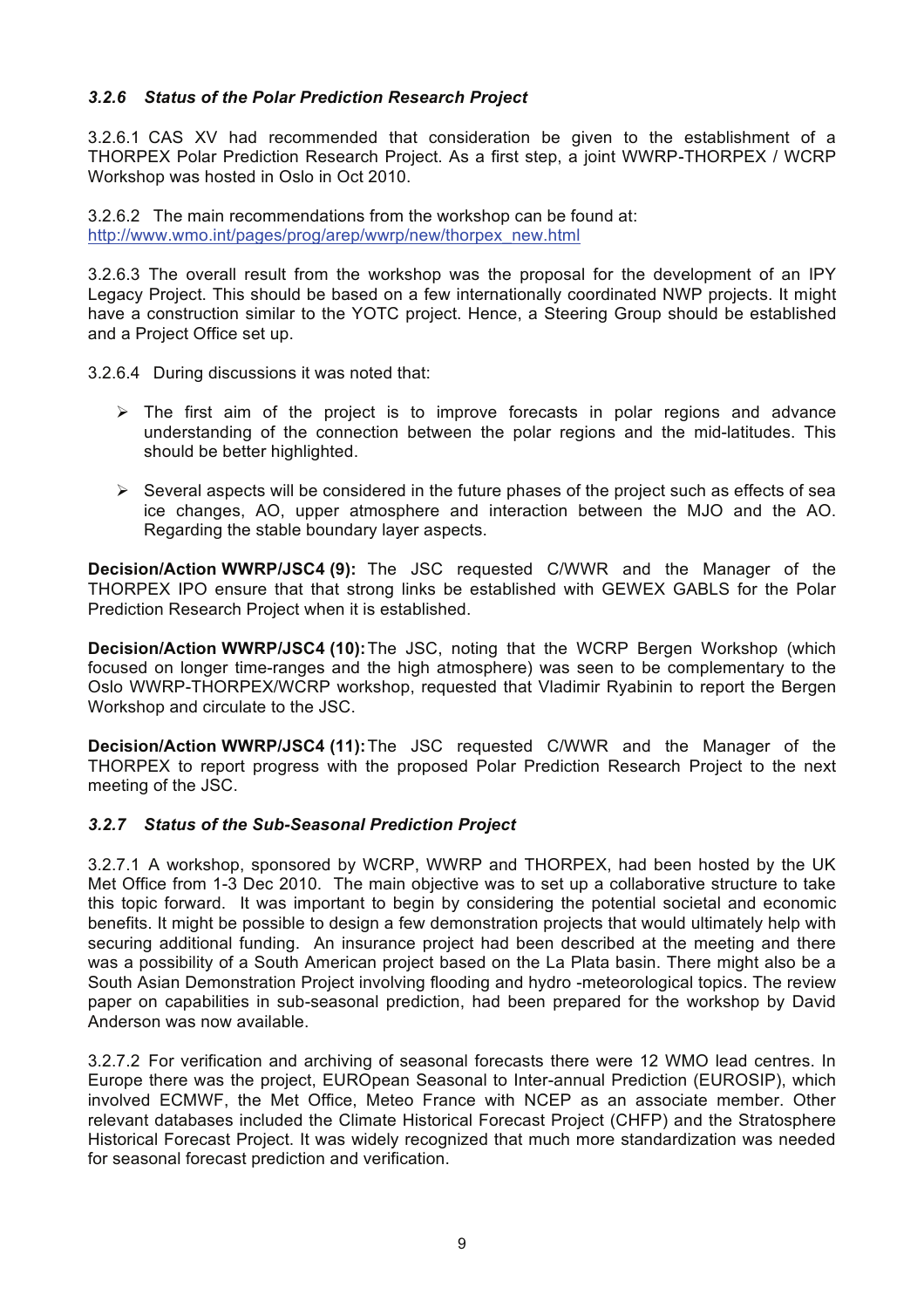3.2.7.3 At least six operational centres had expressed a willingness to co-operate more closely in order to co-ordinate operational approaches for monthly to sub-seasonal prediction and test the feasibility of data exchange.

3.2.7.4 The workshop recommended that a Panel/Project for Sub-seasonal prediction research should be established. Panel members should include representatives from WWRP-THORPEX, WCRP, CBS and CCl and their relevant programme bodies. The first task for the Panel will be the preparation of an Implementation Plan which is consistent with the outcome of this Workshop - the main emphasis being on sub-seasonal prediction.

3.2.7.5 Such an Implementation Plan should give high priority to:

- $\triangleright$  Sponsorship of a few international research activities.
- $\triangleright$  The establishment of collaboration and co-ordination between operational centres undertaking sub-seasonal prediction to ensure, where possible, consistency between operational approaches to enable the production of databases of operational sub-seasonal predictions to support research.
- > Utilization of data collected for the CHFP, TIGGE and YOTC for research.
- $\triangleright$  The establishment of a series of regular Workshops on sub-seasonal prediction.
- $\triangleright$  Development of societal projects particularly efforts to quantify the benefits to decision makers, through working together by the WWRP/SERA and WCRP.
- 3.2.7.6 During discussions it was noted that:
	- $\triangleright$  The CHFP database is now a useful facility for research and should be fully exploited.
	- $\triangleright$  There was support for the proposal to co-ordinate operational sub-seasonal prediction systems and to eventually provide these predictions for research.
	- $\triangleright$  There is a need to rationalize from a research viewpoint what is needed to do to improve the models.
	- $\triangleright$  There is also a need to consider how to present the forecasts from the point of view of benefits to decision makers – a few suitable demonstration projects could help address this aspect.
	- $\triangleright$  Sub-seasonal prediction topic should be followed up at the forthcoming WMO Congress (CgXVI).

**Decision/Action WWRP/JSC4 (12):**The JSC requested C/WWR and the Manager of the THORPEX IPO to report progress with the proposed sub-Seasonal Project to the next meeting of the JSC.

## **3.3 WCRP Activities**

The Director of the WCRP, Dr Ghassem Asrar, explained that following reviews by the programme's sponsors, the WCRP Officers and the WCRP/JSC were seeking to focus its research on understanding climate science in order to address a wide range of societal applications including food security and transport. Fitting future WCRP activities within the emerging Global Framework for Climate Service (GFCS) was crucial and it is intended that the WCRP contribution would focus on:

 $\triangleright$  Climate information and analysis.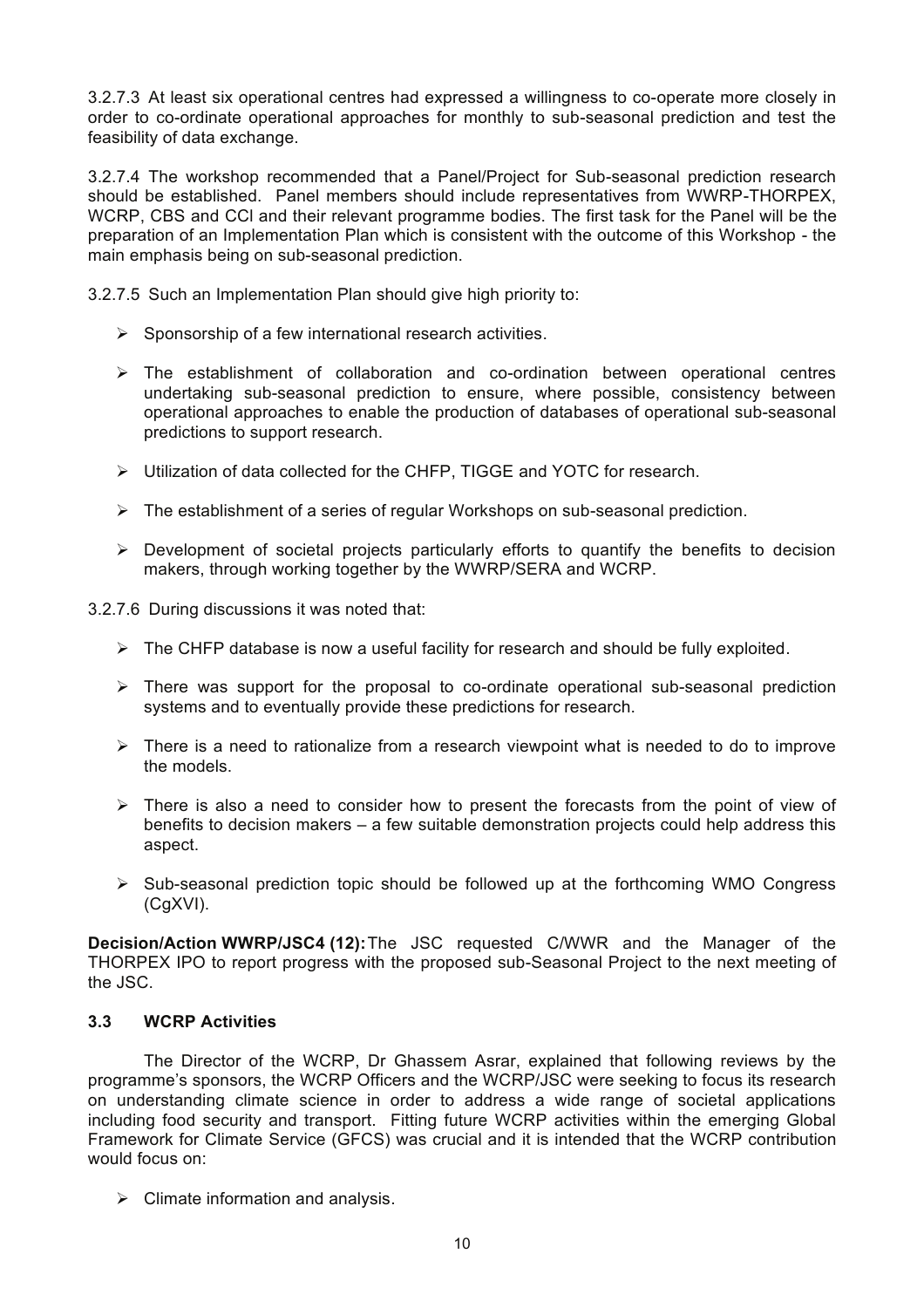$\triangleright$  Delivery of the science to user interfaces.

The next steps in the consultation process would take place at the next meeting of the WCRP/JSC (Exeter, April 2011).

Dr Asrar then outlined the plans for the WCRP Open Science Conference (OSC) that will take place in Denver from 24-28 October 2011). It is planned to prepare a monograph summarising the outcomes of the OSC and it is expected that this monograph will provide a blueprint for the work on the WCRP over the coming decade.

## **3.4 Tropical Meteorological Research**

## *3.4.1 Working Group on Tropical Meteorological Research*

3.4.1.1 The Working Group on Tropical Meteorological Research (WGTMR) had established close ties with the World Weather Watch Tropical Cyclone Programme (WWW/TCP) by jointly hosting workshops and conferences which has helped to ensure that forecasters are able to provide input to research activities and development of technologies. These meetings have included IWTC-VII (La Reunion, November 2010) and the Second International Workshop on Tropical Cyclone Landfall Processes (IWTCLP-II) (Shanghai, October 2009).

3.4.1.2 The establishment of the WWRP project Typhoon Landfall Forecast Demonstration Project (TLFDP) was proposed at IWTCLP-II – in cooperation with the THORPEX Northwest Pacific Typhoon Ensemble Prediction, this project resulted in the development of improved forecast products for tropical cyclone track and intensity in readiness for the Shanghai World Expo in May 2010. A forecaster training workshop focusing on the use of these products was also held. This is one of the first projects to use ensemble forecasts (as opposed to a consensus of deterministic model tracks that is the standard procedure) for tropical cyclone prediction, and the goal over the next two seasons is to develop wind structure and precipitation products.

3.4.1.3 In April 2010 the book "Global Perspectives on Tropical Cyclones: From Science to Mitigation" was published - the web version of the operational manual "A Global Tropical Cyclone Forecast Guide II" is nearing completion. Also in 2010, an assessment of recent advances in understanding tropical cyclones and climate change was published in Nature Geosciences and a new summary statement for use by WMO and the NMHSs has been provided by a distinguished WG TMR Expert Panel.

3.4.1.4 A WMO website, http://www.wmo.int/pages/prog/arep/wwrp/tmr/SeasonalFCST.html has been established for seasonal forecasts of tropical cyclone activity that are more consistent in space and time. After developing the website, and testing it over two Northern Hemisphere seasons, the second phase will be to include other operational or research groups who prepare seasonal tropical cyclone activity forecasts.

3.4.1.5 In October 2010, the WGTMR and JWGFVR co-sponsored the Third WMO International Conference on Quantitative Precipitation Estimation (QPE) and Quantitative Precipitation Forecasts (QPF) and Hydrology was held in Nanjing (October 2010). The keynote sessions were on heavy precipitation events associated with tropical cyclones and monsoons. In addition to the presentations on the rainfall directly associated with the inner core of tropical cyclones, examples of Predecessor Rain Events (PRE) or remote rainfall events far from the centre were also presented. Since the heavy rain may trigger Rossby wave propagation downstream in a wave guide, tropical cyclone-related rainfall may have an impact on the midlatitude circulation far from the centre.

3.4.1.6 Many research results from the combined Tropical Cyclone Structure (TCS-08) and THORPEX Pacific Asian Regional Campaign (T-PARC) are now appearing in the literature. The relative contribution of the mesoscale convective systems versus the synoptic-scale environmental conditions is still a matter of discussion in some of the cases. Some of the early results are of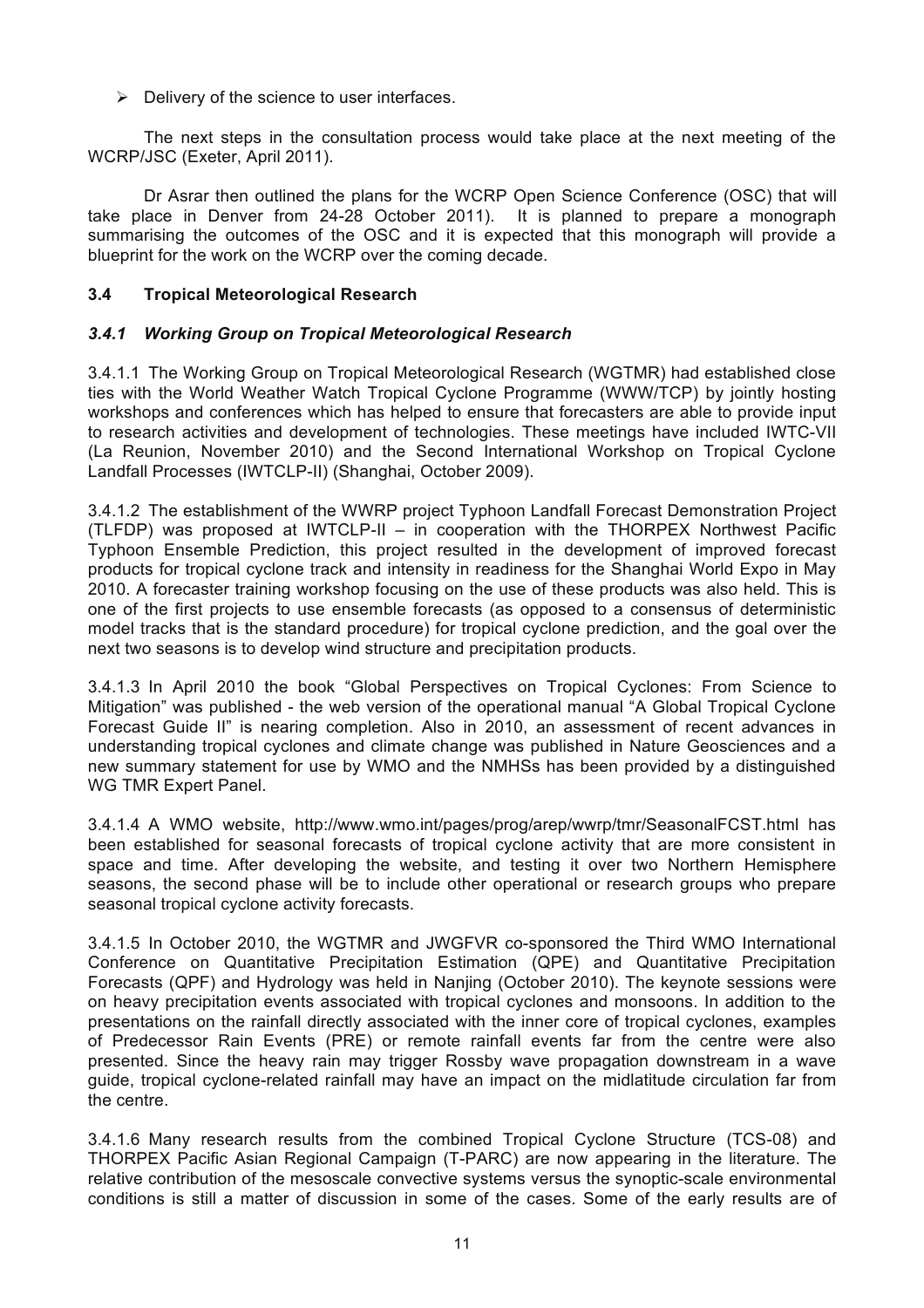interest to the tropical cyclone warning centres. The WGTMR also collaborated with the THORPEX Pacific Asia Regional Committee to provide meteorological support to the Impact of Typhoons on the Ocean in the Pacific (ITOP). This oceanographic field experiment studied the ocean response to typhoons with moorings, drifters, and buoys and the air-sea fluxes in high winds that are important for tropical cyclone intensification and maintenance.

3.4.1.7 A meeting report of the Fourth WMO International Workshop on Monsoons (IWM-IV) held in Beijing from 20-25 October 2008 was submitted to the Bulletin of American Meteorological Society in 2009. The report, entitled "BRIDGING WEATHER AND CLIMATE IN RESEARCH AND FORECASTS OF THE GLOBAL MONSOON SYSTEM", was accepted for publication in May 2010 and was published by BAMS in February 2010. Editing of the book, "The Global Monsoon System: Research and Forecast, 2nd Edition", was completed in November 2010 and the book will be published in March 2011 as Vol. 5 of the World Scientific Series on Asia-Pacific Weather and Climate (WSS-APWC).

3.4.1.8 Two of the three planned monsoon data centres had been established in the interim period by WGTMR's Monsoon Panel to facilitate the archiving and exchange of field observational data and special data for monitoring extreme events. They are (i) The Centre for Monsoon Field Campaign Legacy Data Sets (Colorado State University, USA) and (ii) The Centre for Extreme Events Monitoring in Asia (EAMAC/Beijing Climate Centre, CMA, China). The establishment of the third monsoon data centre, the Monsoon Radar Meteorology Data Information Centre (Nagoya University, Japan) has been delayed because of unexpected staff resignations. Recruitment and hiring of a new staff is well underway and it is expected that the effort to establish the centre will be revived soon.

3.4.1.9 WGTMR's Monsoon Panel and Tropical Cyclone Panel both have activities on the Year of Tropical Convection (YOTC). Members of the Monsoon Panel's Expert Team on Climate Impacts on Monsoon Weather are participating in the Asian Monsoon Year (AMY) programme, which includes research using YOTC data sets. These members are actually directly involved in YOTC activities through the WCRP-CLIVAR programme. The WGTMR cooperated with YOTC to gain access to the full (T799) resolution ECMWF analyses and forecasts during TCS-08/T-PARC. These analyses at 25 km resolution have provided good background fields for higher resolution analyses that incorporate the special observations from the field experiment. A fortunate byproduct of the arrangement with ECMWF was that they also provided access to an experimental 32-day ensemble prediction of western North Pacific tropical cyclone – like vortices from the 51 members. During the field experiment, these weekly forecasts provided an indication of active and inactive periods of formations. Converting similar member vortices into ensemble storms, it has been demonstrated that this ECMWF ensemble could predict the formation and early tracks of the three intense typhoons and the strong tropical cyclones out to weeks 2, 3, and 4! This remarkable performance has been confirmed in a detailed study of the 2009 season as well, when more typical monsoon trough conditions existed and many more typhoons developed. An intraseasonal (10-30 days) forecast that a typhoon will develop and move into an area could be of great value to many water resource agencies or other public sectors.

3.4.1.10 During discussions it was noted that:

- $\triangleright$  Given the operational forecaster requirements for tropical cyclone-related precipitation, and the keynote session and discussions at IWTC-VII, plans are in hand to initiate a Research Development Project (RDP) or a Forecast Demonstration Project (FDP); this RDP or FDP would address the direct effect of inner-core rainfall and the PRE or remote rainfall that affects mid-latitudes.
- ! During the Third WMO QPE/QPF and Hydrology Meeting (Nanjing, October 2010), the Monsoon Panel discussed a proposal for a WWRP RDP to study the heavy rainfall system in southern China during the East Asian summer monsoon. The southern China summer heavy rainfall is a major component of the Meiyu-Baiu-Changma rainfall system that affects a large part of Southeast and East Asia including Indochina Peninsula, southern and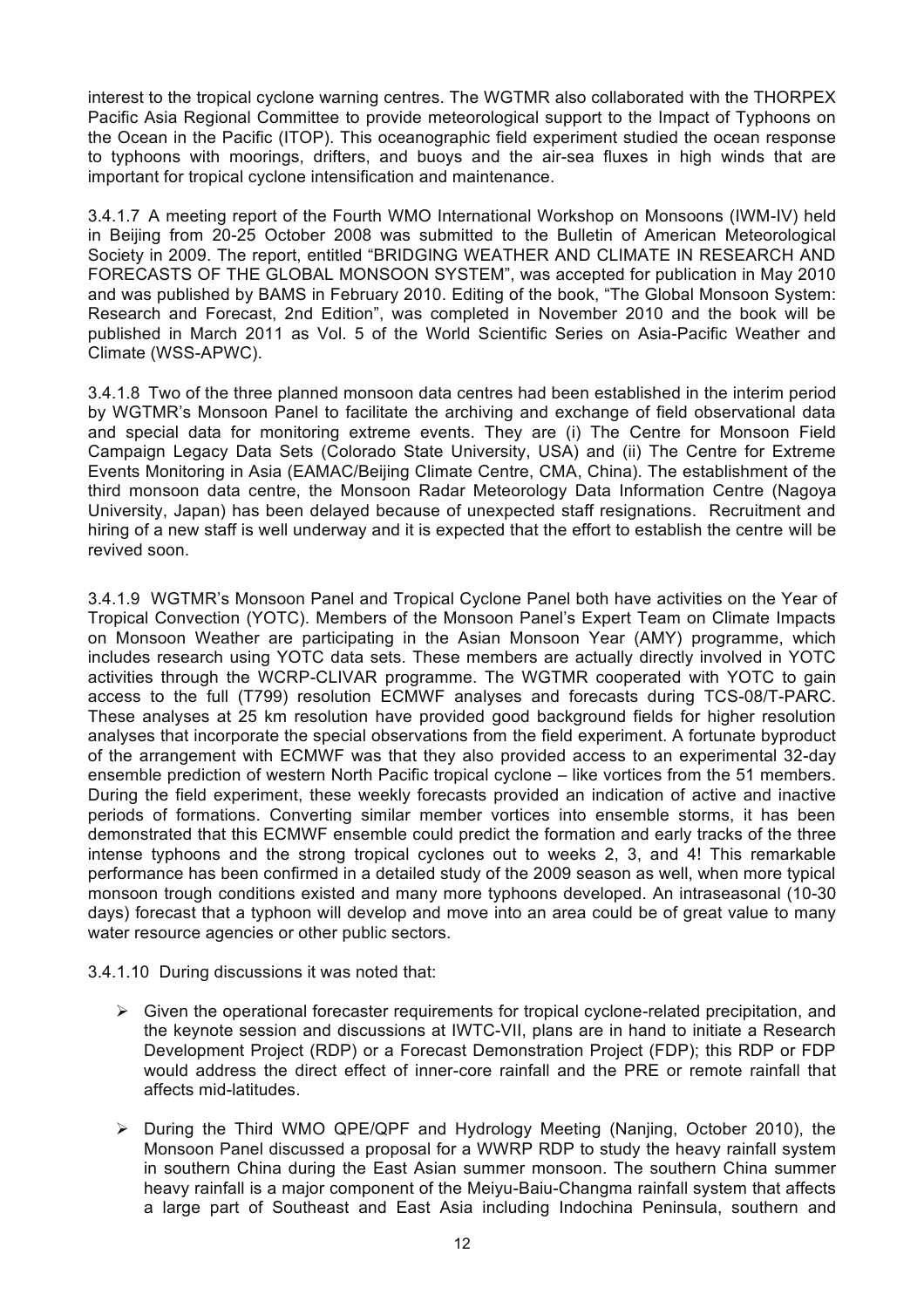eastern China, Korea and Japan, and the adjacent oceanic regions. The rainfall system often causes severe floods with major life and property losses. It was decided that the 2011 heavy monsoon rainfall workshop and associated training, originally scheduled for Busan, Korea, will be moved to Beijing in the summer or fall 2011 and hosted by CMA in order for international experts to discuss a CMA draft proposal. It is expected that this workshop will help finalize the CMA proposal before submission to the WWRP JSC. Monsoon rainfall experts from several regions, including Japan, Korea and U.S., have expressed strong interest in participation.

3.4.1.11 The JSC welcomed the new chair of the WGTMR. The JSC acknowledge the impressive work it had accomplished and especially commended the work of the Working Group in particular its role in publications such as the article on global change and tropical cyclones, review documents on monsoon and tropical cyclones, meetings such as IWTC that bring together forecasters, researchers, instrument developers and others interested in tropical meteorology.

3.4.1.12 During discussions the JSC recommended:

- $\triangleright$  Greater involvement in initiating and guiding international research projects in tropical meteorology and was pleased to note the movement of the working group in this direction, such as the planned RDP on monsoon meteorology. In this regard, a greater concentration by the working group on research efforts to improve numerical weather prediction is specifically encouraged.
- $\triangleright$  Reporting on field campaigns to only those projects where the Working Group and its expert bodies have clear involvement and focus their coordination and guidance efforts on these field experiments, such as encouraging participation of the CEATIC in the WWRP projects on targeted observations for tropical cyclones.

**Decision/Action WWRP/JSC4 (13):**The JSC requested the TMR Working Group to design a template of best practices for field campaigns in the tropics in cooperation with WCRP to improve such efforts and improve collaboration between nations.

**Decision/Action WWRP/JSC4 (14):**The JSC requested the new Chair of the Working Group, the Chair of the JSC and the Secretariat work together on several governance issues (e.g., membership and the number of expert bodies) before the next CAS Management Group Meeting.

## *3.4.2 Results from the T-PARC (SUMMER)*

3.4.2.1 During the field programme period of 1 August – 4 October 2008, four typhoons, four tropical storms, and four tropical depressions occurred over the western North Pacific. In addition to these systems, for which official forecasts were issued by the Regional Specialized Meteorological Center (RSMC, Tokyo), a separate set of 51 tropical systems were identified by the T-PARC/TCS-08 research team. These systems were defined as tropical cloud clusters, low-level waves, or subtropical circulations of interest to the project.

3.4.2.2 During the period, 500 aircraft mission hours were flown during a total of 76 missions. The missions were flown into 4 typhoons, one tropical depression, and 5 tropical cloud clusters. Overall, 72% of the flight missions were flown into the four typhoons. The T-PARC/TCS-08 programme was the first to use driftsondes in the equatorial Pacific.

3.4.2.3 For the first time, the entire process of Extra-tropical transition (ET) was investigated by aircraft in such a manner that the impact of the ET on the mid-latitude circulation can be examined with respect to important physical processes that occur over regions of the decaying tropical cyclone and the interface with the mid-latitude circulation.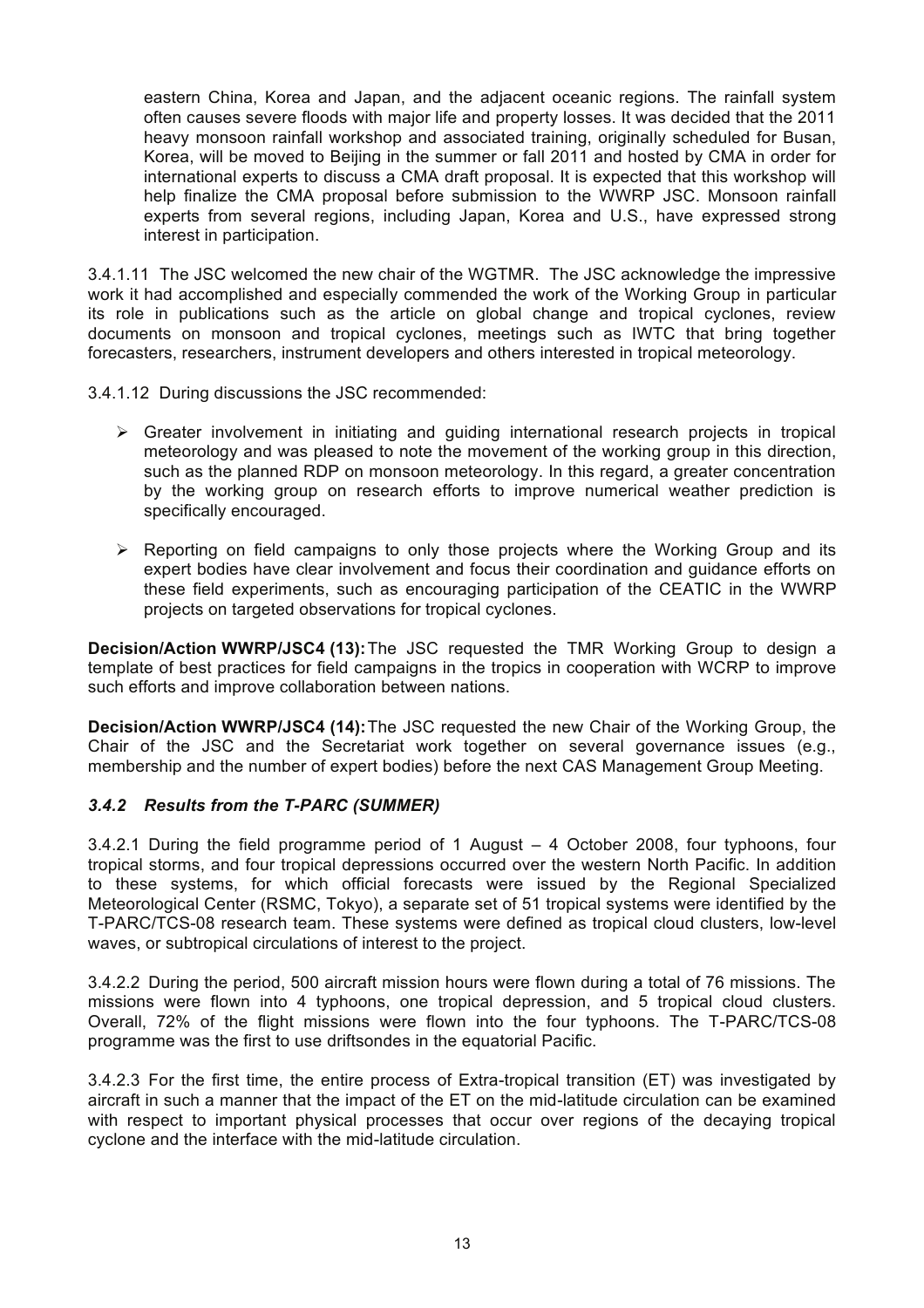## 3.4.2.4 During discussions it was noted that:

- $\triangleright$  To date, 10 scientific papers were published as a result of the T-PARC.
- $\triangleright$  Publications based on the T-PARC observations and model data sets are appearing in literature. The JSC urged the T-PARC leads to expand tracking of referred T-PARC publications and present a status of the research findings and operational impacts at the next JSC.
- $\triangleright$  The review paper being prepared by Sharan Majumdar for the DAOS Working Group will discuss the impact of the T-PARC field experiment data.

**Decision/Action WWRP/JSC4 (15):**C/WWR is requested to ensure that the availability of the T-PARC data is advertised widely.

**Decision/Action WWRP/JSC4 (16):**C/WWR should keep the WWRP/JSC informed on the usage of T-PARC data and number publications based on T-PARC data.

## *3.4.3 Severe Weather Forecast Demonstration Projects*

3.4.3.1 The WWRP/JSC took note of the following activities carried out under auspices of the Severe Weather Forecasting Demonstration Project (SWFDP).

3.4.3.2 The SWFDP is an initiative to further explore and enhance the use of outputs of existing Numerical Weather Prediction (NWP) systems, including Ensemble Prediction Systems (EPS). Its aim is to contribute to the capacity-building in National Meteorological and Hydrological Services (NHMSs), particularly in developing countries through the implementation of the best possible use of existing NWP products and the improvement of their warning systems of hazardous weather conditions and weather-related hazards. The SWFDP has achieved significant results and benefits related to the Global Data Processing and Forecasting System (GDPFS) and Public Weather Service (PWS) programmes in its first regional subproject in southern Africa. After the expanded phase, this subproject is now transferring into the operational phase. Similar regional subprojects are on-going or arising in other regions such as in Southern Pacific Islands in RA V, in Eastern Africa in RA I and in Southeast Asia in RA II. Through the lessons learnt from the first subproject in southern Africa, technological gaps are identified in several fields such as nowcasting, very-shortrange forecasting, and verification of NWP products, and socio-economic impacts in relation to delivery of meteorological services. SWFDP tackles these issues, including through collaborating with WWRP working groups of JWGFVR, WGNR and SERA.

3.4.3.3 The SWFDP will also provide an opportunity to demonstrate and realise the benefits of promising outputs of new forecasting research through collaboration with the THORPEX GIFS-TIGGE Working Group. GIFS-TIGGE Working Group has been developing new products, particularly multi-model ensemble products, and aims to develop the new GIFS (Global Interactive Forecast System) through the cascading products in support of the SWFDP. The SWFDP regional projects could well serve as a trialling environment for promising outputs from GIFS, and the implementation of new products from TIGGE.

3.4.3.4 The JSC noted with much pleasure the rapid expansion of the SWFDP concept to include plans for East Africa, Southeast Asia, and the Pacific Island. However, the JSC further noted that the research links discussed between GIFS-TIGGE and GDPFS (e.g., heavy rainfall products, incorporation of TIGGE cyclone track forecasts) have been slow to develop and asked for a reporting on progress on this topic at the next JSC.

3.4.3.5 The JSC also notes that the SWFDPs do not quantify the economic and societal benefit of forecast improvements, which is a measure often desired by the BMHCs to help justify their expenditures and improve their practices. The JSC notes that the upcoming document to be produced by the SERA Working Group establishing best practices for SERA components of FDPs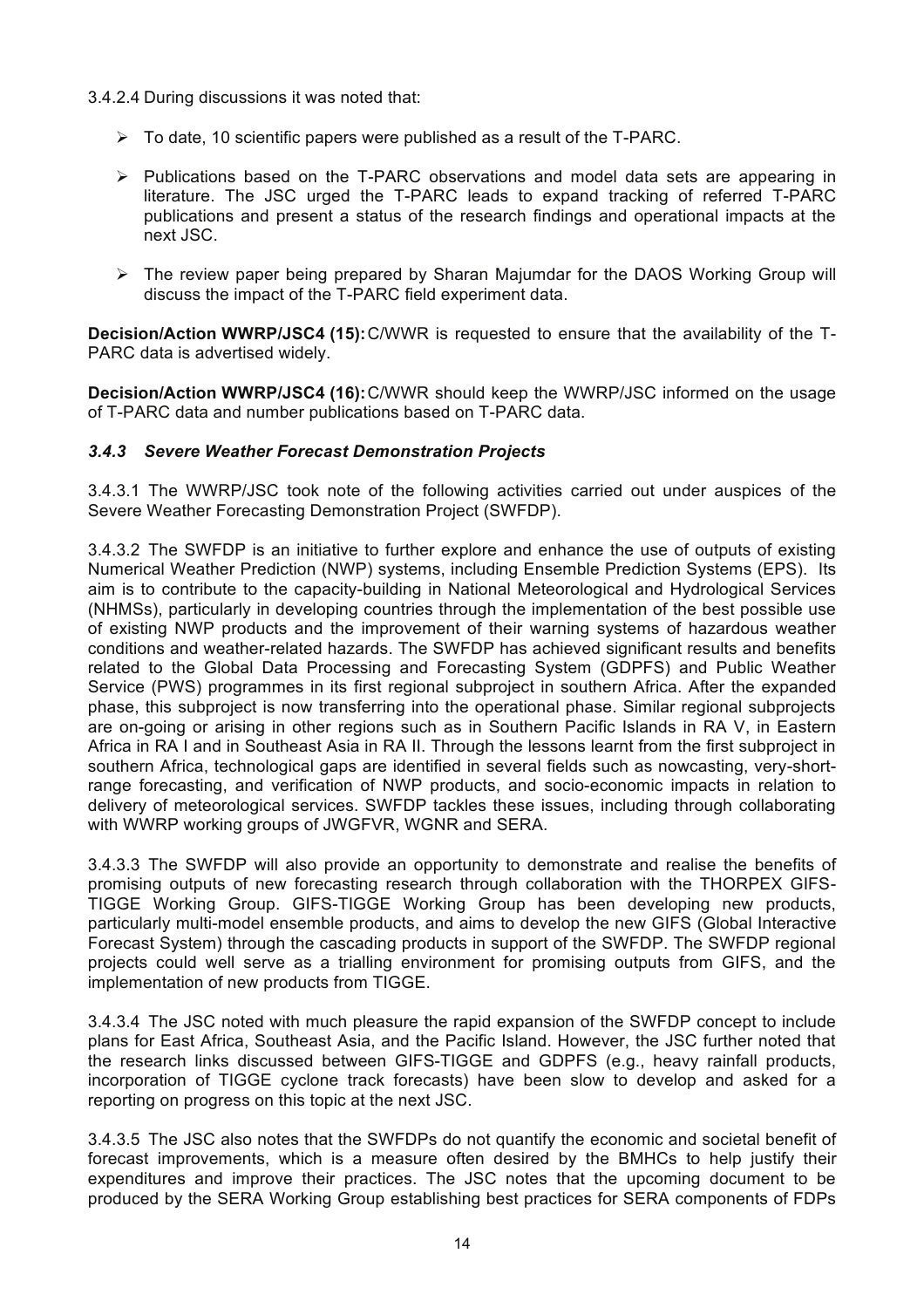would help assist in the development of such practices and should be shared with those organizing the SWFDPs. Such efforts, however, typically have to be built in the project from the onset as tackling such issues in retrospect is difficult.

3.4.3.6 The JSC noted that the EC-LXII request by Kenya for a research experiment to understand what types of weather events cause fatalities on Lake Victoria has not taken place due in large part to funding limitations and the development of a SWFDP over the region. Due to the GDPFS presence in East Africa, the JSC requested and the Secretariat supporting GDPFS agreed to provide the mortality information on the loss of life on the lake to further the original research requested by Kenya.

3.4.3.7 In the subproject in Southeast Asia that is being developed, CMA, JMA and KMA will participate as Global Centres. CMA is one of three archive centres of TIGGE data, gathering EPS products from 10 NWP centres. Meteorological Research Institute of JMA conducts a five-year project which started in 2009 as a joint project of WWRP and Tropical Cyclone Programme (TCP). It is planned that the GIFS-TIGGE products from this project are provided to participating countries: Viet Nam, Cambodia, Lao P.D.R. and Thailand.

3.4.3.8 The JSC requested the Chair of the JSC to further discuss on the SWFDP issues between the CAS and CBS Presidents. The JSC noted that having the Chair of the OPAG GDPFS present at the next JSC would help facilitate discussions on the SWFDP and other areas.

## **3.5 MESOSCALE WORKING GROUP**

3.5.1 The report of the plans and progress of the Working Group on Mesoscale Forecasting Research were presented. In particular the following were highlighted:

- $\triangleright$  The "Convective and Orographically-induced Precipitation Study" (COPS) RDP which has the goal to advance the quality of forecasts of orographically-induced convective precipitation by 4D observations and modelling of its life cycle
- > Work with WGNE on Grey zone project
- $\triangleright$  Preparations for Sochi-2014 Winter Olympics
- $\triangleright$  HyMex
- $\triangleright$  Ensemble predictions (TIGGE-LAM)
- $\triangleright$  Mesoscale model verification
- $\triangleright$  Crosscutting activities with the verification and nowcasting Working Groups
- $\triangleright$  Training

*COPS*

3.5.2 The COPS project has been wrapping up its scientific activities with the publication of a series of papers on the scientific outcomes in a special journal issue.

**Decision/Action WWRP/JSC4 (17):**The JSC noted the success of COPS and requested the Chair of the Mesoscale Working Group to arrange that a brief report on the lessons learnt from COPS be prepared for the next meeting of the JSC.

## *Grey Zone project*

3.5.6 Dr Jeanette Onvlee, Chair of the Mesoscale Working Group, presented plans for the Grey Zone project. The main focus of the Grey Zone project is the requirements for the parameterisation of convection in models which employ horizontal resolutions of 10 km and finer.

3.5.7 Considering the strong and complex interactions involving turbulence and convective behaviour on these length scales, a need for idealized experimentation has been identified. Following discussions at the 2010 WGNE meeting, it was decided that a Grey Zone Team consisting of representatives from WGNE, GCSS and the Mesoscale Working Group should work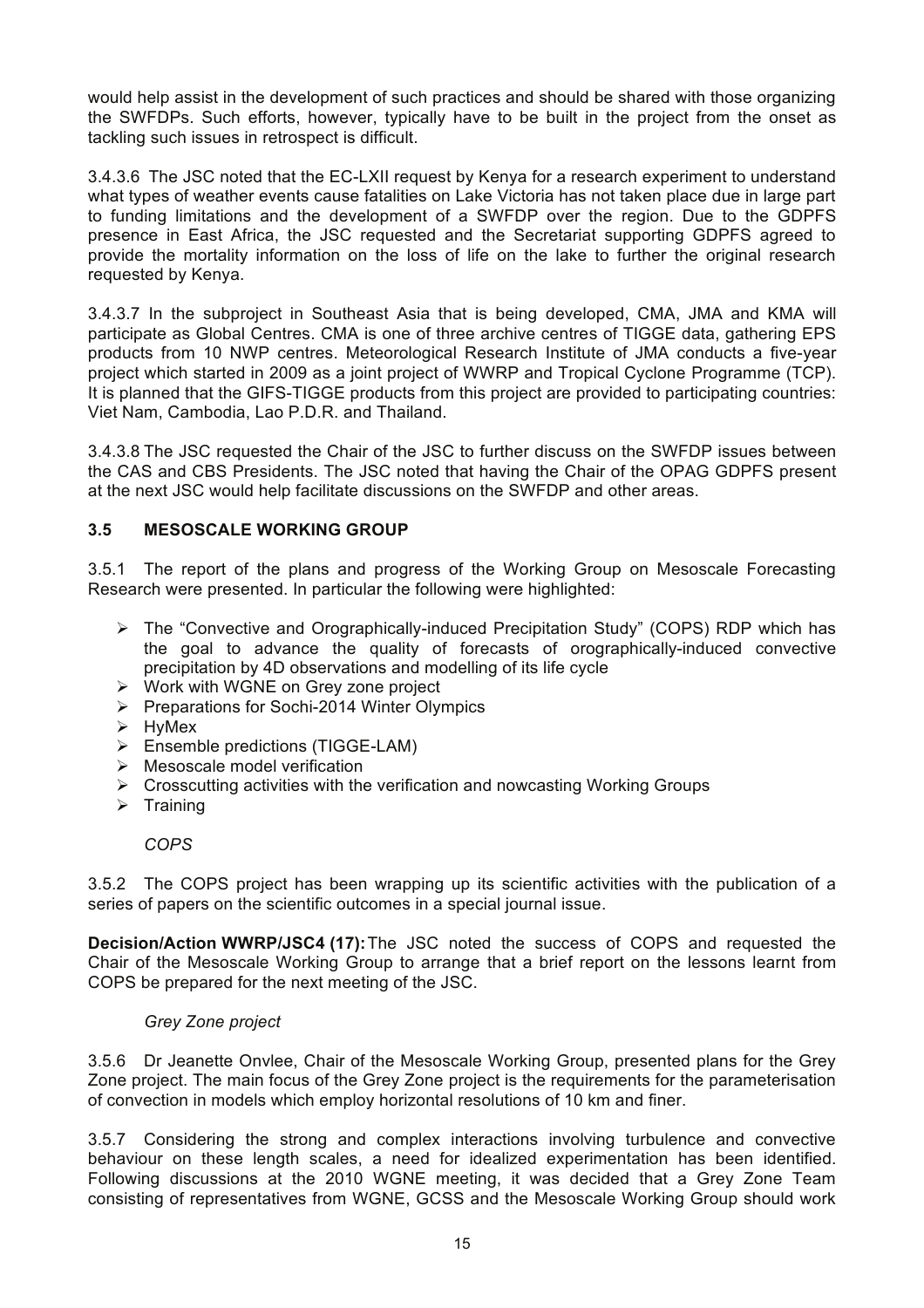out a proposal for such experimentation. For the first experiment, the Team has chosen a cold air outbreak case study (over sea). Modelling groups from the LES, mesoscale and global modelling communities will be invited to participate in the experimentation with the first case study and this will provide a starting point for a multi-year international Grey Zone modelling project.

**Decision/Action WWRP/JSC4 (18):**The JSC supported the Grey Zone project as proposed and requested the Chairs of the Mesoscale Working Group and the WGNE to provide status reports on the Grey Zone project to future meetings of the JSC.

## *Sochi 2014*

3.5.8 The Sochi 2014 RDP/FDP will be focused on the demonstrating prediction systems for the 2014 Winter Olympics. Research activities will be focused on:

- $\triangleright$  Winter weather in stable conditions and mountainous terrain
- $\triangleright$  Mesoscale data assimilation involving extensive use of radars and vertical profiling instruments
- $\triangleright$  The application of high-resolution modelling
- $\triangleright$  The use of ensembles of predictions from convection-permitting models

3.5.9 The Mesoscale Working Group is providing advice to Roshydromet and members of the Working Group together with representatives from Nowcasting and Verification Working Groups will participate in the Sochi 2014 kick-off meeting, in which the exact scope of the project will be defined, to be held in March 2011.

**Decision/Action WWRP/JSC4 (19):**The JSC was pleased that an RDP/FDP is being prepared for Sochi 2014 and recommended that such a project should build on the experiences gained in SNOW-V10 and requested that the Project Leader and the Chairs of the Nowcasting/Mesoscale Working Group report on progress to the next meeting of the JSC.

## *Data assimilation*

3.5.10 The JSC noted that there is potential in using data assimilation to initialise mesoscale prediction models but many scientific issues remain and recommended that:

- $\triangleright$  The design of experiments to determine the most effective data assimilation approaches for initialising mesoscale models.
- $\triangleright$  Wide-ranging experimental use of a variety of observation types including surface observations, radar observations and lidar.

**Decision/Action WWRP/JSC4 (20):**The JSC, noting that there is potential in employing mesoscale prediction systems for nowcasting, requested the Mesoscale Working Group and the Nowcasting Working Group to organize a joint workshop to scope out activities in this field.

**Decision/Action WWRP/JSC4 (21):**The JSC was pleased that the Mesoscale Working Group has begun to identify gaps in training on mesoscale NWP and requested that the Working Group prepare an inventory of available mesoscale NWP training material before the next JSC meeting.

## **3.5A Update on TIGGE-LAM Panel**

3.5a.1 The main interests include perturbation of initial conditions, model perturbations, the surface, working towards convective permitting LAM EPSs and the area of LAM EPS and data assimilation combinations. The Panel was restructured into regional bodies e.g. Europe, North America etc., The TIGGE-LAM Plan was making progress but not very many comments had been received and more were welcome as efforts are made to finish the document. Some aspects needed further work – there is still a need to address some scientific issues. There needs to be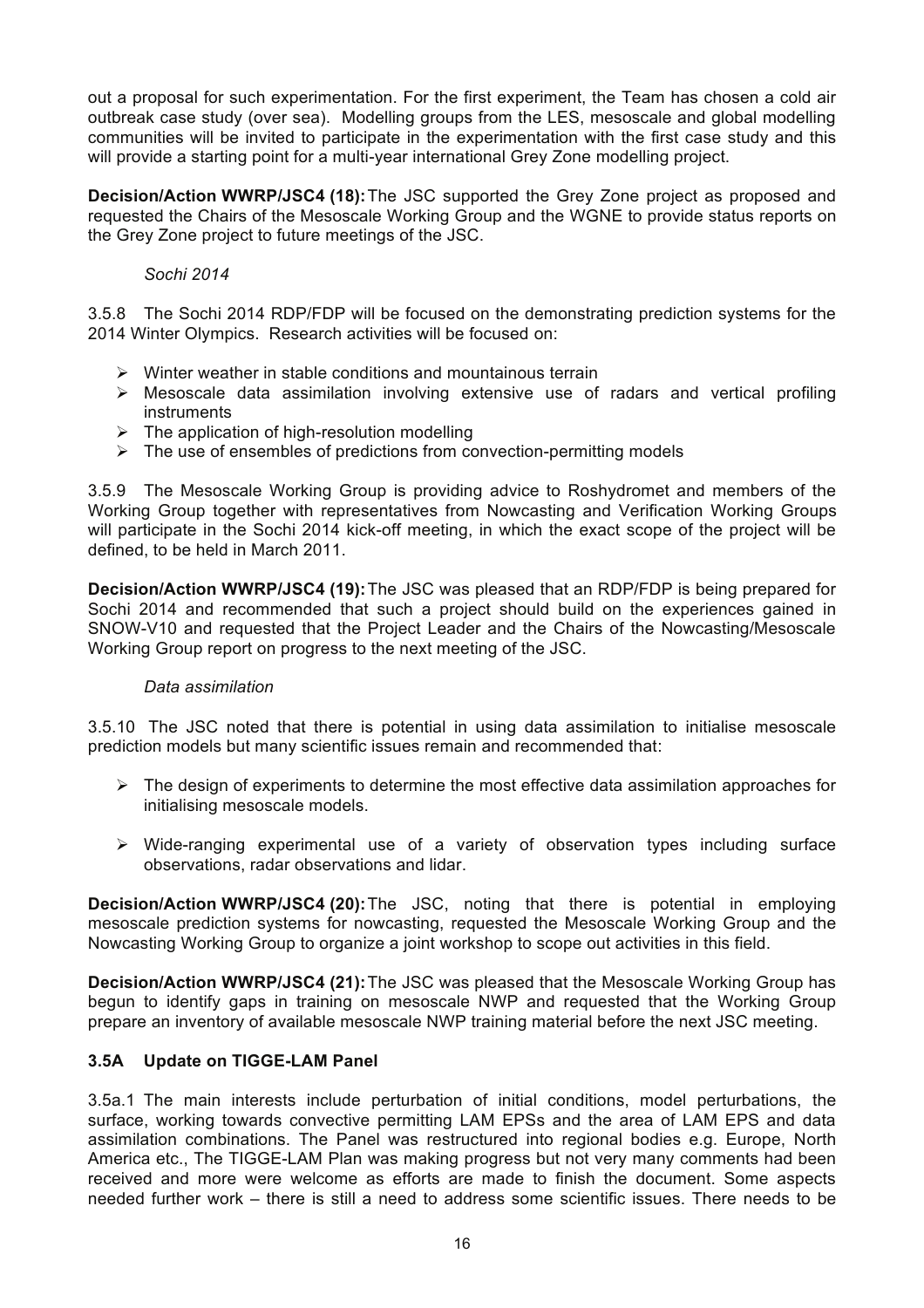more coordination of the research. The Plan contains a list of actions/activities which are being steadily addressed. It is hoped to have a final version of the Plan by the summer of 2011.

3.5a.2 Archiving has been discussed for some time and is now just beginning at CMA. Work at ECMWF has slowed up. It is now considered better to archive on the native grid. There is some prospect of obtaining funds for archiving if the GEOSS interoperability for Weather, Ocean and Water (GEOWOW) proposal to the EC is successful. TIGGE is a major part of this proposal.

3.5a.3 Work is also proceeding on a high resolution observations data set e.g. precipitation analysis at ECMWF. Strong links are maintained with the EUMETNET Short Range Numerical Weather Prediction (SRNWP) project which addresses interoperability issues. Links are also in place to the "DISTRIBUTED RESEARCH INFRASTRUCTURE FOR HYDRO-METEOROLOGY STUDY" (DHRIMS) group and the evolving HyMeX plans.

3.5a.4 In discussions it was noted that:

- $\triangleright$  The JSC noted that the original emphasis on TIGGE-style data sets may not be appropriate in all regions and that, in general, the emphasis is shifting away from the original concept of interactive deployment of limited area models on demand and towards research on the design and utilization of regional ensembles. Several members of the JSC suggested that, in view of these issues and, since the project is not global, the group consider renaming the project to LAM EPS.
- $\triangleright$  The JSC urged comments on the Science Plan be sent as soon as possible and include comments on the noted shift in emphasis.
- $\triangleright$  The JSC suggested it was not necessary to change the organizational structure at this time, but noted that the evolution of this project was moving the effort closer to the Mesoscale Forecast Research Working Group and that the emphasis on implementation should take into account existing regional efforts.

**Decision/Action WWRP/JSC4 (22):**The JSC, noting that there were strong links between the TIGGE-LAM Panel and the Mesoscale Working Group, recommended that the TIGGE-LAM Panel be integrated into the Mesoscale Working and requested the Manager of the THORPEX IPO to convey this recommendation to the GIFS-TIGGE Working Group and the THORPEX ICSC with the view to getting agreement with this recommendation before the next JSC meeting.

## **3.5B Sand and Dust Storm Warning, Advisory and Assessment System (SDS-WAS)**

3.5b.1 The highlights of the activities included in the tabled SDS-WAS Science and Implementation Plan were presented and these include:

- $\triangleright$  A workshop on the Implementation of the SDS-WAS in Asia (2009) which resulted in the agreement to establish a common portal for regional data exchange and exchange of scientific experience in the region.
- $\triangleright$  A meeting (2010) on joint research on SDS among Mongolia, China, Korea and Japan.
- $\triangleright$  A Hands-on workshop (2010) on use of the SDS-WAS products in the African user community.
- $\triangleright$  The shipment, by AEMET (Spanish Met Office), of sun photometers to Morocco and Tunisia to be used to validate dust forecasting.

3.5b.2 Research activities of the two SDS-WAS partners were presented, including the most critical issues related to improving the observation, verification, predictability and modelling of these dust events, participation in international projects such as Meningitis Environmental Risk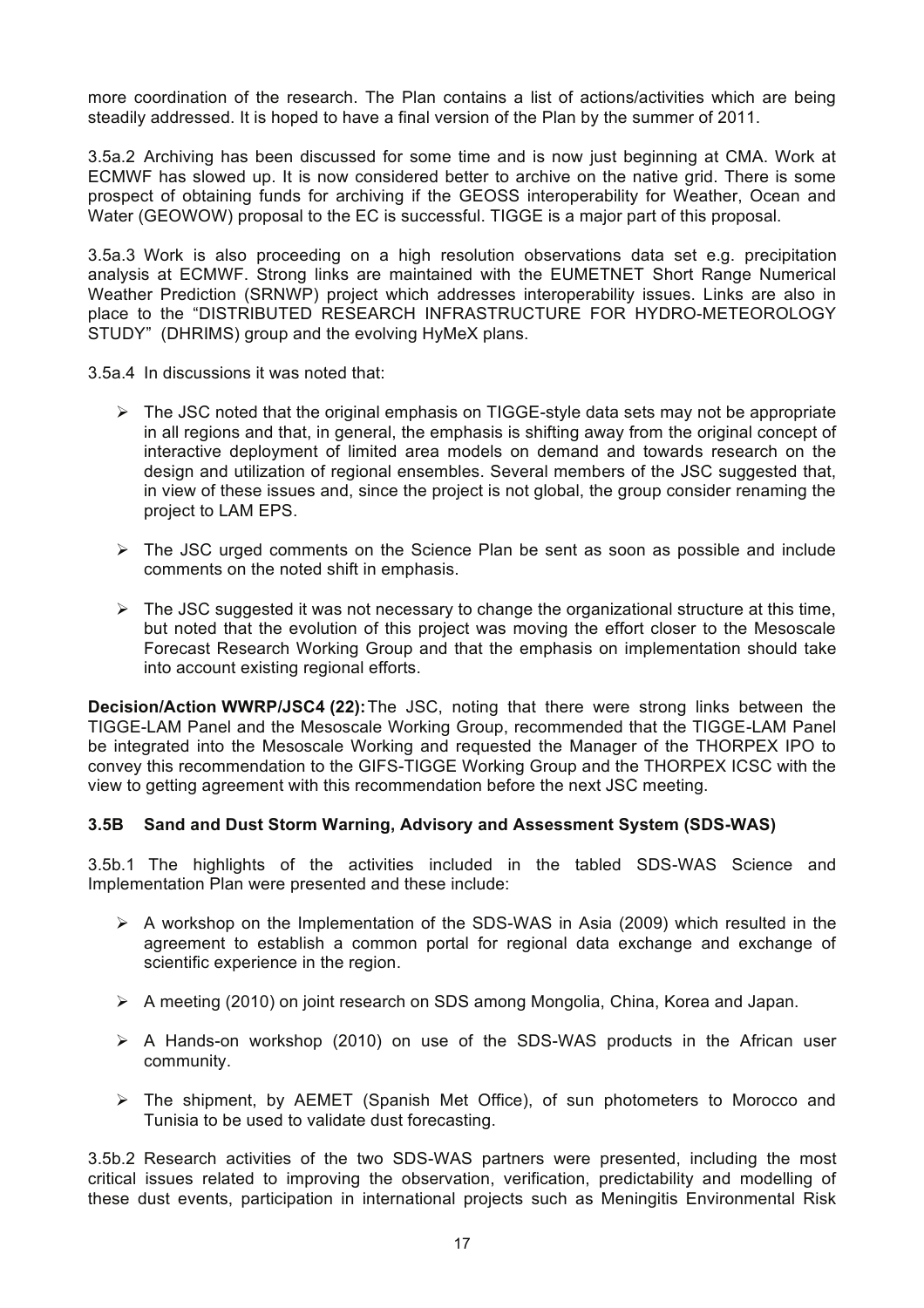Information Technologies (MERIT) (BSC, AEMET), NASA (university of Arizona), Monitoring Atmospheric Composition and Climate (MACC) (AEMET, BSC), examining Saharan dust trends in the last decades using dust model re-analysis, intercomparison of BSC-DREAM, and ECMWF and INCA models via the AEROCOM web interface, assimilation of satellite data in dust forecast systems in the global (MACC) and regional dust model.

3.5b.3 The JSC was extremely pleased to learn of the role of the SDS-WAS partners in reaching users in the developing and least developing nations of Africa including supporting the MERIT project. The JSC asks that these successes be publicized at an appropriate time by the Secretariat for WWRP.

**Decision/Action WWRP/JSC4 (23):**The JSC took note of the tabled draft of the SDS-WAS Science and Implementation Plans and agreed that these plans could be endorsed provided:

- $\triangleright$  The plan listed recent scientific papers published by the SDS-WAS partners.
- $\triangleright$  The Secretariat finalized operational procedures to designate appropriate SDS-WAS partners performing operational dust forecasting who are capable of providing sustained operations as RSMC centres.
- $\triangleright$  Collaboration is established with the Verification WG to improve dust forecast verification.
- $\triangleright$  The possibility of distributing dust-related data through the WMO WIS (or GTS) is explored.
- $\triangleright$  The amended plans are provided to the next meeting of the JSC.

#### **3.6 Nowcasting Working Group**

3.6.1 Following the decisions of the third meeting of the WWRP/JSC, the CAS XV decisions and the requirements of the Strategic Plan, five new members, including a new Chair (Paul Joe), have joined the Working Group.

**Decision/Action WWRP/JSC4 (24):**The JSC recognised that the outgoing Chair, Dr Tom Keenan, had provided exceptional leadership to the Group and requested the WWRP/JSC Chair to send a letter of thanks to Dr Keenan.

3.6.2 The Chair of the Working Group on Nowcasting Research presented the activities of the Group and the plans for the future work.

#### *Meetings*

- ! The World Symposium on Nowcasting 2009 (Whistler, BC Canada) focussed on multielement winter Nowcasting. The next World Symposium on Nowcasting will be held in Rio de Janeiro from 20-24 August 2012.
- $\triangleright$  The Shanghai World Expo on Nowcasting led by PWS was supported by WWRP.
- ! A capacity building workshop led by PWS will be held in November 2011 in Shanghai WWRP will be invited to participate.
- $\geq$  A capacity building workshop for Asia based on Beijing 2008 will be conducted in first half of 2012 and will be used as a motivator to prepare journal publications.
- $\triangleright$  GDFS is organizing an Expert Team on Very Short-Range Forecasting (21-23 March 2011). The JSC appreciates the invitation for WWRP to attend this meeting and encourages WWRP participation. The JSC, however, was very concerned that a joint CBS-CAS meeting on Forecast Systems was proposed several times and delayed, in part, due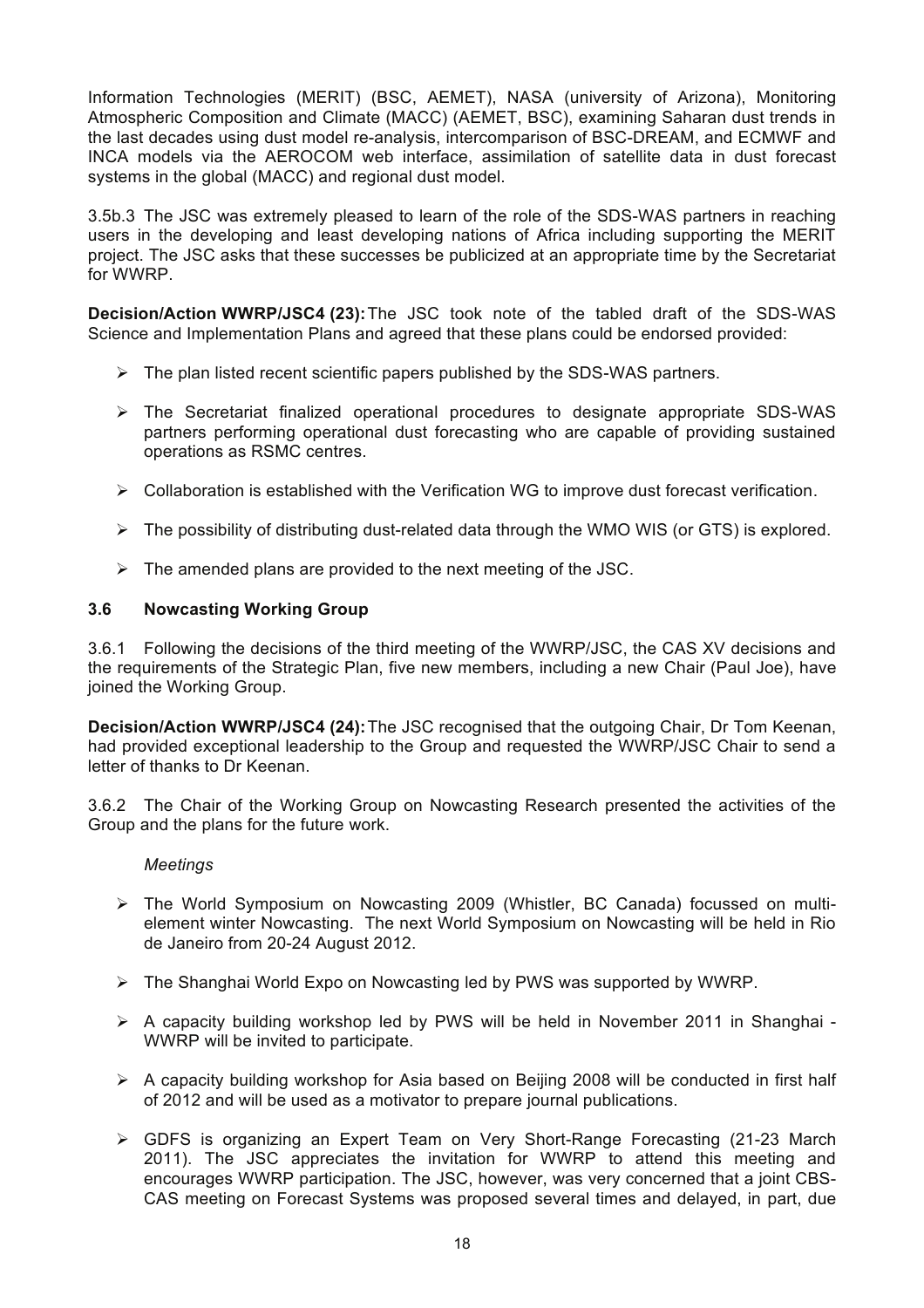to a lack of funding on the CBS side. The JSC suggests that the decision of CBS to hold their own meeting on this topic is a lost opportunity for collaboration and could limit the effectiveness of the research prospective on the future of forecast systems.

 $\triangleright$  Two specialty meetings on Heuristic Nowcasting (2012) and on Bridging the Mesoscale / Nowcasting (summer 2011) time scales are planned.

**Decision/Action WWRP/JSC4 (25):**The JSC requested the Chair of the Nowcasting Research Working Group and C/WWR to coordinate participation in the meetings listed in Meetings (see Annex IV).

## *Projects – Lake Victoria*

3.6.3 As a result of discussions at the WMO Executive Council, the WWRP tasked the WGMFR, WGNR, SERA and Verification to explore an understanding project on the "dynamics of Lake Victoria" in support of improving predictions for fisheries activities and reduce loss of live due to severe weather storms. Agriculture is also a key end users. There are many unknowns – weather types, local expertise, operational capabilities and the status of any existing radars or observation systems. An expert team visit is required to progress a potential project.

3.6.4 Since there is an existing SWFDP project, it is proposed to "piggyback" on the SWFDP effort – particularly for short-range and very short-range prediction. In particular, it is planned that the Working Group:

- $\triangleright$  Will support the Mobile Weather Alert project to demonstrate the value of the MSG products to the Lake Victoria NHMS forecasters.
- $\triangleright$  Focus on Satellite and lightning nowcasting in this Region.
- $\triangleright$  Explore the requirements for a Nowcasting service particularly with respect to lead time requirements.
- $\triangleright$  Identification of convective initiation mechanisms of the thunderstorm phenomena over the Lake.
- $\triangleright$  Await the information from the Secretariat supporting GDPFS on mortality events over the Lake.

3.6.5 It should be noted that there are other regions in Africa where lightning Nowcasts would be useful. In particular, in South Africa there are 150 deaths per year where public awareness is a key to an effective warning service. Some low-cost new technologies (such as CASA Solar Powered Radar) that require low infrastructure using cell phone telecommunications may be effective for near shore warning applications.

**Decision/Action WWRP/JSC4 (26):**The JSC requested the Chair of the Nowcasting Research Working Group to report on the Group's Lake Victoria plans and activities.

## *Nowcasting Project for South East Asia*

3.6.6 A SWFDP by CBS is in formulation stage for South East Asia. And, it is planned that SWFDP, CBS/PWS and the Nowcasting research Working Group will explore and co-ordinate a Nowcasting project in South East Asia. Since there are many unknown issues and an expert team visit will be necessary.

**Decision/Action WWRP/JSC4 (27):**The JSC requested the Chair of the Nowcasting Research Working Group report on the Group's plans and activities for a Nowcasting Project for South East Asia.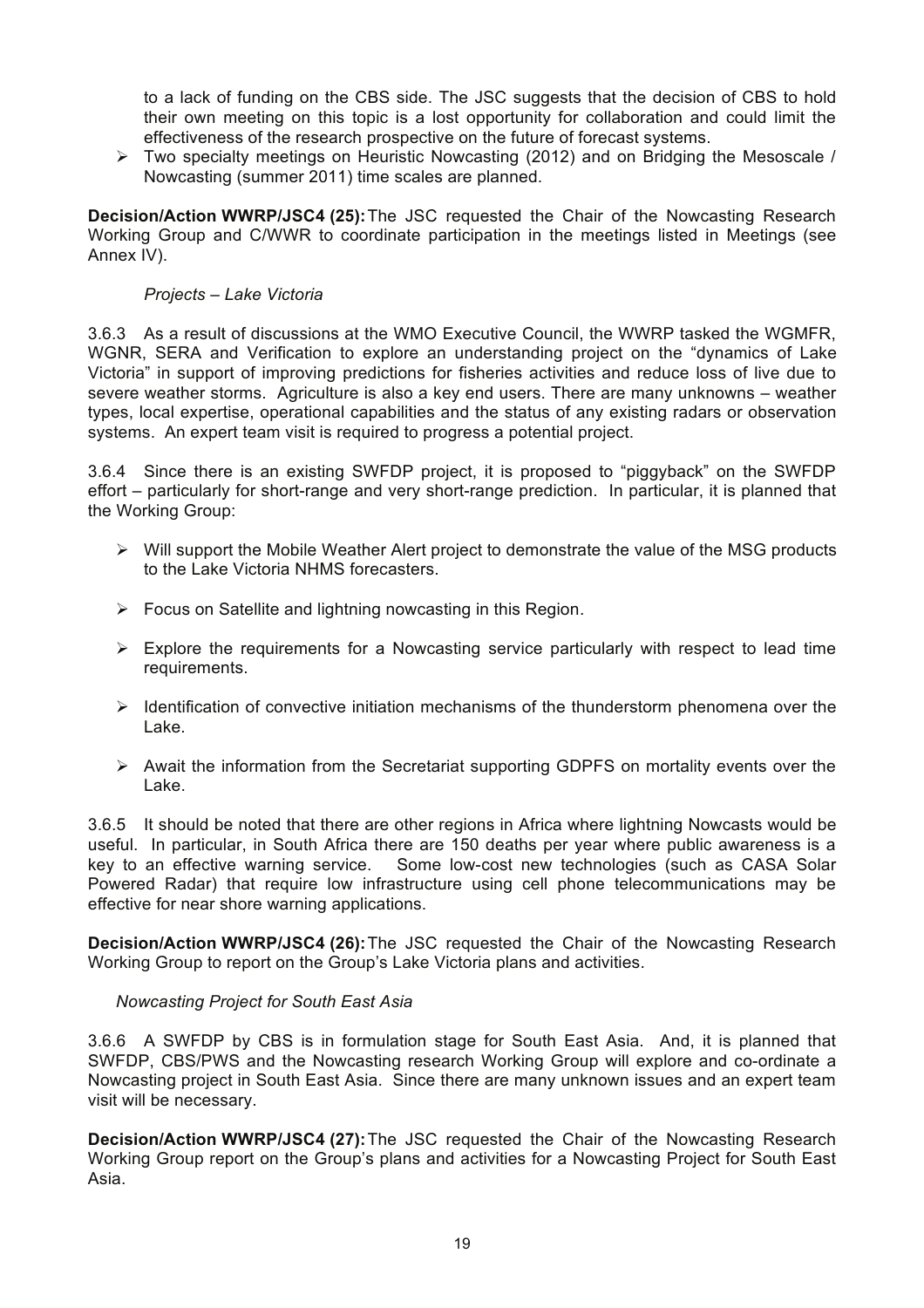## *The INCA-CE Forecast Demonstration Project (FDP)*

3.6.7 The INCA-CE (Integrated Nowcasting System for the Central European Area) project aims at reducing adverse effects of weather-related natural disasters (e.g. wind-storms, flooding, mudflows, icing, drought) by establishing a state-of-the-art, high-resolution, real-time analysis and forecast system on atmospheric, hydrological, and surface conditions. Main goal is the improvement of risk management standards and methodology in order to enable management institutions and authorities to issue more detailed assessments and warnings.

3.6.8 Preliminary discussions of designating INCA-CE FDP as a WWRP FDP have taken place.

NOTE: In all the cases of the development of potential projects, detailed proposals are requested and expert team visits and assessments and visits are required before progress can be made. Several of these projects have long-term implications with operational deployment in mind. Consequently, collaboration and coordination with several divisions in CBS is required.

**Decision/Action WWRP/JSC4 (28):**The JSC requested the Chair of the Nowcasting Research Working Group to report on the Group's plans and activities for the INCA-CE Forecast Demonstration Project (FDP).

## *South American Nowcasting Regional training Centre*

3.6.9 A proposal for an advanced Regional Training Centre focussing on Nowcasting for South America (RTC-N) was submitted by the University of Sao Paolo. The JSC noted that South America be the focus of such an RTC. This project could lead to a test bed that could have elements of advanced end-user engagement, verification and social-economic research with the potential focus on urban hydrology and flash flooding and a link with the Regional Flash Flood Guidance project. It is planned that the Mesoscale, Verification and SERA Working Groups will be involved with this activity.

**Decision/Action WWRP/JSC4 (29):**The JSC requested C/WWR that a project plan for a South American Nowcasting Regional training Centre should be provided to the next meeting of the JSC – such a plan should describe the concepts and also the sustainability of the RTC-N.

## *The Joint Nowcasting Applications and Services (JONAS)*

3.6.10 The objectives of JONAS include:

- $\triangleright$  Explore the potential use of Nowcasting information as operational service products.
- $\triangleright$  Promote the operational implementation of end-to-end Nowcasting systems.
- $\triangleright$  Establish good practices and quidelines for information transfer.
- $\triangleright$  Facilitate the exchange of information of Nowcasting information and experience.
- $\triangleright$  Transfer knowledge and technology relating to public weather service products in developing countries.

3.6.11 The Commission supported the establishment of JONAS and agreed that it fills an important gap in the advancement of operational Nowcasting in NMHSs. The Commission requested that JONAS continue to be engaged in the application of Nowcasting to public weather services supplementing the operational transition of Nowcasting systems and services through the FDPs and training undertaken by the WWRP.

3.6.12 The Chair of WWRP Nowcasting Research Working Group is the Co-chair of JONAS and the membership include a CBS representative.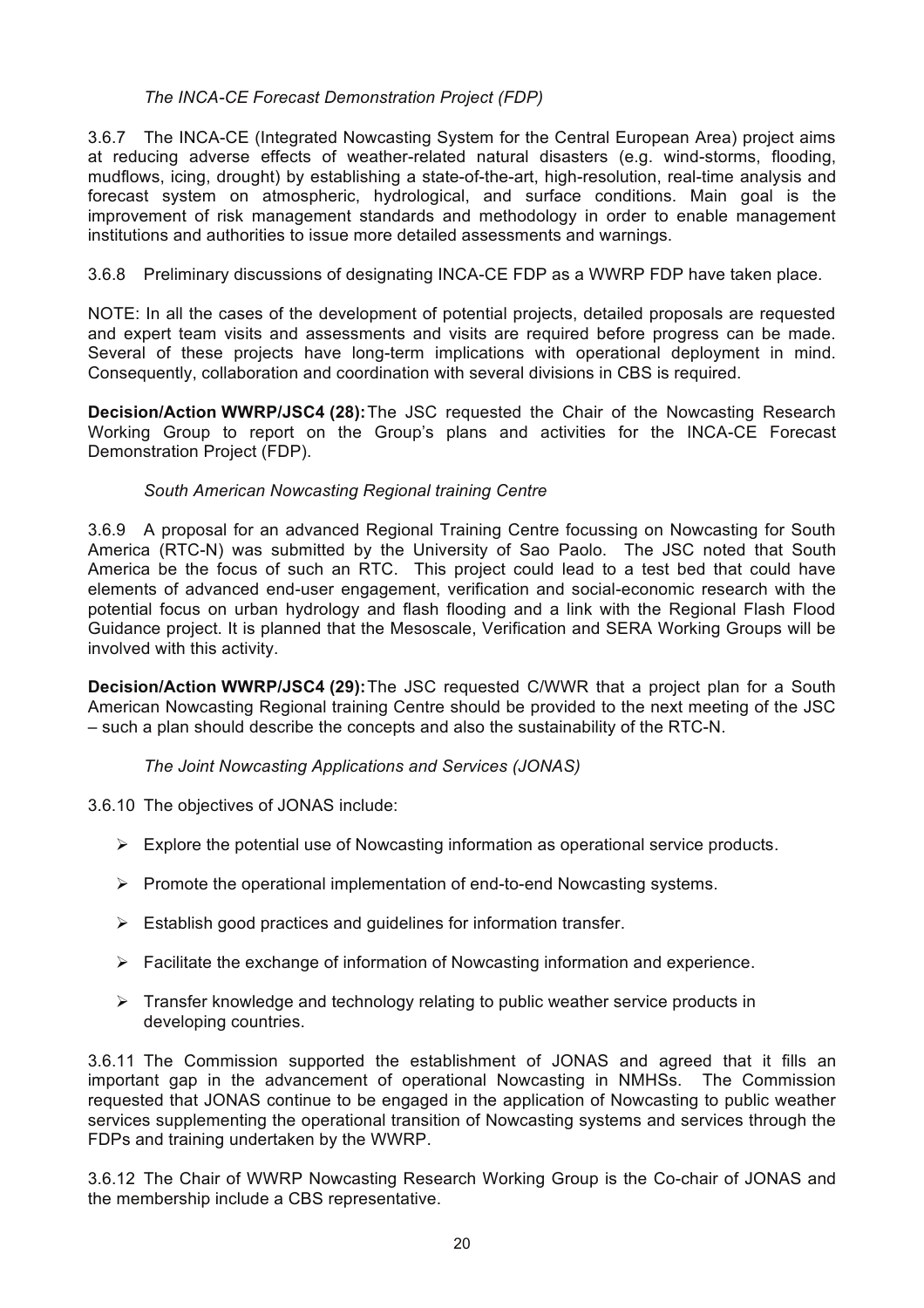3.6.13 The first meeting of JONAS Steering Committee at the WMO in Geneva (18-20 April 2007) and unfortunately no progress has been made since then and an alternative path be developed to guide this important technology transfer from nowcasting research to operational practice. Thus the JSC requested that JONAS be dissolved. Possible vehicles to guide this technology transfer include having the Chair of OPAG PWS attend the JSC and/or assigning an appropriate person(s) from the Working Group to represent the Working Group on an as needed/project-by-project basis.

**Decision/Action WWRP/JSC4 (30):**The JSC requested the Nowcasting Research Working Group review the continuing necessity for JONAS and also the potential for a replacement and to provide a proposal to the next meeting of the JSC.

## *Observations and data assimilation*

3.6.14 The JSC was pleased to see the developing relationship with the Mesoscale Working Group and encouraged further development in this area as NWP becomes an increasingly important component of Nowcasting and stressed that it was important that a coordinated approach to mesoscale data assimilation was pursued. In this regard, the JSC noted that there is a gap in the observational research carried out for Nowcasting and mesoscale data assimilation – the THORPEX DAOS Working group covers global data assimilation and observing strategies.

**Decision/Action WWRP/JSC4 (31):**Consequently, the JSC requested that Nowcasting Research Working Group in collaboration with the Chair of the Mesoscale Working Group accept the responsibility of covering the issues of observation, data quality and measurement research particularly at the mesoscale and nowcasting scales.

## *SNOW-V10*

3.6.15 Dr George Isaac summarised the outcome of the SNOW-V10 project. SNOW-V10 is part of the World Meteorological Organization's (WMO) World Weather Research Programme (WWRP) and is the first WWRP project conducted during a Winter Olympic Games. SNOW-V10 focused on Nowcasting research and development on multi-weather element (precipitation, precipitation type, visibility, wind) nowcasting in complex terrain in winter.

3.6.16 The SNOW-V10 international team augmented the instrumentation associated with the Winter Games and several new numerical weather forecasting and Nowcasting systems were added. The project demonstrated the potential of improved techniques for short term (0-6h) forecasts of winter weather over complex terrain and results and included predictions of visibility, low-level cloud, wind gusts, precipitation rate and type that were made and are being evaluated against observational data.

3.6.17 A special issue of Pure and Applied Geophysics (PAGEOPH) is being prepared for submission of papers. Thirty-one papers are in preparation.

3.6.18 The JSC was pleased with the outcome of SNOW-V10 and encouraged those involved to continue the exploitation of the data. In lieu of a capacity building workshop, a final seminar may be more appropriate of raising the profile of the scientific outcomes.

## *Summary*

3.6.19 The JSC commended the group for the success of its activities; especially in the technology transfer area. However, concerns were expressed that the group should not extend its activities too widely and that it should focus on priority areas. The JSC recommended that new project proposals identify science issues clearly and should be presented within common research frameworks (for example, Snow and complex terrain meteorology for the Olympic Nowcasting projects), The group should capitalize on the lessons learnt from one project to the next one and clearly describe the new science issues that would be addressed in the follow-up projects. At subsequent discussions during the later sessions of the meeting, a member of the JSC suggested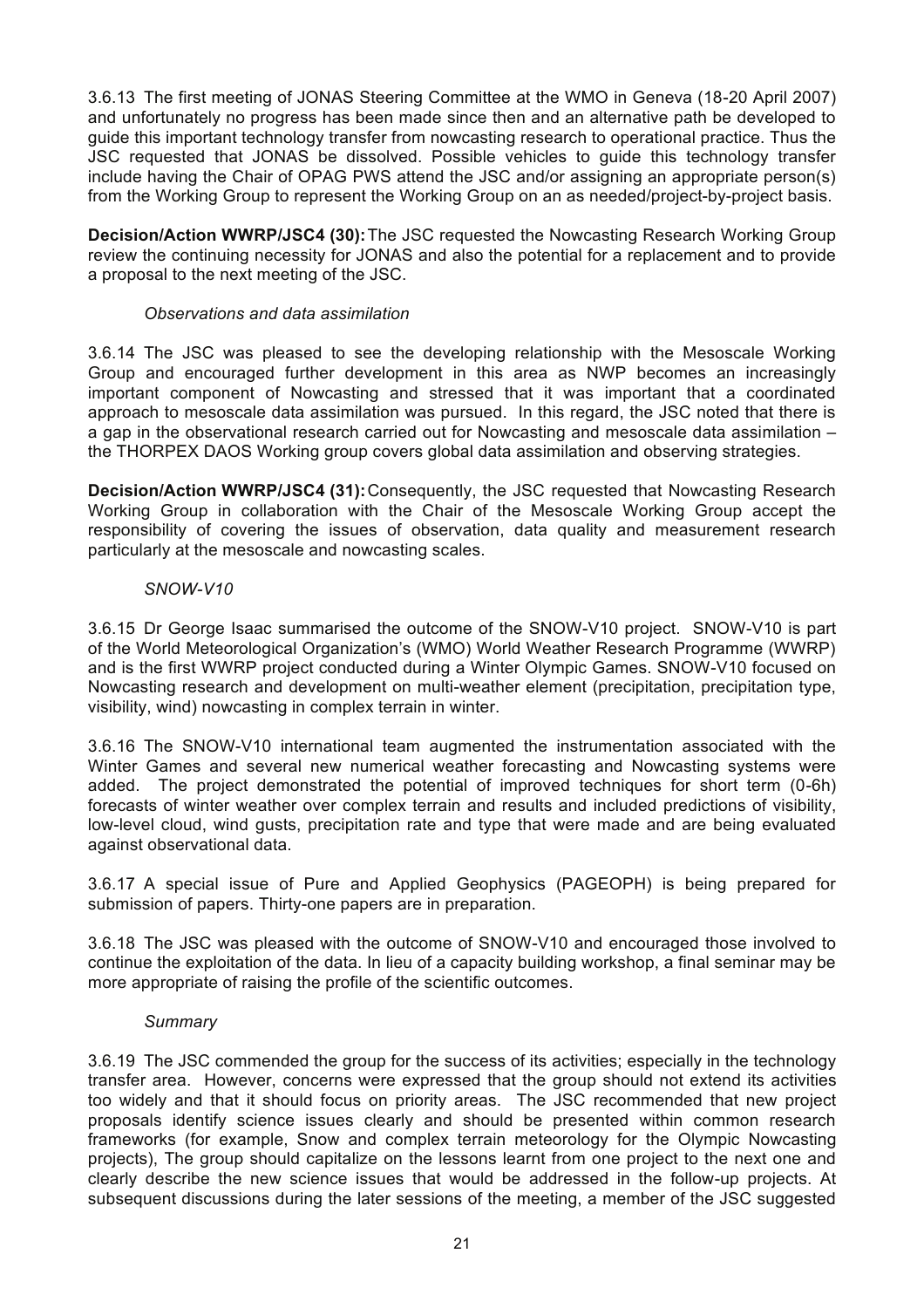that this common research framework could be an umbrella project that covers broad research areas such as nowcasting and short-range prediction for winter, orographic weather to cover SNOW-V10 and Sochi. This packaging would raise the visibility of important topics within the Working Group and possibly assist in generating long-term support.

### **3.7 Presentation of and Decision on the Endorsement of the Proposed SOCHI 2014 Winter Olympics FDP and/or RDP**

3.7.1 Dmitry Kiktev presented a FDP/RDP proposal for Sochi 2014 Winter Olympics. The Olympics is envisaged as an opportunity to develop and test new techniques for weather forecasting and nowcasting. The complex orography and related weather conditions result in frequent high winds, low visibility and cloudiness, and intense precipitation. Roshydromet is proposing a blended RDP/FDP under the auspices of the Nowcasting and Mesoscale Weather Forecasting Working Groups that includes the following project components: nowcasting of multiweather elements – wind speed and wind gust, visibility, fog, precipitation intensity and type; mesoscale ensemble modelling; high resolution (radar) data assimilation; verification using remote sensing data.

3.7.2 The JSC noted that a mobile radar system will be added to other observational platforms. Visibility and surface observations are identified as the most critical parameters for nowcasting/mesoscale activities. The JSC noted that one of the models to be used, COSMO, does not include surface analyses.

3.7.3 The JSC supported the ongoing efforts to develop the Sochi project and urged: i) completion of the written plans for this project to focus and guide this effort; ii) a societal component be considered for inclusion in view of the importance of a societal and verification components to measure the benefits the project as noted by CAS-XV.

**Decision/Action WWRP/JSC4 (32):**The JSC were looking forward to the outcome, include revised plans, of the Sochi 2014 kick-off meeting and agreed to consider endorsement of SOCHI 2014 as a WWRP RDP/FDP by email.

## **3.8 Joint Working Group on Verification Research**

3.8.1 Since the last meeting of the JSC, the JWGFVR had participated in a number of WWRP activities namely: Typhoon Landfall FDP, SWFDP, SNOW V-10 RDP and plans to participate in the proposed Sochi 2014 FDP. It also intends to establish collaboration with SERA on the several projects, such as the proposed Lake Victoria project.

3.8.2 The JWGFVR has also been active in training of forecasters and administrators in southern and eastern Africa on basic verification techniques as part of the Severe Weather FDP. The priority has been official forecasts of heavy precipitation (>50 mm in 24h). The scarcity of observations on the GTS has been challenging for SWFDP verification.

3.8.3 The Working Group is currently collaborating with the Working Group on Tropical Meteorology Research (WGTMR) to provide verification of seasonal hurricane predictions for the number of storms in a basin, will provide advice to the Working Group on Mesoscale Weather Forecasting Research (WGMWFR) and Working Group on Numerical Experimentation (WGNE) on the verification of high resolution models in an Integrated Mesoscale Research Environment (IMRE; examples are COPS and HyMeX) and will together with SERA Working Group design an assessment project around tropical cyclone forecasting that addresses user needs for warning information and also research questions about the accuracy and effectiveness of the forecasts and verification.

3.8.4 The precipitation verification phase of the Spatial Verification Intercomparison Project has been completed, with many new verification methods demonstrated and 13 papers published in a special collection of Weather and Forecasting in 2009-10. Datasets of real and idealized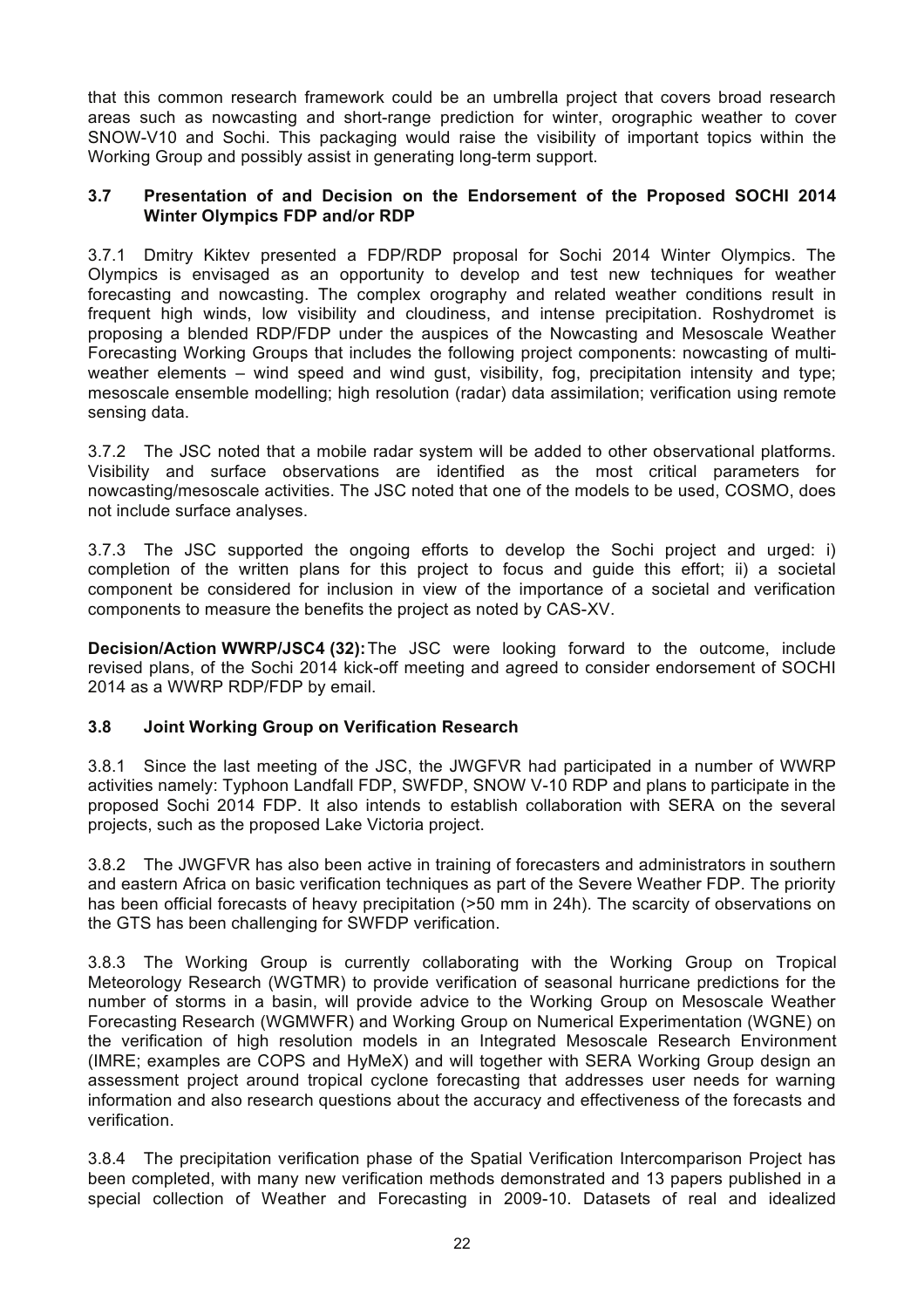precipitation forecasts are available online to be used as a test bed for investigating new verification techniques. The next project phase is likely to include verification of wind fields and diagnosis of timing errors in spatial fields.

3.8.5 A draft document on methods for the verification of cloud forecasts is under review in JWGFVR, and is expected to be published as a WMO Technical Document in 2011. The Group is also preparing a document describing methods for verifying tropical cyclone forecasts, in support of GIFS-TIGGE and the Typhoon Landfall FDP.

3.8.6 The "Forecast Verification: Issues, Methods and FAQ" web page underwent a facelift and a new URL:- http://www.cawcr.gov.au/projects/verification . "Travelling tutorials," continued in 2009- 10, with training material prepared by JWGFVR being successfully used in SWFDP verification training in southern Africa, and a (FMI-funded) verification training course for the Peru Meteorological Service.

- 3.8.7 During discussions it was noted that:
	- $\triangleright$  There are plans for the Working Group to undertake a travelling tutorial in South America in 2012 in combination with proposed training on nowcasting.
	- $\triangleright$  In the Sochi 2014 Winter Olympics FDP/RDP the JWGFVR plans to look into observational uncertainty in addition to doing standard forecast evaluation; the Working Group would like to test innovations in temporal verification (onset/cessation of high impact weather), spatial/2D verification (possibly including the time-height field), and ensemble verification in the said FDP/RDP.
	- $\triangleright$  For sub-seasonal to seasonal verification, the Group is still struggling with the issue on which approaches to use to verify in a consistent way across various spatial and temporal scales and forecast ranges.
	- $\triangleright$  There is a need to look into a verification approach to which forecasters and users can better relate.
	- $\triangleright$  In the verification of extreme events, which is still a new area in verification, there is a need to define a scale which could be more useful to decision makers.
	- $\triangleright$  There is a need to look more into the multiple element approach in verification.
	- $\triangleright$  There is a need to strengthen ties with the Tropical Meteorology Research Working Group.
- 3.8.8 During discussions the JSC recommended that:
	- $\triangleright$  Future projects be packaged under a focussed research area (such as seamless verification) which would be more attractive to the research community and especially to funding agencies; a project structure for seamless verification may be more suitable for bringing in verification researchers from the climate and seasonal prediction community.
	- $\triangleright$  One or two forecasters from the Sochi 2014 FDP who attend the upcoming 5th International Verification Workshop (Melbourne, 1-7 December 2011) to receive training.
	- $\triangleright$  That JWG work with the THORPEX PDP WG on a seamless diagnostic approach to understand the origin of model errors at the process level by focusing on the first few days.
	- $\triangleright$  That JWG work with the THORPEX Polar Prediction Project to assist with a formal intercomparison of polar prediction using the existing WMO procedures, and the adoption of new metrics using operational and research databases such as CONCORDIASI.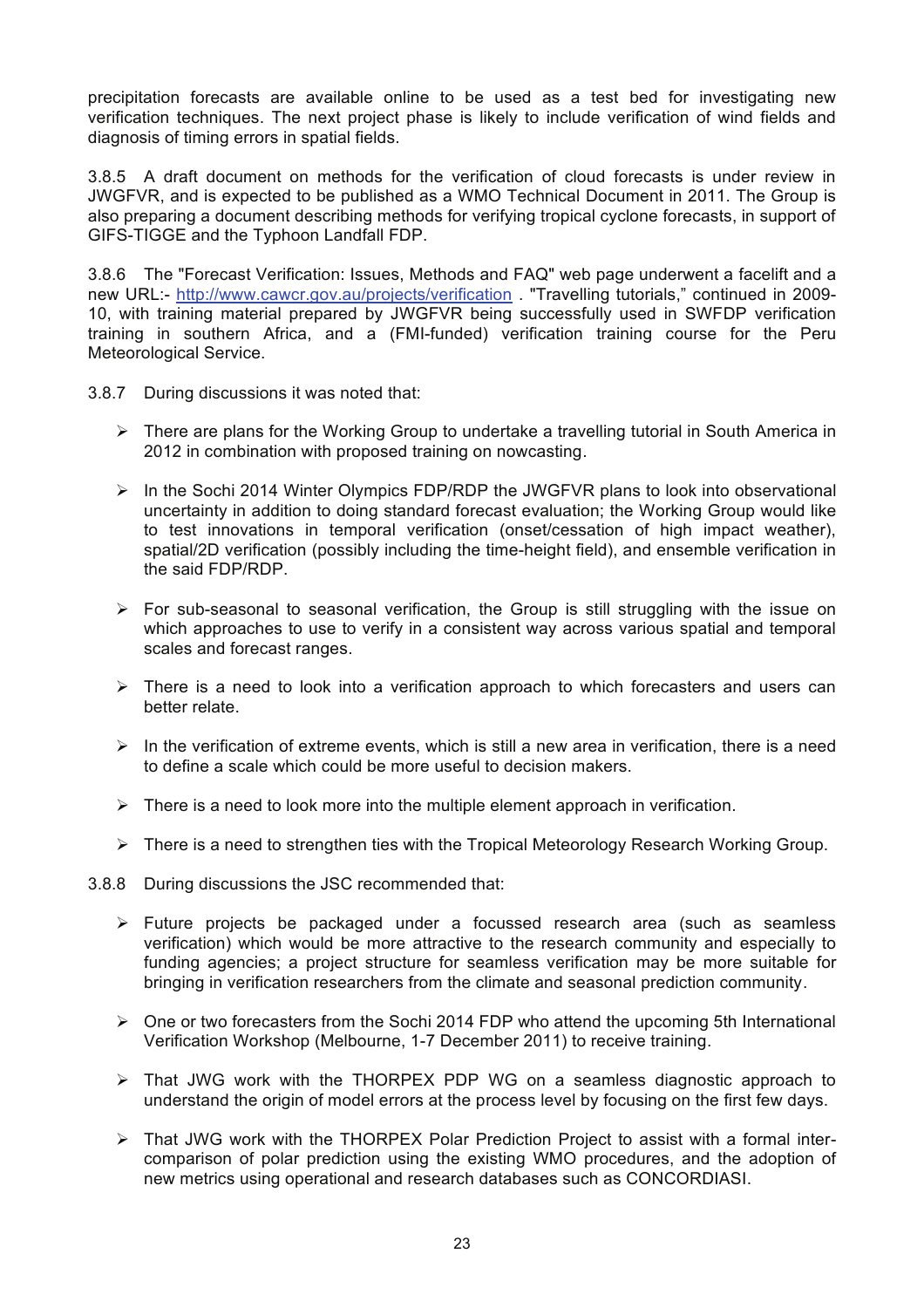$\triangleright$  That JWG support the use of output from high resolution regional climate models and regional reanalyses to explore concepts of seamless verification.

3.8.9 The JSC welcomed the plans of the JWGFVR to work on new focus areas namely: "Seamless verification" will be tackled using consistent approaches across a range of scales for different types of forecasts (for example, applying averaging and probabilistic approaches and tercile exceedance statistics to both medium-range EPS and monthly/seasonal forecasts), extension of spatial verification methods to ensembles, timing verification of manual and numerical warnings and their downstream impacts (e.g., road friction, river discharge), aviation forecasts (e.g., fog, TAF), and bivariate verification (e.g., intensity and location).

3.8.10 The Committee welcomed the addition of new members from NCEP, IRI, and CPTEC who will facilitate collaboration with hydrological and seasonal forecasting communities.

3.8.11 It was impressed with the work of JWGFVR and commended it successfully undertaking a number of important tasks for WWRP since its establishment in 2003 and working closely with the other WWRP working groups in various projects. The Committee noted the effectiveness of the working group in producing guidance for verification efforts in the various projects of the WWRP and how it could serve as a model for SERA activities.

## **3.9 Societal and Economic Research Applications**

3.9.1 In the interim period since the third meeting of the JSC, members of SERA Working Group have provided input into several meetings and projects including:

- ! WWRP THORPEX/GEO/RIPIECSA Workshop on High Impact Weather Predictability and Information System for Africa (Trieste, Italy, 5-8 October 2009).
- ! Shanghai World EXPO 2010 Nowcasting Service Demonstration Project (WENS) Science Steering Group (SSG) meeting (Shanghai, China, 27-29 October 2009).
- $\triangleright$  Meeting of the Integrated Research on Disaster Risk (IRDR) Ad Hoc Group on Forensic Investigations into Natural Disasters, Toronto, Canada, 1-4 February 2010.
- $\triangleright$  THORPEX North America Regional Committee meeting, Cuernavaca, Mexico, 19-20 May 2010.
- ! WWRP/WCRP Workshop on Sub-seasonal to Seasonal Prediction, UK Met Office, Exeter, 1-3 December 2010.

3.9.2 The second Working Group meeting was held jointly with the JWGFVR in Toulouse in September 2010. Potential collaborations were discussed with the Co-Chairs and volunteer members of the Working Groups tasked to develop a small, specific joint JWGFVR/SERA project focused on The TIGGE tropical cyclone tracks (CXML data) or heavy precipitation product.

3.9.3 The structure of the Working Group, designed to access a wide variety of disciplinary expertise, inform other Working Groups, and link to both WMO (for example PWS) and external organizations, is slowly being realized. Finalizing the terms of involvement of the Integrated Research on Disaster Risk (IRDR) programme supported by the International Council for Science (ICSU), International Social Science Council (ISSC), and United Nations International Strategy for Disaster Reduction (UN ISDR) IRDR programme are a priority. Discussions continue with the scientific committee chair and director of IRDR to formalize joint membership and associated collaborations. Where possible and practical, joint members will be selected to establish representation from South East Asia and South America. The goal is to have arrangements in place by December 2011.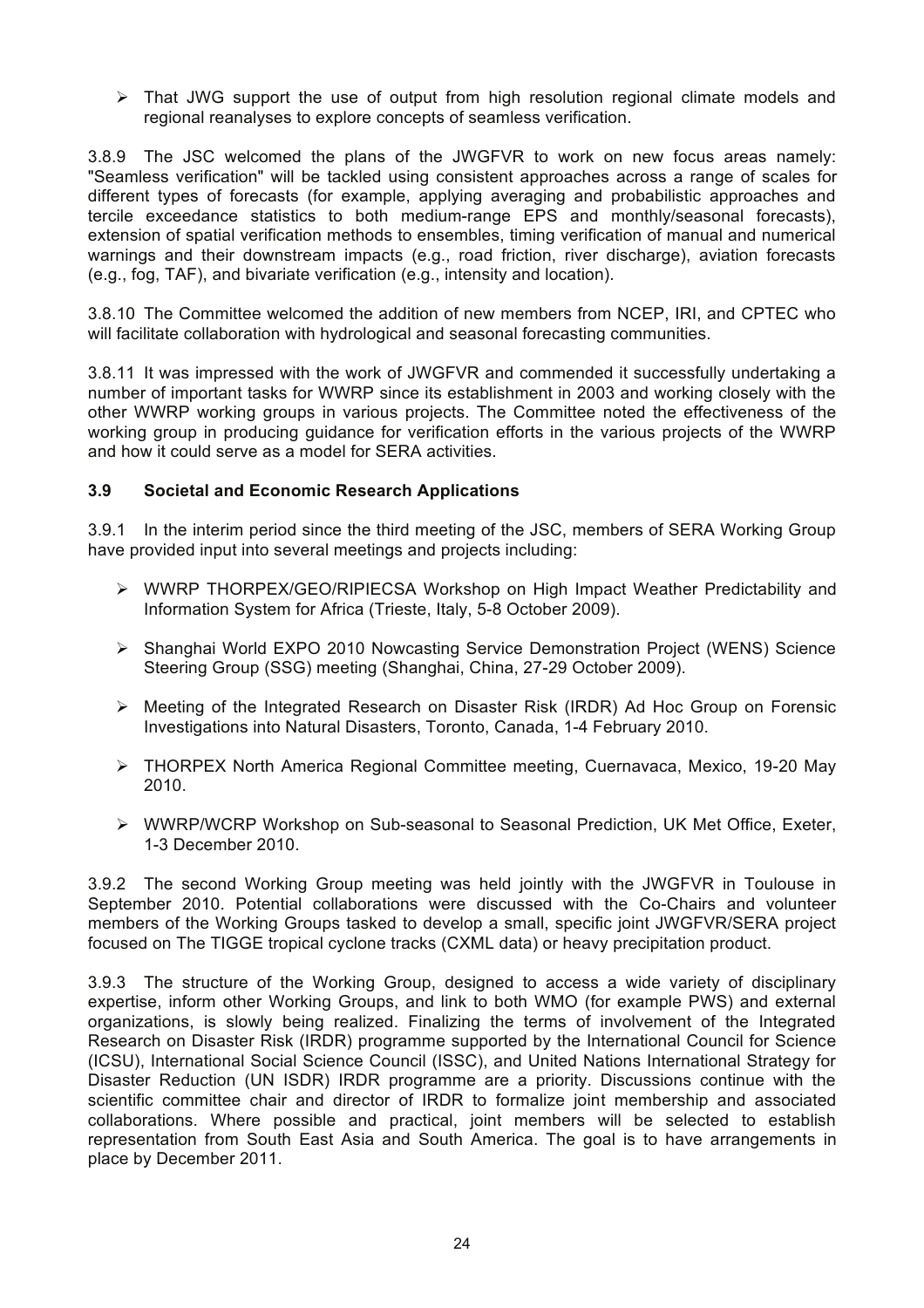3.9.4 Key activities in 2011 and early 2012 include preparation of the publication "Applications of seasonal to sub-seasonal weather and climate predictions: An annotated bibliography in support of the WWRP/WCRP project on seasonal prediction"; a guidance document that will assist project proponents from other Working Groups in the design, costing and implementation of SERA elements of proposals seeking sanction from the WWRP; and further development of the research framework supporting a SERA research demonstration project to understand the societal and economic dimensions of weather-related warning systems. The framework and specified research questions will be applied in the selection of appropriate SERA studies from a large list of candidate collaborative projects, including: various WMO Lake Victoria initiatives; WWRP/WCRP/THORPEX sub-seasonal to seasonal prediction international research project; PWS Severe Weather Forecast Demonstration Projects (Eastern Africa, SE Asia, South Pacific); Integrated Nowcasting for Central Europe Area (INCA-CE) project; JCOMM/CHy Coastal Inundation FDP; South African/Southern Africa Flood Forecast Guidance projects; Sochi 2014 Winter Olympics; IRDR projects (forensic case studies); and MeteoAlarm and similar NMHS country efforts.

3.9.5 Other activities include the development of an externally-managed SERA website (and social media pages) and associated resource clearing house with links to the WMO/WWRP site and a social science experts/practitioners session that will adjoin the next regular SERA Working Group meeting in Melbourne (late 2011 or early 2012). The session will involve inviting up to 20 international social and applied science experts/risk managers to engage in focused discussion on several weather-hazard-disaster management themes, in particular the evaluation and measurement of the social and economic benefits of weather-related risk information. Potential social science capacity-building and training activities have been identified for late 2012 and 2013.

- 3.9.6 The JSC:
	- $\triangleright$  Discussed and supported the WWRP guidelines that FDPs should include a SERA component and that RDPs have a SERA effort when suitable and practical. The JSC welcomed the plans of SERA to develop a best practice guidance document that would assist in the development of SERA components for WWRP projects, since it is simply not practical for the SERA WG to be actively involved in SERA components for each project. The JSC encouraged the SERA WG to have this document ready for approval by the next JSC.
	- $\triangleright$  Welcomed and supported the described plans of the "reconstituted" SERA WG that include the partnership with IRDR, the external SERA website, the annotated bibliography related to subseasonal and seasonal prediction, their future meetings, and the proposed joint project developed by JWGFVR and the SERA WG. The JSC urged WMO Secretariat support for these activities and reporting on the progress at the next JSC.
	- $\triangleright$  Enquired about past planes and whether the project to normalize the national disaster economic impacts by the economic capacity of the nations affected was completed. The JSC was pleased to hear that the project was still underway and requested a briefing on the topic at the next JSC.
	- $\geq$  Cautioned advancing a Lake Victoria early warning demonstration project until it was clear that on-going work in the region was not already addressing SERA issues (avoid duplication); they recommended working with PWS in the Eastern Africa SWFDP where connections with regional users have already been established to some extent; additional candidate collaborations with the HyMeX programme in Europe and efforts in the La Plata Basin in South American were identified as worthy of pursuit.
	- $\triangleright$  Recommended that SERA consider expanding membership in the area of weather, climate and human health; representative from IRI could help advance health-related activities in the developing countries.
	- $\triangleright$  Encouraged adding a SERA element to any training initiatives in South America.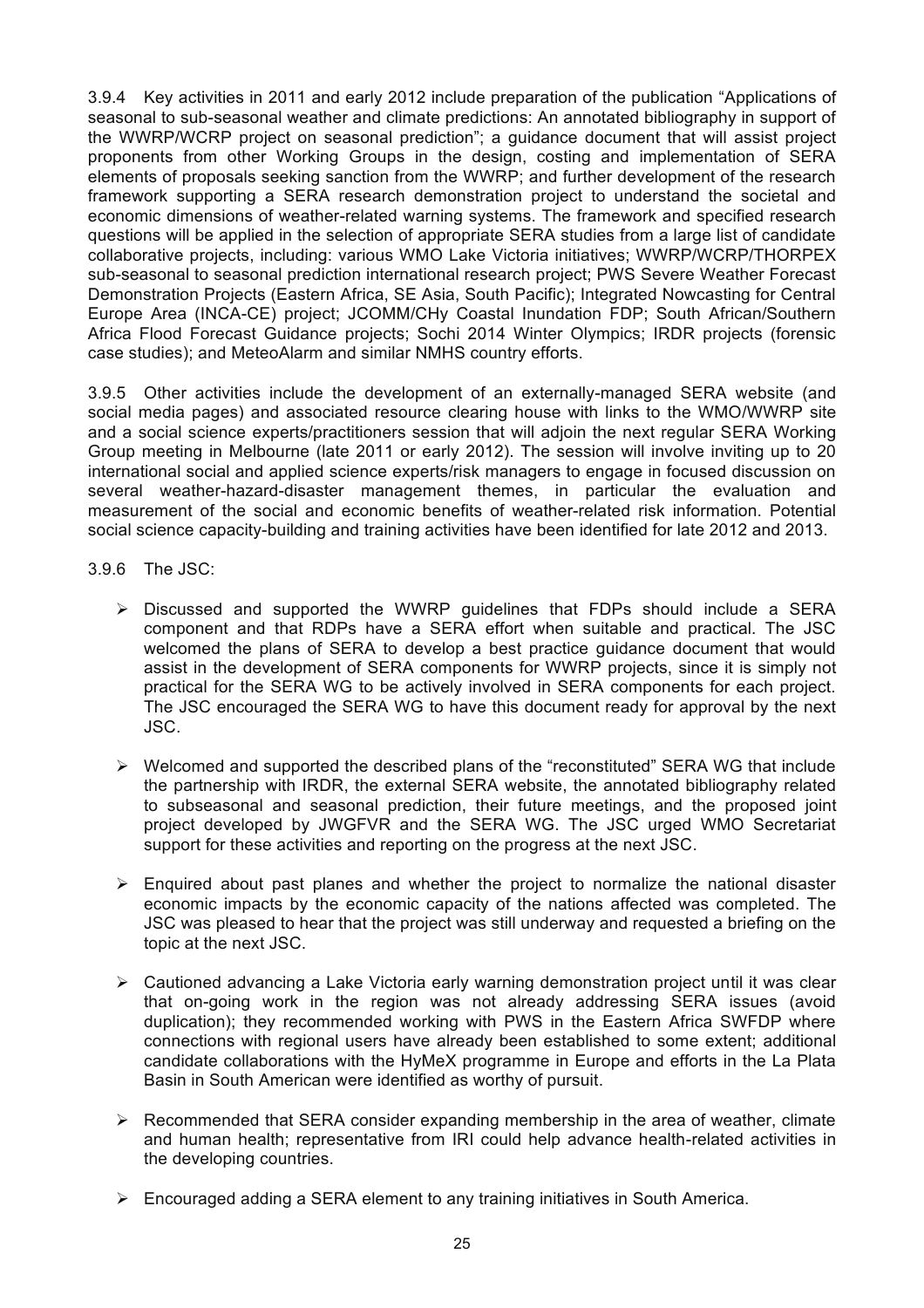**Decision/Action WWRP/JSC4 (33):**The JSC requested the Chair of the SERA Working Group to report on the status of the Guidance document at the next meeting of the JSC.

3.9.7 In closing, the JSC looks forward to future developments of more tangible projects. There will be a need for some activities or a research demonstration project to be sustained over time in order to assess co-learning and the development of benefits over the long-term.

## **3.10 Weather Modification Research (WMR) Assessment**

3.10.1 The Expert Team on WMR (ET-WMR) met in Abu Dhabi, United Arab Emirates (UAE) in 2010 to review the WMO status and guidance documents related to weather modification and these have been finalized, approved and published on the WMO webpage. The Expert Team also reviewed a proposal from the UAE National Centre for Meteorology and Seismology (NCMS), "to establish an International Centre for Weather Modification Research (ICWMR) in the UAE. The documents related to the international centre has been reviewed and supported by both the WMO and authorities in the UAE and finalization of a corresponding MoU is expected early in 2011.

3.10.2 Concerning further actions in 2011/12 the 10th WMO Scientific Conference on Weather Modification is scheduled to take place in Bali, Indonesia in late 2011 or beginning 2012. A thorough scientific review of scientific lessons learned from weather modification and possible links to emerging issues related to climate change and geo-engineering is also planned.

3.10.3 The JSC noted with appreciation the contributions that ET-WMR made in the process of establishing ICWMR. JSC was informed that in the first 5 years period the UAE will contribute with about 1 million USD to support scientific conferences, ET meetings, expert workshops and awards to scientists in the WM field.

3.10.4 The JSC clarified that the planned ICWMR is not a WMO centre but WMO will review and provide guidance on scientific issues in WM. JSC also requested to be updated on and to review research activities/issues of the Centre. Interactions of ET with other WWRP WGs if appropriate are encouraged.

## **4. VISIONS FOR THE FUTURE**

## *Publications - a guideline for all Working Groups*

The JSC strongly recommended the publication of project (for example RDP/FDPs) results and meeting reports, if appropriate, in refereed journals. This would ensure the high quality of the science, promote of the understanding of the science and publicize the benefits of the WWRP projects.

## **4.1 BAMS Papers and Future Initiatives**

4.1.1 The JSC has discussed the willingness, readiness and capacity of the WWRP community to participate to the establishment of an international Earth-system Prediction Initiative to provide research and services required to accelerate advances in weather, climate and Earth-system prediction. Elements of the Initiative are introduced in a compendium of papers appearing in the October 2010 issue of the Bulletin of the American Meteorological Society<sup>i</sup> and in the Belmont Report<sup>ii</sup>, prepared by scientists associated with the World Meteorological Organization (WMO) World Weather Research Programme (WWRP), World Climate Research Programme (WCRP), International Geosphere-Biosphere Programme (IGBP), Global Climate Observing System (GCOS), and natural-hazards and socioeconomic communities. It will build upon the WMO, the Group on Earth Observations (GEO), the Global Earth Observation System of Systems (GEOSS), the International Council for Science (ICSU) and national operational and research agencies to develop, implement and coordinate the effort across the weather, climate, Earth-system, naturalhazards, and socioeconomic disciplines.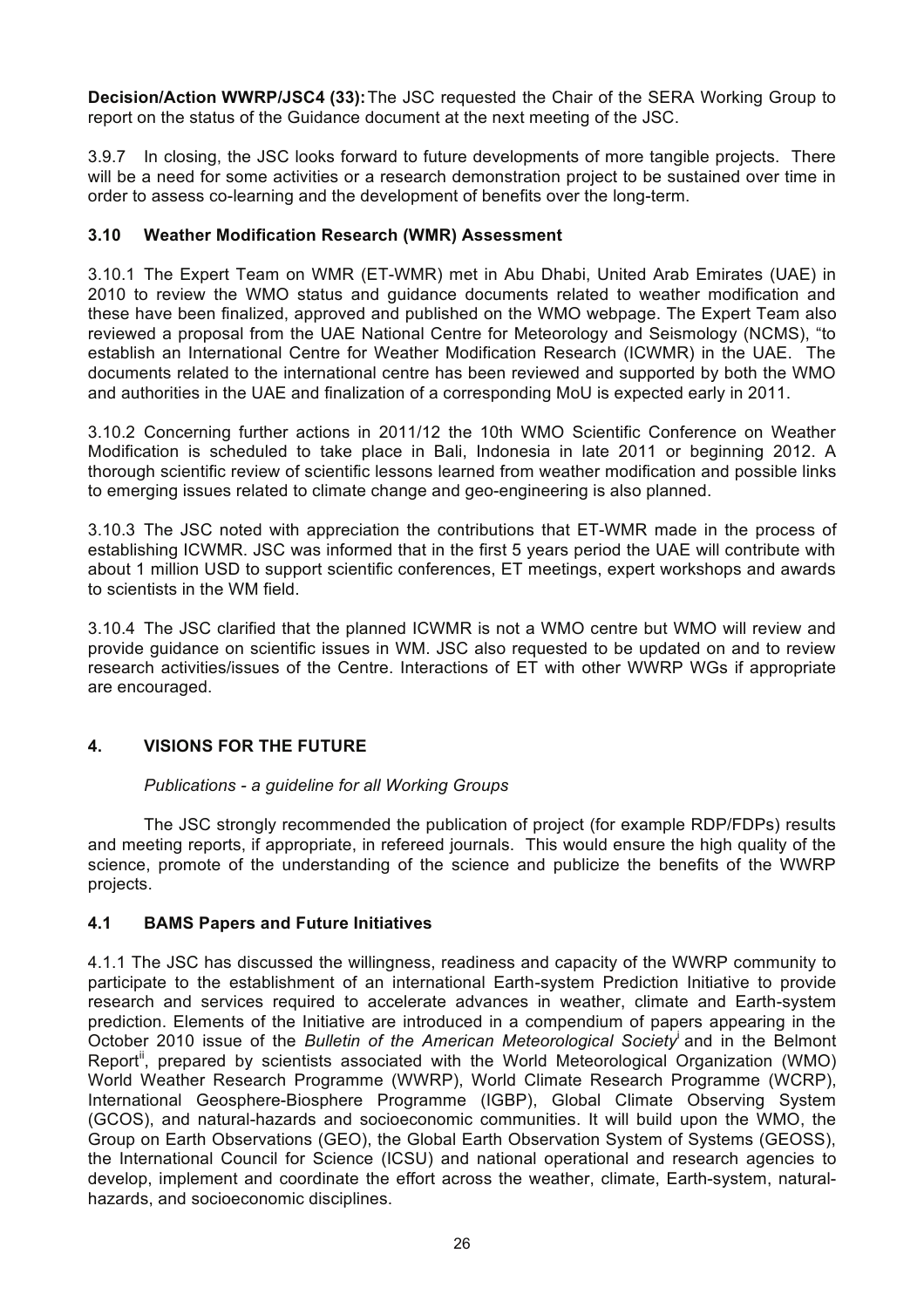4.1.2 To be successful, this endeavour demands collaborations among physical and social scientists to facilitate: i) global Earth-system analysis and prediction models that account for physical, chemical, biological and societal processes in a coupled atmosphere–ocean–land–ice system; ii) an international-to-regional framework that links observed and predicted climate and weather to seamless interactions and feedbacks with biogeochemistry, biology, and socioeconomic impacts and drivers.

4.1.3 Advances in global-to-regional Earth-system weather and climate monitoring, prediction and applications would be accelerated through: i) investments in maintaining existing and new observation systems; ii) enhancement of existing national operational capabilities; iii) support for academic engagement; iv) establishment of multinational, regional interdisciplinary-research centres with high-performance computing facilities and cyber infrastructure.

4.1.4 The global scope of the effort required to accelerate advances in Earth-system monitoring, prediction and services is inescapable. Unprecedented international collaboration and goodwill are necessary for success. NMHSs have collaborated to advance global observing systems, weather forecasting, climate prediction, communication networks, and emergency preparedness and response. NMHSs must now extend this collaboration to embrace the full Earth system and the next frontier of socioeconomic and environmental applications of our science. The JSC and WG chairs concur with this proposed direction. The WWRP effort will focus on the establishment of this prediction initiative for time scale spanning a few minutes to subseasonal. The extension of this initiative beyond the subseasonal time scale is left to the climate community with collaborative opportunities already identified in the BAMS, October 2010, compendium of papers. The proposed initiative needs to be aligned and built on the projects already initiated by WWRP and THORPEX on subseasonal and seasonal forecasts and polar research or endorsed like HYMEX.

4.1.5 Two important components of this initiatives has been discussed: i) Interdisciplinary Summer School Programme: a first step toward informing the next generation of the excitement and opportunities of the research and multifaceted deliverables at the forefront of society; and ii) WWRP Earth-system Open Science Conference in 2013 (a proposition from president of the Commission of Atmospheric Science, M. Béland).

4.1.6 The WWRP Earth-system Open Science Conference (EOSC) will put emphasis on environmental services derived from the deployed core operational weather analyses and prediction systems. This is motivated by the increasing convergence between atmospheric chemistry, climate, weather and water sciences. The WWRP EOSC should have: i) a traditional science programme area, but with a clear focus on the principal challenges ahead; ii) a programme area of integrated talks or presentations on a small number of high priority topics and issues; iii) an important programme area on environmental applications, as well as the gaps in meeting the needs of the clients and stakeholders; and iv) programme area on dissemination, communications and outreach, and the challenges in improving this.

**Decision/Action WWRP/JSC4 (34):** The JSC proposes to enlarge the discussion and to promote the different components of this Earth-system initiative and to seek potential major sponsors. This Earth-system initiative has been identified by the JSC as the possible next major WWRP trust fund that could build on the legacy of THORPEX. This Earth-system initiative should attract much interests and support from the NMHSs.

## **4.2 Global Prediction Research**

**Decision/Action WWRP/JSC4 (35):** Noting that the ten-year (2005-2014) THORPEX programme was now a major element of the WWRP and recognizing that, together with the WGNE, THORPEX activities covered a wide-range of global weather prediction research, the JSC strongly recommends that THORPEX should become an integral component of the WWRP with global focus to ensure adequate resources is available to the WWR Division to fulfil the identified high priority research activities for the next biennium when contributions to the THORPEX trust fund begin to "tail off" towards the end of the ten-year period of the programme.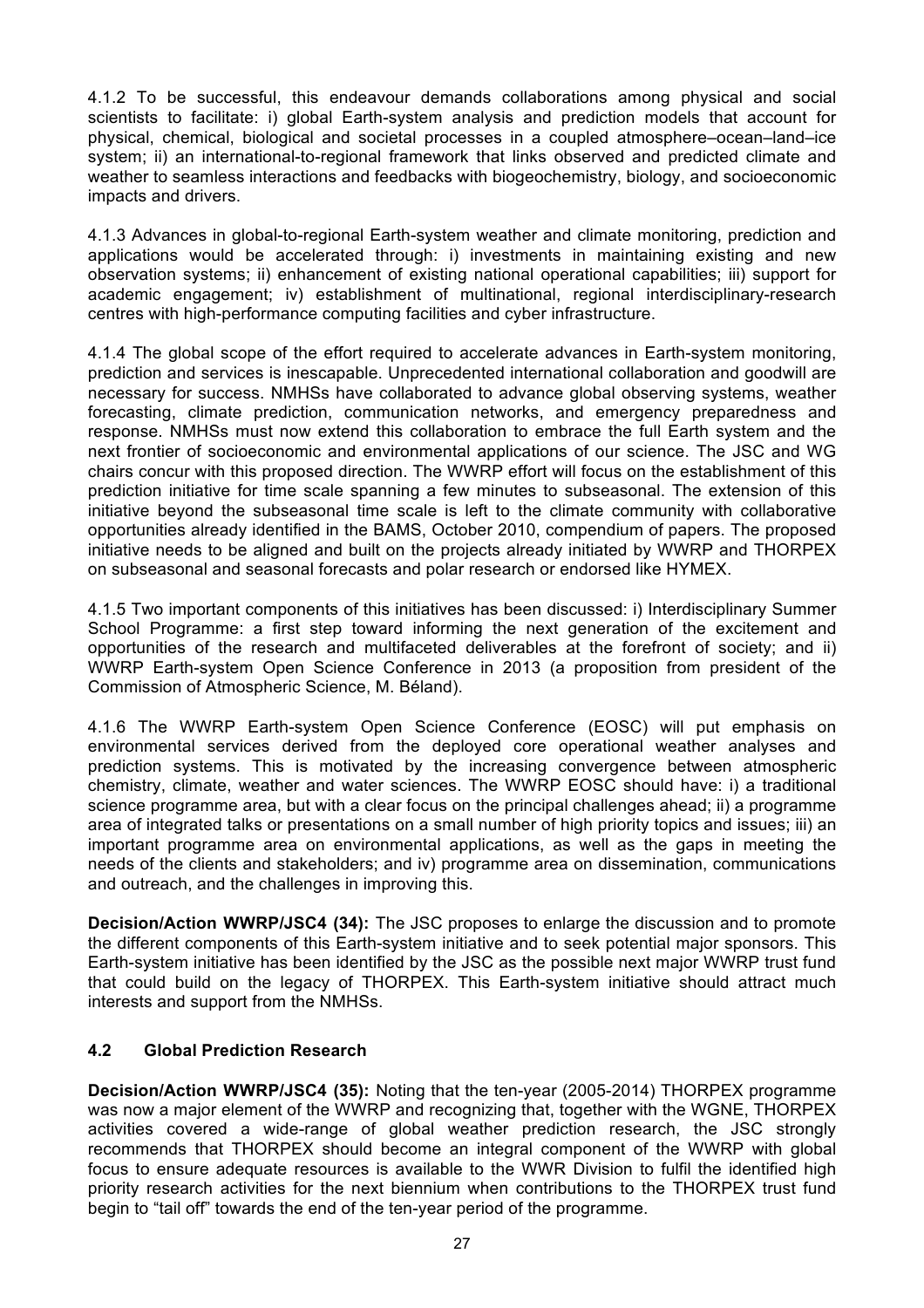## **4.3 Open Discussion**

The JSC agreed with the suggestion of the THORPEX IPO that a portion of next year's meeting concentrate on developing an understanding of the needs of the rapidly evolving meteorological services, the long range vision for future research directions, and how these factors will impact the organization of the WWRP. The approaching conclusion of the ten-year implementation phase of THORPEX is another driver in this discussion. The goal would be to have a plan for the future ready for the CAS in 2014.

## **5. UPCOMING MEETINGS FOR 2011 AND BEYOND**

Upcoming meetings for 2011 and beyond are listed in Annex IV.

## **6. REVIEW OF DECISIONS AND ACTIONS**

The Decisions/Actions are listed in Annex III.

## **7. DATE AND PLACE OF NEXT MEETING**

The date of the next meeting would be February 2012, venue to be decided.

## **8. CLOSURE OF THE MEETING**

Gilbert Brunet, Chair of the WWRP/JSC, closed the meeting at 12.30 on 24 February 2011.

**\_\_\_\_\_\_\_**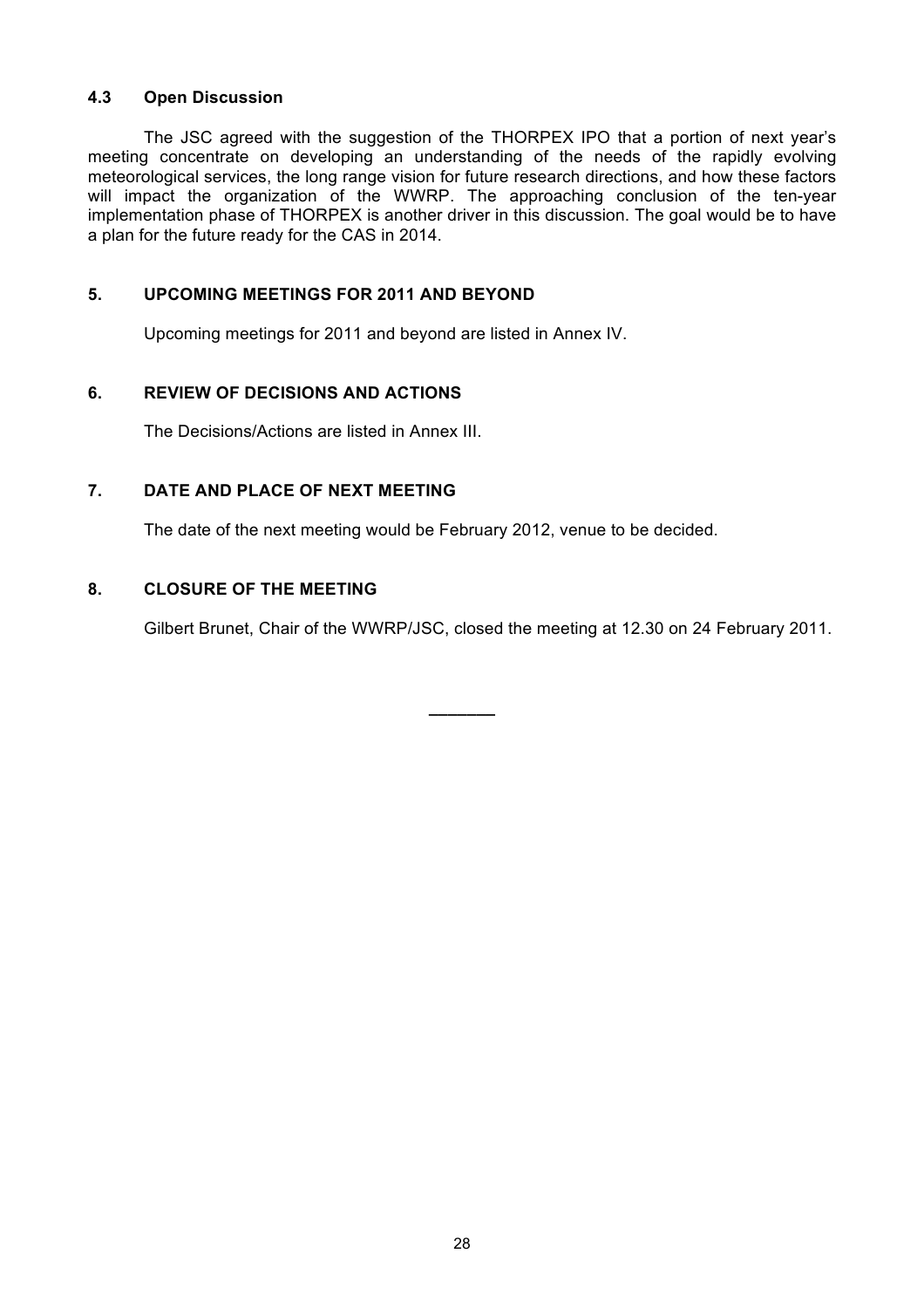**Report of the 4th Session of the Joint Scientific Committee (JSC) for the World Weather Research Programme (WWRP)**

**(Geneva, Switzerland, 21-24 February 2011)**

#### **Meeting Agenda**

| 1. |                   | <b>ORGANIZATION OF THE MEETING</b>                                                                                                                                                                              | Gilbert Brunet and<br>Tetsuo Nakazawa                                                                                             |
|----|-------------------|-----------------------------------------------------------------------------------------------------------------------------------------------------------------------------------------------------------------|-----------------------------------------------------------------------------------------------------------------------------------|
|    | 1.1<br>1.2<br>1.3 | Opening of the meeting (10 am, 21 February 2011)<br>Adoption of the agenda<br>Working arrangements for the meeting                                                                                              |                                                                                                                                   |
| 2. |                   | <b>MANAGEMENT REPORTS</b>                                                                                                                                                                                       |                                                                                                                                   |
|    | 2.1<br>2.2        | Report on CAS XV (18-25 November 2009)<br>Report of the Chair of the WWRP JSC                                                                                                                                   | David Burridge<br><b>Gilbert Brunet</b>                                                                                           |
| 3. |                   | ACCOMPLISHMENTS, STATUS AND FUTURE RESEARCH ACTIVITIES                                                                                                                                                          |                                                                                                                                   |
|    | 3.1               | Report of the WCRP-CAS Working Group on Numerical Experimentation (WGNE)                                                                                                                                        | Andy Brown; Christian<br>Jakob                                                                                                    |
|    | 3.2               | THORPEX PROGRAMME<br>3.2.1 DAOS Working Group                                                                                                                                                                   | Alan Dickinson<br>Roger Saunders; Pierre<br>Gauthier                                                                              |
|    |                   | 3.2.2 PDP Working Group                                                                                                                                                                                         | Heini Wernli; Istvan<br>Szuyogh                                                                                                   |
|    |                   | 3.2.3 GIFS-TIGGE Working Group                                                                                                                                                                                  | Richard Swinbank;<br>Zoltan Toth                                                                                                  |
|    |                   | 3.2.4 Results from T-PARC (Winter)<br>3.2.5 Status of the Year of Tropical Convection<br>3.2.6 Status of HyMeX<br>3.2.7 Status of the Polar research project<br>3.2.8 Status of the Seasonal Prediction project | Roger Saunders;<br><b>Mitch Moncrief</b><br>Véronique Ducrocq<br><b>Thor Erik Nordeng</b><br>Gilbert Brunet and<br>David Burridge |
|    |                   | 3.3 WCRP activities                                                                                                                                                                                             | Tony Busalacchi;<br>Ghassem Asrar                                                                                                 |
|    |                   | 3.4 TROPICAL METEOROLOGICAL RESEARCH<br>3.4.1 Status of TMR report<br>3.4.2 Results from T-PARC (Summer)<br>3.4.3 Severe Weather Forecast Demonstration Projects                                                | <b>Yihong Duan</b><br><b>Yihong Duan</b><br>Pat Harr<br>Yuuki Honda<br>Peter Chen                                                 |
|    |                   | 3.5 MESOSCALE WORKING GROUP<br>3.5.1 The "Grey Zone" project                                                                                                                                                    | Jeanette Onvlee<br>Jeanette Onvlee; Martin<br>Miller                                                                              |
|    |                   | 3.5.2 Sand and Dust Storm Warning, Advisory and Assessment System                                                                                                                                               | Michael Schulz and<br>Soon-Ung Park                                                                                               |
|    |                   | 3.5.3 Update on TIGGE-LAM                                                                                                                                                                                       | Tiziana Paccagnella                                                                                                               |
|    |                   | 3.6 NOWCASTING WORKING GROUP<br>3.6.1 SNOW-V10                                                                                                                                                                  | Paul Joe<br>George Isaac                                                                                                          |
|    |                   | 3.7 Presentation of, and decision on, the endorsement of the proposed Sochi 2014 Winter<br>Olympics FDP and/or RDP                                                                                              | <b>Dmitry Kiktev</b>                                                                                                              |
|    |                   | 3.8 JOINT WORKING GROUP ON VERIFICATION RESEARCH                                                                                                                                                                | <b>Beth Ebert</b>                                                                                                                 |
|    |                   | 3.9 SOCIETAL AND ECONOMIC RESEARCH APPLICATIONS (SERA)                                                                                                                                                          | <b>Brian Mills</b>                                                                                                                |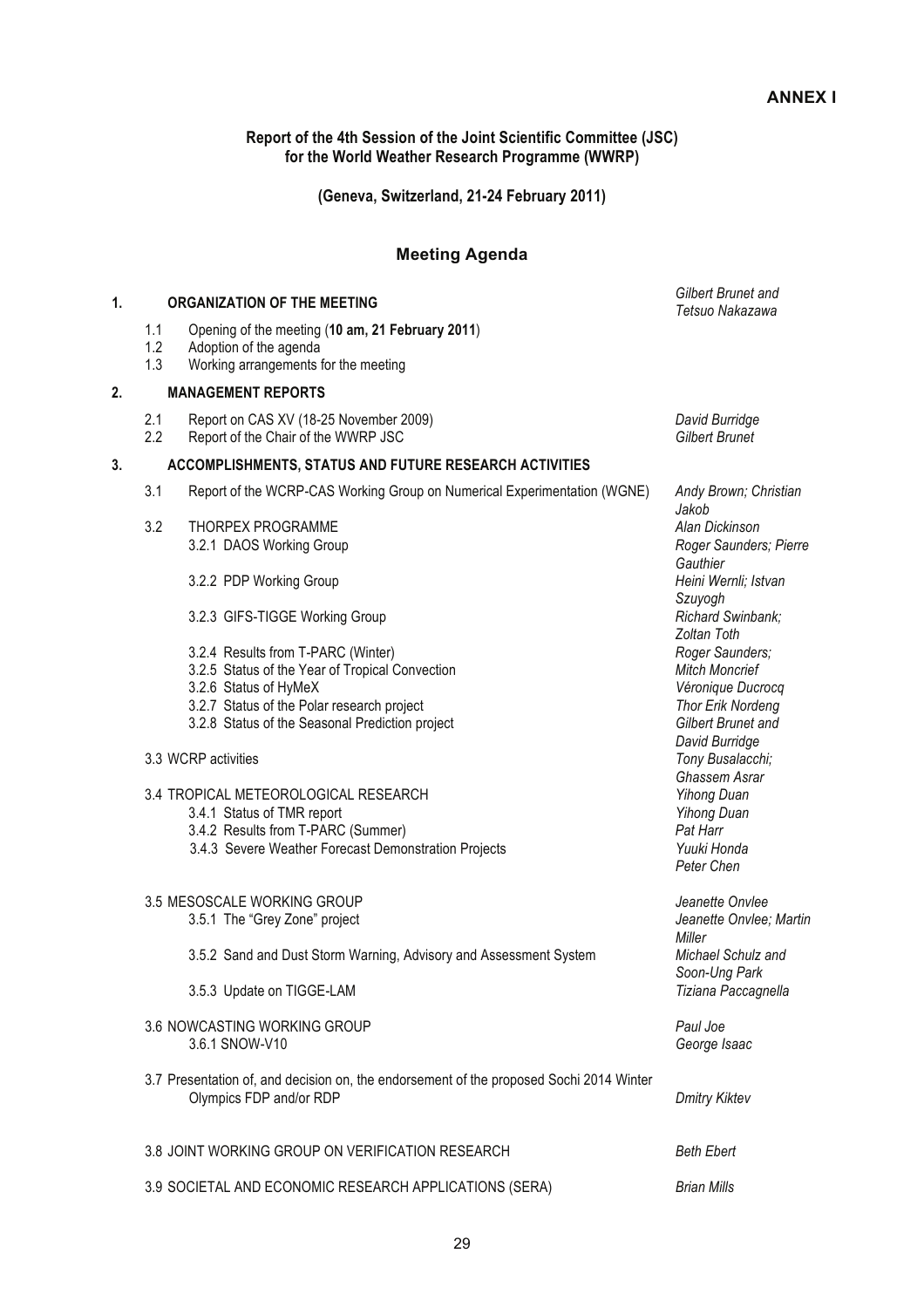## **Report of the 4th Session of the Joint Scientific Committee (JSC) for the World Weather Research Programme (WWRP)**

## **(Geneva, Switzerland, 21-24 February 2011)**

## **List of Participants**

| <b>JSC Members</b>                             |              |                                   |                                              |  |
|------------------------------------------------|--------------|-----------------------------------|----------------------------------------------|--|
| <b>Brunet</b>                                  | Gilbert      | gilbert.brunet@ec.gc.ca           | <b>WWRP/JSC Chair</b>                        |  |
| Dole                                           | Randy        | randall.m.dole@noaa.gov           | WWRP/JSC member                              |  |
| Ducrocq                                        | Veronique    | veronique.ducrocq@meteo.fr        | WWRP/JSC member                              |  |
| Golding                                        | <b>Brian</b> | brian.golding@metoffice.gov.uk    | WWRP/JSC member                              |  |
| Miller                                         | Martin       | martin.miller@ecmwf.int           | WWRP/JSC member                              |  |
| Parsons                                        | David        | dparsons@ou.edu                   | WWRP/JSC member                              |  |
| Saulo                                          | Celeste      | saulo@cima.fcen.uba.ar            | WWRP/JSC member                              |  |
| <b>Ex-officio Members</b>                      |              |                                   |                                              |  |
| <b>Chair of Working Groups and Expert Team</b> |              |                                   |                                              |  |
| <b>Brown</b>                                   | Andy         | andy.brown@metoffice.gov.uk       | Co-Chair WGNE                                |  |
| Duan                                           | Yihong       | duanyh@cma.gov.cn                 | Chair Tropical Meteorological Research       |  |
| Ebert                                          | Beth         | E.Ebert@bom.gov.au                | Chair JWG Verification Research              |  |
| Joe                                            | Paul         | Paul.Joe@ec.gc.ca                 | <b>Chair Nowcasting Working Group</b>        |  |
| Mills                                          | <b>Brian</b> | Brian.Mills@ec.gc.ca              | Chair, WWRP SERA Working Group               |  |
| Onvlee                                         | Jeanette     | jeanette.onvlee@knmi.nl           | Chair Mesoscale Working Group                |  |
| Saunders                                       | Roger        | roger.saunders@metoffice.gov.uk   | Co-Chair, THORPEX DAOS Working Group         |  |
| Swinbank                                       | Richard      | richard.swinbank@metoffice.gov.uk | Co-Chair THORPEX GIFS-TIGGE Working<br>Group |  |
| Terblanche                                     | Deon         | deon.terblanche@weathersa.co.za   | Chair, ET WMR                                |  |
| Wernli                                         | Heini        | heini.wernli@env.ethz.ch          | Co-Chair THORPEX PDP Working Group           |  |
| <b>Leader of the Projects</b>                  |              |                                   |                                              |  |
| Honda                                          | Yuuki        | honda.yuuki@met.kishou.go.jp      | <b>SWFDP</b>                                 |  |
| Kiktev                                         | Dimitry      | kiktev@mecom.ru                   | Sochi (FDP / RDP)                            |  |
| Moncrief                                       | Mitch        | moncrief@ucar.edu                 | <b>YOTC</b>                                  |  |
| Nordeng                                        | Thor Erik    | t.e.nordeng@met.no                | Polar Project                                |  |
| Paccagnella                                    | Tiziana      | tpaccagnella@arpa.emr.it          | <b>TIGGE LAM</b>                             |  |
| Park                                           | Soon-Ung     | supark@snu.ac.kr                  | SDS                                          |  |
| <b>WMO Secretariat</b>                         |              |                                   |                                              |  |
| Nakazawa                                       | Tetsuo       | TNakazawa@wmo.int                 | C/WWR                                        |  |
| Asrar                                          | Ghassem      | Gasrar@wmo.int                    | D/WCRP                                       |  |
| Burridge                                       | David        | d.m.burridge@btinternet.com       | THORPEX IPO                                  |  |
| Caughey                                        | Jim          | jim.caughey@gmail.com             | THORPEX IPO                                  |  |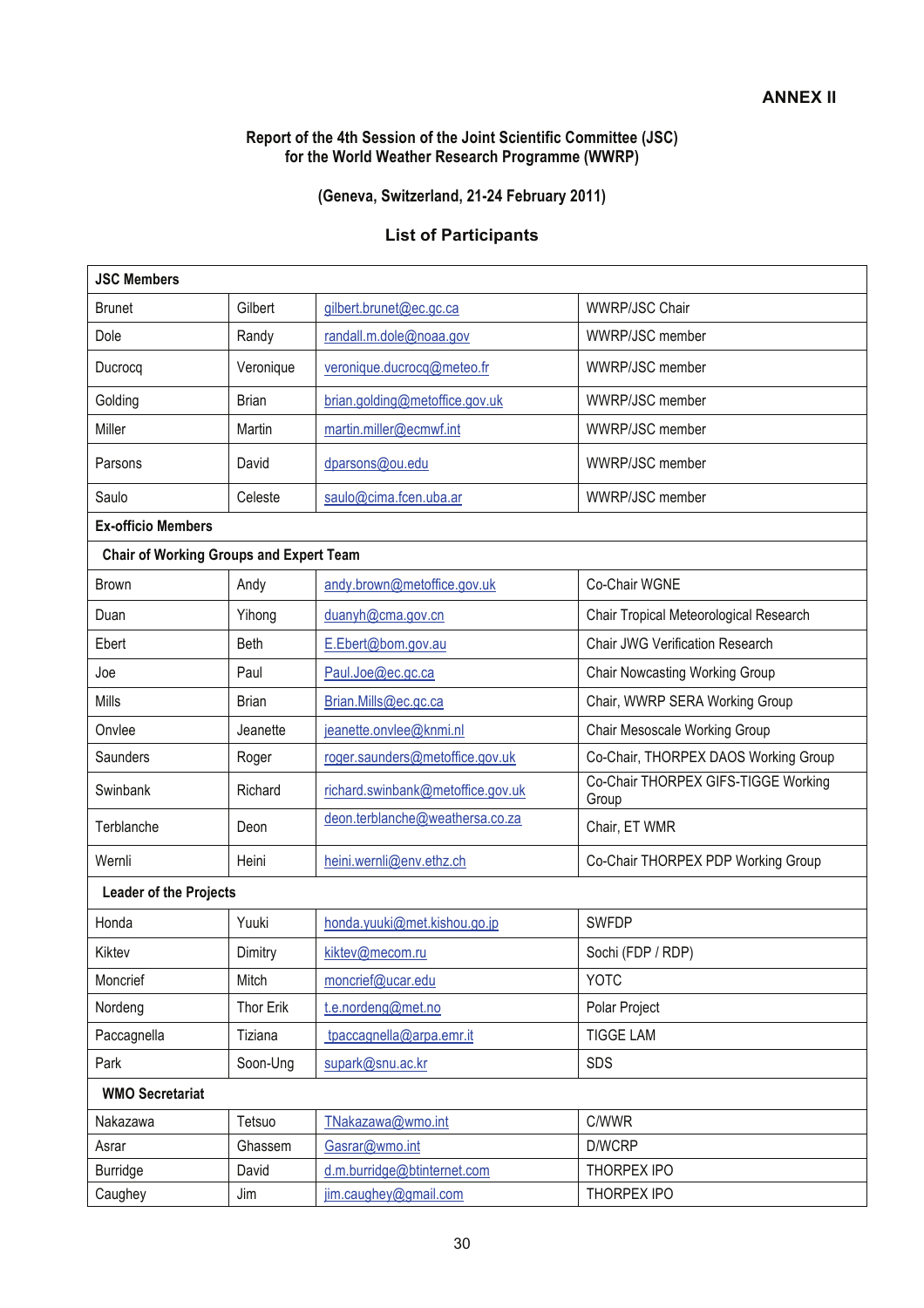| Lomarda  | Nanette  | Nlomarda@wmo.int  | <b>WWR</b> |
|----------|----------|-------------------|------------|
| Chen     | Peter    | PChen@wmo.int     | C/DPFS     |
| Nickovic | Slobodan | Snickovic@wmo.int | <b>WWR</b> |
| Tournier | Nathalie | Ntournier@wmo.int | <b>WWR</b> |

 $\overline{\phantom{a}}$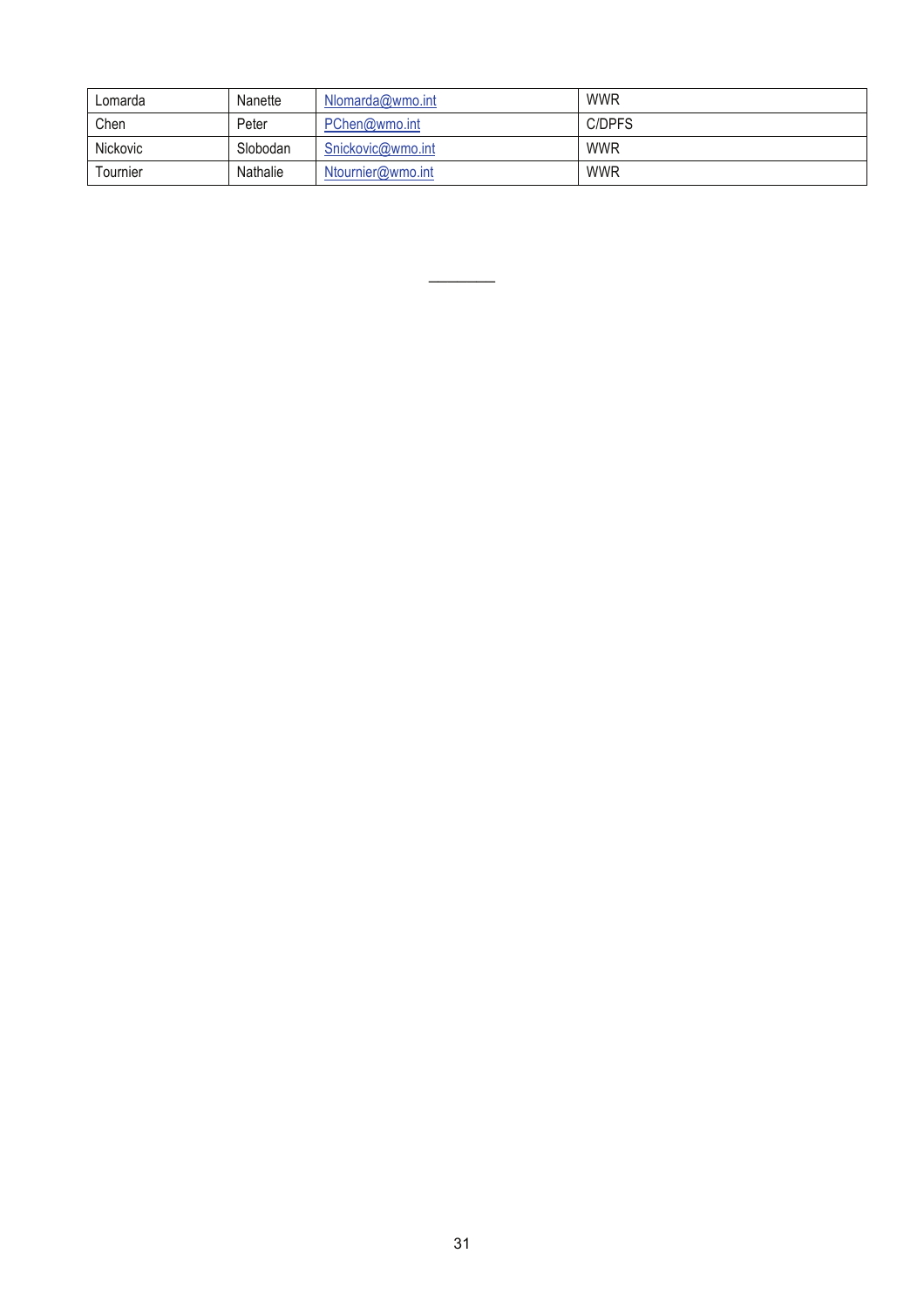## **List of Decisions/Actions**

| <b>WWRP JSC-4 Decisions/Actions</b>                                                                                                                                                                                                                                     | <b>Responsibility</b>                                                                                                 | <b>Timescale</b> |
|-------------------------------------------------------------------------------------------------------------------------------------------------------------------------------------------------------------------------------------------------------------------------|-----------------------------------------------------------------------------------------------------------------------|------------------|
| <b>WWRP/JSC4 (1):</b><br>To seek the involvement of the various ocean wave groups in<br>activities involving oceans in NWP.                                                                                                                                             | <b>WGNE</b>                                                                                                           | <b>ASAP</b>      |
| <b>WWRP/JSC4 (2):</b><br>To seek the involvement of the ensemble prediction community in<br>the "Grey Zone" work.                                                                                                                                                       | <b>WGNE</b>                                                                                                           | <b>ASAP</b>      |
| <b>WWRP/JSC4 (3):</b><br>To provide a joint report on the status the "Grey Zone" project to the<br>next meeting of the WWRP/JSC.                                                                                                                                        | WGNE and the Mesoscale Working<br>Group                                                                               | Next JSC meeting |
| WWRP/JSC4 (4):<br>To keep the JSC informed on the development of common formats<br>for the exchange of radar data.                                                                                                                                                      | Chair of the Nowcasting Research<br>Working Group in collaboration with<br>the Co-Chairs of the DAOS Working<br>Group | <b>ASAP</b>      |
| <b>WWRP/JSC4 (5):</b><br>To report on the outcome of the YOTC Science Symposium that will<br>take place in Beijing in May 2011.                                                                                                                                         | Co-Chairs of YOTC                                                                                                     | 1 September 2011 |
| <b>WWRP/JSC4 (6):</b><br>To impress on the HyMeX data owners the need to adopt a flexible<br>approach to the release of HyMeX data for general research and<br>report back to the WWRP/JSC                                                                              | Veronique Ducrocq                                                                                                     | <b>ASAP</b>      |
| <b>WWRP/JSC4 (7):</b><br>To help to develop the socioeconomic aspects of HyMeX further<br>whilst recognising that this was beginning to happen through the<br>Universities of Barcelona and Grenoble.                                                                   | <b>SERA Working Group</b>                                                                                             | Next JSC meeting |
| <b>WWRP/JSC4 (8):</b><br>To make efforts to ensure the links to T-NAWDEX community and<br>the DIAMET community are maintained - noting that it was<br>particularly important that parallel activities in late summer 2012<br>should be coordinated where possible       | Veronique Ducrocq in collaboration<br>with the Co-Chairs of the PDP<br><b>Working Group</b>                           | Next JSC meeting |
| <b>WWRP/JSC4 (9):</b><br>To ensure that that strong links be established with GEWEX GABLS<br>for the Polar Project when it is established                                                                                                                               | C/WWR and the Manager of the<br>THORPEX IPO                                                                           | Next JSC meeting |
| <b>WWRP/JSC4 (10):</b><br>Noting that the WCRP Bergen Workshop (which focused on longer<br>time-ranges and the high atmosphere) was seen to be<br>complementary to the Oslo WWRP-THORPEX/WCRP workshop, to<br>circulate the report from the Bergen Workshop to the JSC. | Vladimir Ryabinin                                                                                                     | ASAP             |
| <b>WWRP/JSC4 (11):</b><br>To report progress with the proposed Polar Project to the next<br>meeting of the JSC.                                                                                                                                                         | C/WWR and the Manager of the<br>THORPEX IPO                                                                           | Next JSC meeting |
| <b>WWRP/JSC4 (12):</b><br>To report progress with the proposed sub-Seasonal Project to the<br>next meeting of the JSC.                                                                                                                                                  | C/WWR and the Manager of the<br><b>THORPEX IPO</b>                                                                    | Next JSC meeting |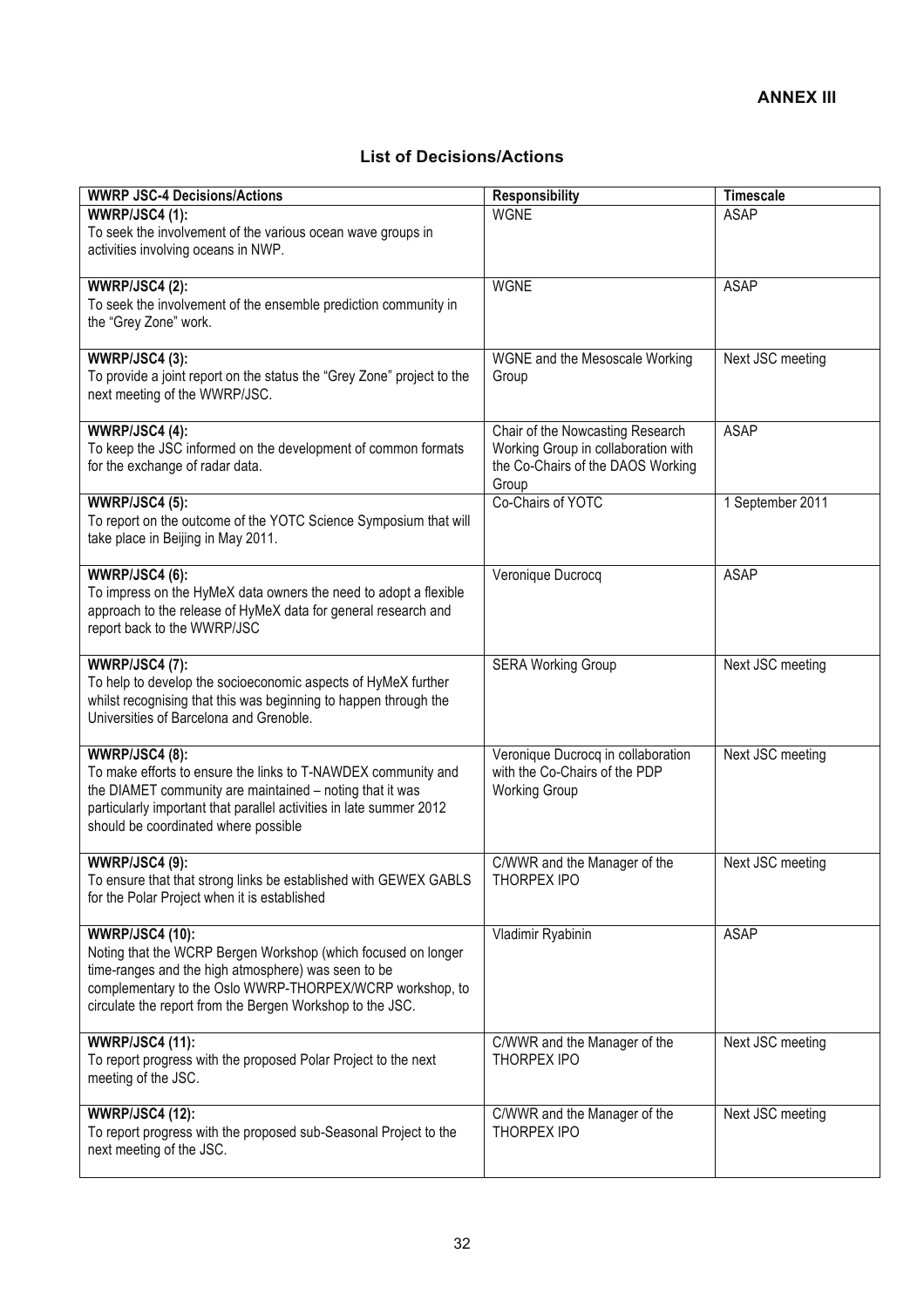| <b>WWRP JSC-4 Decisions/Actions</b>                                 |                                      | <b>Timescale</b>    |
|---------------------------------------------------------------------|--------------------------------------|---------------------|
|                                                                     | <b>Responsibility</b>                |                     |
| <b>WWRP/JSC4 (13):</b>                                              | <b>TMR Working Group</b>             | Next JSC meeting    |
| To design a template of best practices for field campaigns in the   |                                      |                     |
| tropics in cooperation with WCRP to improve such efforts and        |                                      |                     |
| improve collaboration between nations.                              |                                      |                     |
|                                                                     |                                      |                     |
| <b>WWRP/JSC4 (14):</b>                                              | New Chair of the Working Group, the  | For the next CAS    |
| To work together on several governance issues (e.g., membership     | Chair of the JSC and the Secretariat | Management meeting  |
| and the number of expert bodies).                                   |                                      |                     |
|                                                                     |                                      |                     |
| <b>WWRP/JSC4 (15):</b>                                              | C/WWR                                | <b>ASAP</b>         |
| To ensure that the availability of the T-PARC data is advertised    |                                      |                     |
| widely.                                                             |                                      |                     |
|                                                                     |                                      |                     |
| <b>WWRP/JSC4 (16):</b>                                              | C/WWR                                | April 2011          |
| To keep the WWRP/JSC informed on the usage of T-PARC data           |                                      |                     |
| and number publications based on T-PARC data.                       |                                      |                     |
|                                                                     |                                      |                     |
| <b>WWRP/JSC4 (17):</b>                                              | Chair of the Mesoscale Working       | Next JSC meeting    |
|                                                                     |                                      |                     |
| To arrange that a brief report on the lessons learnt from COPS be   | Group                                |                     |
| prepared for the next meeting of the JSC.                           |                                      |                     |
|                                                                     |                                      |                     |
| <b>WWRP/JSC4 (18):</b>                                              | Chairs of the Mesoscale Working      | Future JSC meetings |
| To provide status reports on the Grey Zone project to future        | Group and the WGNE                   |                     |
| meetings of the JSC.                                                |                                      |                     |
|                                                                     |                                      |                     |
| <b>WWRP/JSC4 (19):</b>                                              | Project Leader and Chair of the      | Next JSC meeting    |
| To report to the next meeting of the JSC on the RDP/FDP project     | <b>Mesoscale Working Group</b>       |                     |
| prepared for Sochi 2014 and on the experiences gained in SNOW-      |                                      |                     |
| V10.                                                                |                                      |                     |
|                                                                     |                                      |                     |
| <b>WWRP/JSC4 (20):</b>                                              | Mesoscale Working Group and the      | 2011/2012           |
| To organize a joint workshop to scope out activities in this field. | Nowcasting Working Group             |                     |
|                                                                     |                                      |                     |
| <b>WWRP/JSC4 (21):</b>                                              | Mesoscale Working Group              | Next JSC meeting    |
| To prepare an inventory of available mesoscale NWP training         |                                      |                     |
| material.                                                           |                                      |                     |
|                                                                     |                                      |                     |
|                                                                     | TIGGE-LAM Panel and Manager of       |                     |
| <b>WWRP/JSC4 (22):</b>                                              |                                      | Next JSC meeting?   |
| TIGGE-LAM Panel to be integrated into the Mesoscale Working         | the THORPEX IPO                      |                     |
| Group and to convey this recommendation to the GIFS-TIGGE           |                                      |                     |
| Working Group and the THORPEX ICSC with the view to getting         |                                      |                     |
| agreement with this recommendation.                                 |                                      |                     |
|                                                                     |                                      |                     |
| <b>WWRP/JSC4 (23):</b>                                              | JSC, C/WWR and D/AER                 | Next CAS/MG meeting |
| The JSC took note of the tabled draft of the SDS-WAS Science and    |                                      |                     |
| Implementation Plans and agreed that these plans could be           |                                      |                     |
| endorsed provided:                                                  |                                      |                     |
|                                                                     |                                      |                     |
| - The plan listed recent scientific papers published by the SDS-WAS |                                      |                     |
| partners                                                            |                                      |                     |
| - The Secretariat finalized operational procedures to designate     |                                      |                     |
| appropriate SDS-WAS partners performing operational dust            |                                      |                     |
| forecasting who are capable of providing sustained operations as    |                                      |                     |
| <b>RSMC</b> centres                                                 |                                      |                     |
|                                                                     |                                      |                     |
| - Collaboration is established with the Verification WG to improve  |                                      |                     |
| dust forecast verification                                          |                                      |                     |
| - The possibility of distributing dust-related data through the WMO |                                      |                     |
| WIS (or GTS) is explored                                            |                                      |                     |
| - The amended plans are provided to the next CAS Management         |                                      |                     |
| Group meeting                                                       |                                      |                     |
|                                                                     |                                      |                     |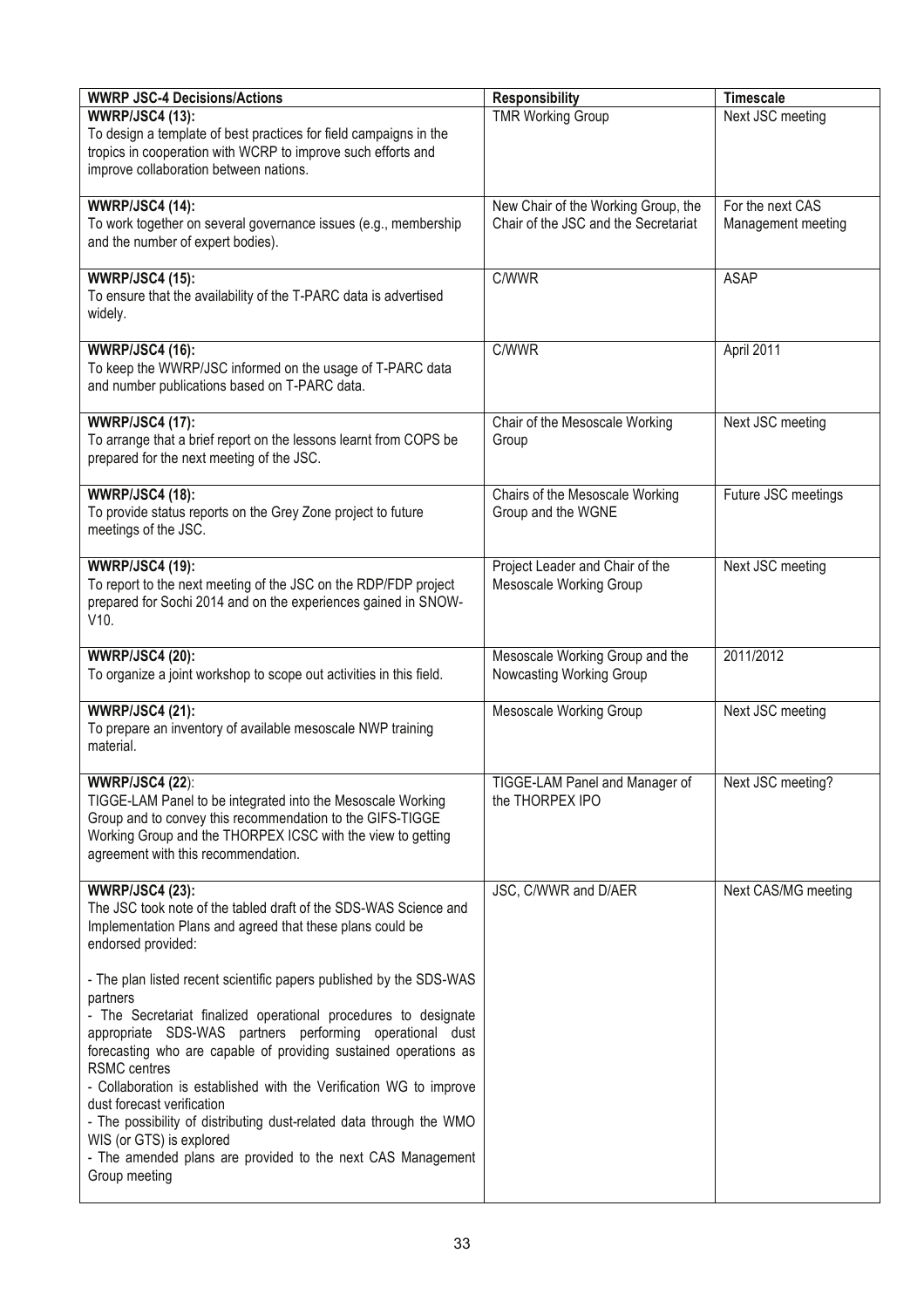| <b>WWRP JSC-4 Decisions/Actions</b>                                                                                                                                                                                                                                                                                                                                                                                       | <b>Responsibility</b>                                                                                         | <b>Timescale</b> |
|---------------------------------------------------------------------------------------------------------------------------------------------------------------------------------------------------------------------------------------------------------------------------------------------------------------------------------------------------------------------------------------------------------------------------|---------------------------------------------------------------------------------------------------------------|------------------|
| <b>WWRP/JSC4 (24):</b><br>To send a letter of thanks to Dr. Keenan for his exceptional<br>leadership to the Group.                                                                                                                                                                                                                                                                                                        | <b>WWRP/JSC Chair</b>                                                                                         | <b>ASAP</b>      |
| <b>WWRP/JSC4 (25):</b><br>To coordinate participation in the meetings listed in Meetings<br>paragraph in section 3.6                                                                                                                                                                                                                                                                                                      | Chair of the Nowcasting Research<br>Working Group and C/WWR                                                   | <b>ASAP</b>      |
| <b>WWRP/JSC4 (26):</b><br>To report on the Group's Lake Victoria plans and activities.                                                                                                                                                                                                                                                                                                                                    | Chair of the Nowcasting Research<br><b>Working Group</b>                                                      | <b>ASAP</b>      |
| <b>WWRP/JSC4 (27):</b><br>To report on the Group's plans and activities for a Nowcasting<br>Project for South East Asia.                                                                                                                                                                                                                                                                                                  | Chair of the Nowcasting Research<br><b>Working Group</b>                                                      | <b>ASAP</b>      |
| <b>WWRP/JSC4 (28):</b><br>To report on the Group's plans and activities for a The INCA-CE<br>Forecast Demonstration Project (FDP).                                                                                                                                                                                                                                                                                        | Chair of the Nowcasting Research<br><b>Working Group</b>                                                      | <b>ASAP</b>      |
| <b>WWRP/JSC4 (29):</b><br>The JSC requested that a project plan for a South American<br>Nowcasting Regional training Centre should be provided to the next<br>meeting of the JSC - such a plan should describe the concepts and<br>also the sustainability of the RTC-N.                                                                                                                                                  | Nowcasting Research Working<br>Group?                                                                         | Next JSC meeting |
| <b>WWRP/JSC4 (30):</b><br>To review the continuing necessity for JONAS and also the<br>necessity for a replacement and to provide a proposal to the next<br>meeting of the JSC.                                                                                                                                                                                                                                           | Nowcasting Research Working Group                                                                             | Next JSC meeting |
| <b>WWRP/JSC4 (31):</b><br>To accept the responsibility of covering the issues of observation,<br>data quality and measurement research particularly at the<br>mesoscale and nowcasting scales.                                                                                                                                                                                                                            | Nowcasting Research Working Group<br>in collaboration with the Chair of the<br>Mesoscale Working Group        | <b>ASAP</b>      |
| <b>WWRP/JSC4 (32):</b><br>The JSC were looking forward to the outcome, include revised<br>plans, of the Sochi 2014 kick-off meeting and agreed to consider<br>endorsement of SOCHI 2014 as a WWRP RDP/FDP by email.                                                                                                                                                                                                       | Dimitry Kiktev for the outcome of the<br>Sochi 2014 kick-off meeting<br><b>WWRP/JSC Chair for endorsement</b> | <b>ASAP</b>      |
| <b>WWRP/JSC4 (33):</b><br>To report on the status of the Guidance document at the next<br>meeting of the JSC.                                                                                                                                                                                                                                                                                                             | Chair of the SERA Working Group                                                                               | Next JSC meeting |
| <b>WWRP/JSC4 (34):</b><br>To enlarge the discussion and to promote the different components<br>of this Earth-system initiative and to seek potential major sponsors.<br>This Earth-system initiative has been identified by the JSC as the<br>possible next major WWRP trust fund that could build on the legacy<br>of THORPEX. This Earth-system initiative should attract much<br>interests and support from the NMHSs. |                                                                                                               | $\overline{a}$   |
| <b>WWRP/JSC4 (35):</b><br>To strongly support that THORPEX should become an integral<br>component of the WWRP with global focus to ensure adequate<br>resources is available to the WWR Division to fulfil the identified high<br>priority research activities for the next biennium when contributions<br>to the THORPEX trust fund begin to "tail off" towards the end of the<br>ten-year period of the programme.      |                                                                                                               |                  |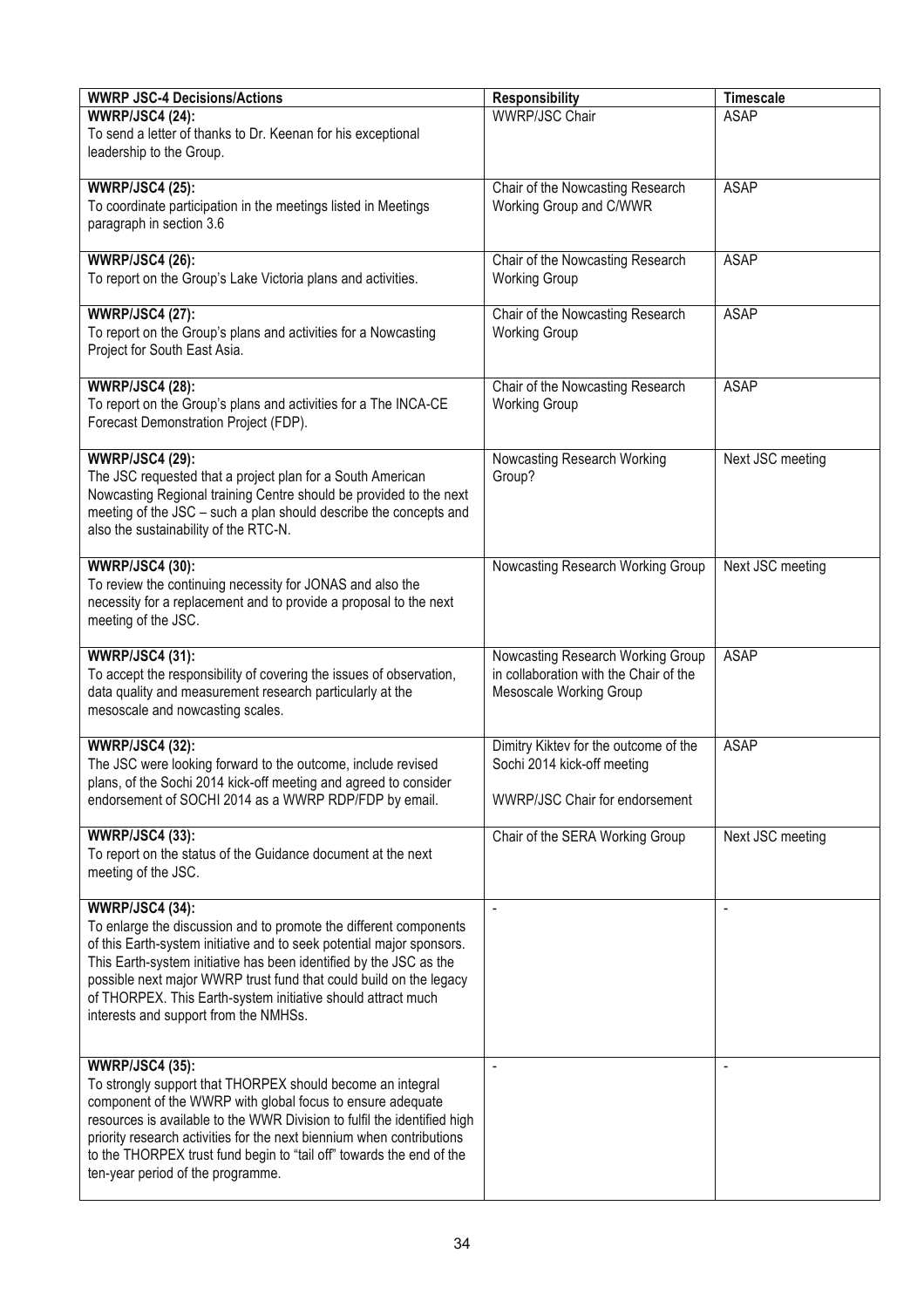## **Upcoming Meetings\* for 2011 and Beyond**

## *Planned training efforts*

| Title of meeting                                                                                                                                 | Dates and place                             |
|--------------------------------------------------------------------------------------------------------------------------------------------------|---------------------------------------------|
| Tropical Cyclone Ensemble Forecast Training Course (in conjunction<br>with International Workshop on Rapid Changes in TC Intensity and<br>Track) | (Beijing, 22-24 October 2011)               |
| SDS 2nd Hands-on Training Course for African Countries                                                                                           | (TBD, November 2011)                        |
| <b>Training Course on Forecast Verification Methods</b>                                                                                          | (Melbourne, Australia, 1-3 December<br>2011 |
| <b>Nowcasting Training for South America</b>                                                                                                     | (Rio, Brazil, August 2012)                  |

## *Planned meetings*

| Title of meeting                                                  | Dates and place                                 |
|-------------------------------------------------------------------|-------------------------------------------------|
| <b>Nowcasting Working Group Meeting</b>                           | (Geneva, WMO, 8-10 February 2011)               |
| Fourth meeting of the WWRP-JSC                                    | (Geneva, WMO 21-24 February 2011)               |
| Sochi-2014 Olympic Games Kick Off Meeting                         | (Sochi, Russia, 1-3 March 2011)                 |
| WMO SDS-WAS/GESAMP Workshop                                       | (Malta, 7-9 March 2011)                         |
| <b>SDS Steering Group Meeting</b>                                 | (Malta, 10-11 March 2011)                       |
| <b>YOTC International Science Symposium</b>                       | (Beijing, China, 16-19 May 2011)                |
| <b>THORPEX European Regional meeting</b>                          | (Karlsruhe, Germany, 24-27 May 2011)            |
| <b>WGNE/THORPEX PDP Workshop</b>                                  | (Reading, UK, 20-24 June 2011)                  |
| <b>THORPEX PDP WG meeting</b>                                     | (TBD)                                           |
| <b>THORPEX DAOS WG meeting</b>                                    | (Exeter, UK, 27-28 June 2011)                   |
| <b>THORPEX GIFS-TIGGE WG meeting</b>                              | (Geneva, 31 Aug-2 Sep 2011)                     |
| <b>Mesoscale Working Group Meeting</b>                            | (Berlin, 10-11 September 2011)                  |
| Joint Working Group on Forecast Verification Meeting              | (Berlin, 8-10 September 2011)                   |
| Nowcasting WG/Mesoscale WG Bridging the Gap Specialty Meeting     | (Boulder, late summer- fall 2011)               |
| <b>THORPEX ICSC-9 meeting</b>                                     | (Geneva, 21-22 September 2011)                  |
| 10th Scientific Conference on Weather Modification                | (Bali, 4-7 October 2011)                        |
| WGTMR Meeting and the WMO/WWRP Monsoon Heavy Rainfall<br>Workshop | (Beijing, 10-11 October, 12-15 October<br>2011) |
| International Workshop on Rapid Changes in TC Intensity and Track | (TBD, 17-19 October 2011)                       |
| <b>Annual WGNE meeting</b>                                        | (Boulder, October 2011)                         |
| <b>SERA Working Group Meeting</b>                                 | (TBD, ?? December 2011)                         |
| <b>THORPEX Asian Regional meeting</b>                             | (Tokyo?, 2 December 2011)                       |
| 5th International Verification Methods Workshop                   | (Melbourne, Australia, 1-7 December 2011)       |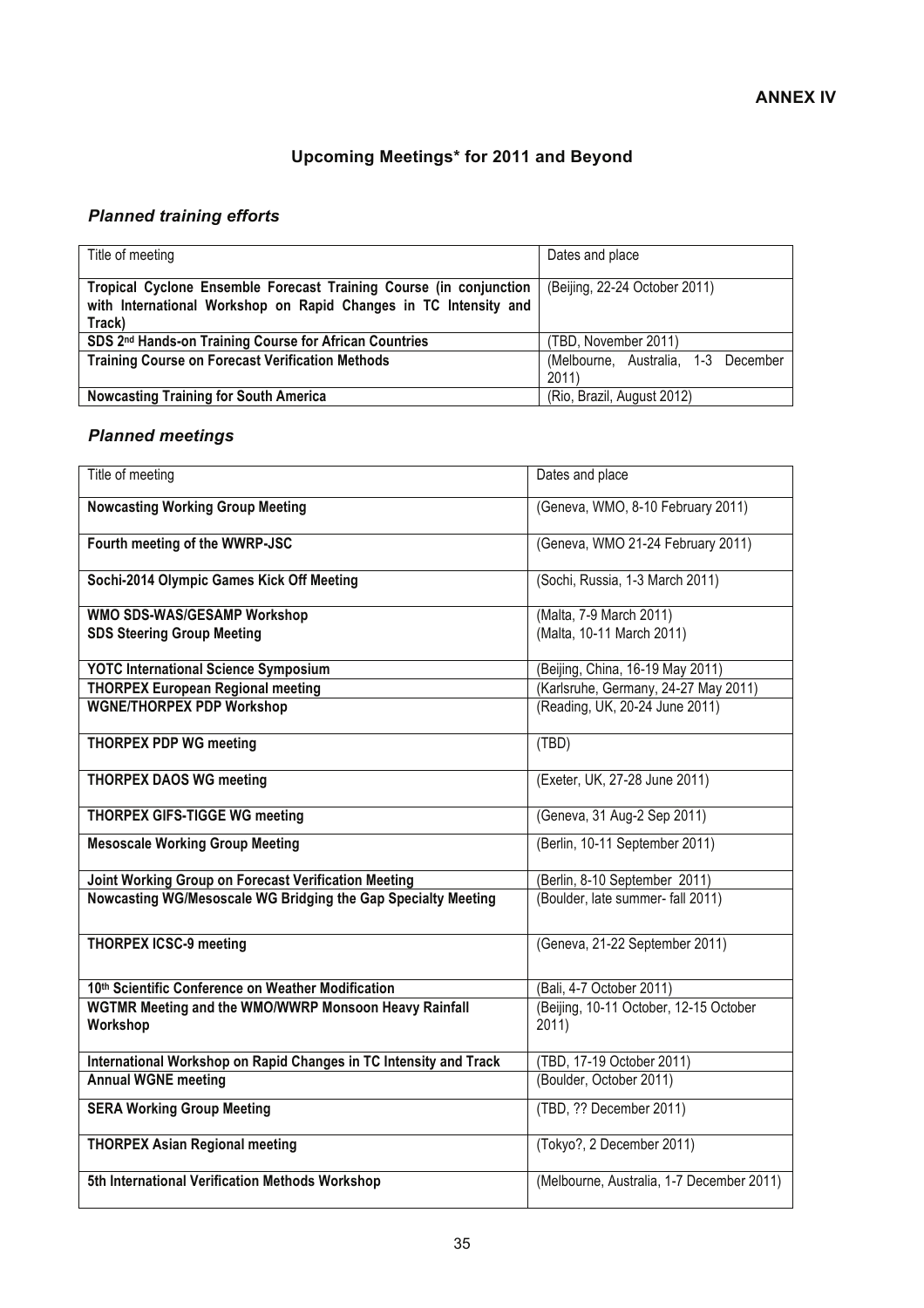| 2 <sup>nd</sup> International Conference on Indian Ocean Tropical Cyclone and | (New Delhi, 14-17 February 2012) |
|-------------------------------------------------------------------------------|----------------------------------|
| <b>Climate Change</b>                                                         |                                  |
| International Conference on Monsoon and Climate Change                        | (Pune, 21-24 February 2012)      |
| <b>SNOW-V10 Final Seminar</b>                                                 | (TBD, February 2012)             |
| <b>Nowcasting WG Meeting</b>                                                  | (TBD, TBD)                       |
| Physics of weather/climate models                                             | Spring 2012                      |
| 2nd Scientific Conference for SDS-WAS                                         | 2012 (TBD)                       |
| <b>Nowcasting/Mesoscale Workshop</b>                                          | 2012 (TBD)                       |
| <b>Nowcasting Scientific Conference</b>                                       | (Rio, Brazil, 20-25 August 2012) |
| Oceans for NWP                                                                | 2012 ?                           |
| <b>WGNE</b> meeting                                                           | 2012                             |
| 5th International Workshop on Monsoons                                        | (Kuala Lumpur, December 2012)    |
| 3rd International Workshop on Tropical Cyclone Landfall Processes             | (Manila, January 2013)           |

-\* Please note that the listing above does not mean that the listed meeting has been funded by the WMO.

9999999